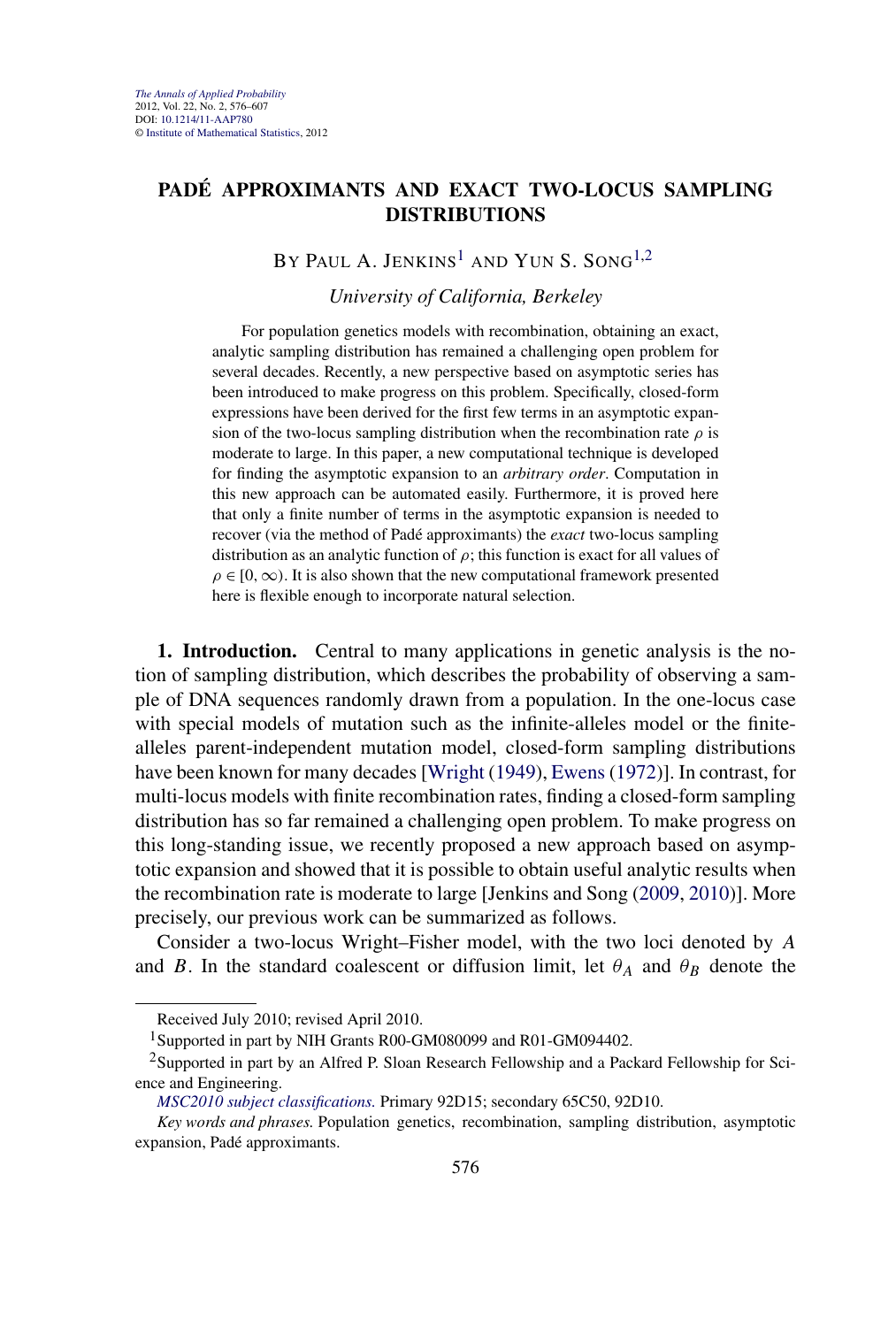<span id="page-1-0"></span>population-scaled mutation rates at loci *A* and *B*, respectively, and let  $\rho$  denote the population-scaled recombination rate between the two loci. Given a sample configuration **n** (defined later in the text), consider the following asymptotic expansion of the sampling probability  $q(\mathbf{n} | \theta_A, \theta_B, \rho)$  for large  $\rho$ :

(1.1)  

$$
q(\mathbf{n} | \theta_A, \theta_B, \rho) = q_0(\mathbf{n} | \theta_A, \theta_B) + \frac{q_1(\mathbf{n} | \theta_A, \theta_B)}{\rho} + \frac{q_2(\mathbf{n} | \theta_A, \theta_B)}{\rho^2} + \cdots,
$$

where the coefficients  $q_0(\mathbf{n} | \theta_A, \theta_B), q_1(\mathbf{n} | \theta_A, \theta_B), q_2(\mathbf{n} | \theta_A, \theta_B), \dots$ , are independent of  $\rho$ . The zeroth-order term  $q_0$  corresponds to the contribution from the completely unlinked (i.e.,  $\rho = \infty$ ) case, given simply by a product of marginal onelocus sampling distributions. Until recently, higher-order terms  $q_M(\mathbf{n} | \theta_A, \theta_B)$ , for  $M \geq 1$ , were not known. In [Jenkins and Song](#page-31-0) [\(2010\)](#page-31-0), assuming the infinite-alleles model of mutation at each locus, we used probabilistic and combinatorial techniques to derive a closed-form formula for the first-order term *q*1, and showed that the second-order term  $q_2$  can be decomposed into two parts, one for which we obtained a closed-form formula and the other which satisfies a simple recursion that can be easily evaluated using dynamic programming. We later extended these results to an arbitrary finite-alleles model and showed that the same functional form of  $q_1$  is shared by all mutation models, a property which we referred to as *universality* [see [Jenkins and Song](#page-31-0) [\(2009\)](#page-31-0) for details]. Importantly, we also performed an extensive study of the accuracy of our results and showed that they may be accurate even for moderate values of  $\rho$ , including a range that is of biological interest.

Given the above findings, one is naturally led to ask several important follow-up questions. In particular, the following questions are of both theoretical and practical interest.

- 1. Is it possible to compute the higher-order coefficients  $q_M(\mathbf{n} | \theta_A, \theta_B)$  for  $M > 2?$
- 2. For a given finite  $\rho > 0$ , does the series in (1.1) converge as more terms are added?
- 3. If not, how should one make use of the asymptotic expansion in practice?
- 4. Is it possible to incorporate into the asymptotic expansion framework other important mechanisms of evolution such as natural selection?

In this paper, we develop a new computational technique to answer the above questions. Our previous method requires rewriting complex recursion relations into more structured forms, followed by laborious computation of the expectation of increasingly complicated functions of multivariate hypergeometric random variables. Generalizing that method to go beyond the second order (i.e.,  $M > 2$ ) seems unwieldy. In contrast, our new method is based on the diffusion process and it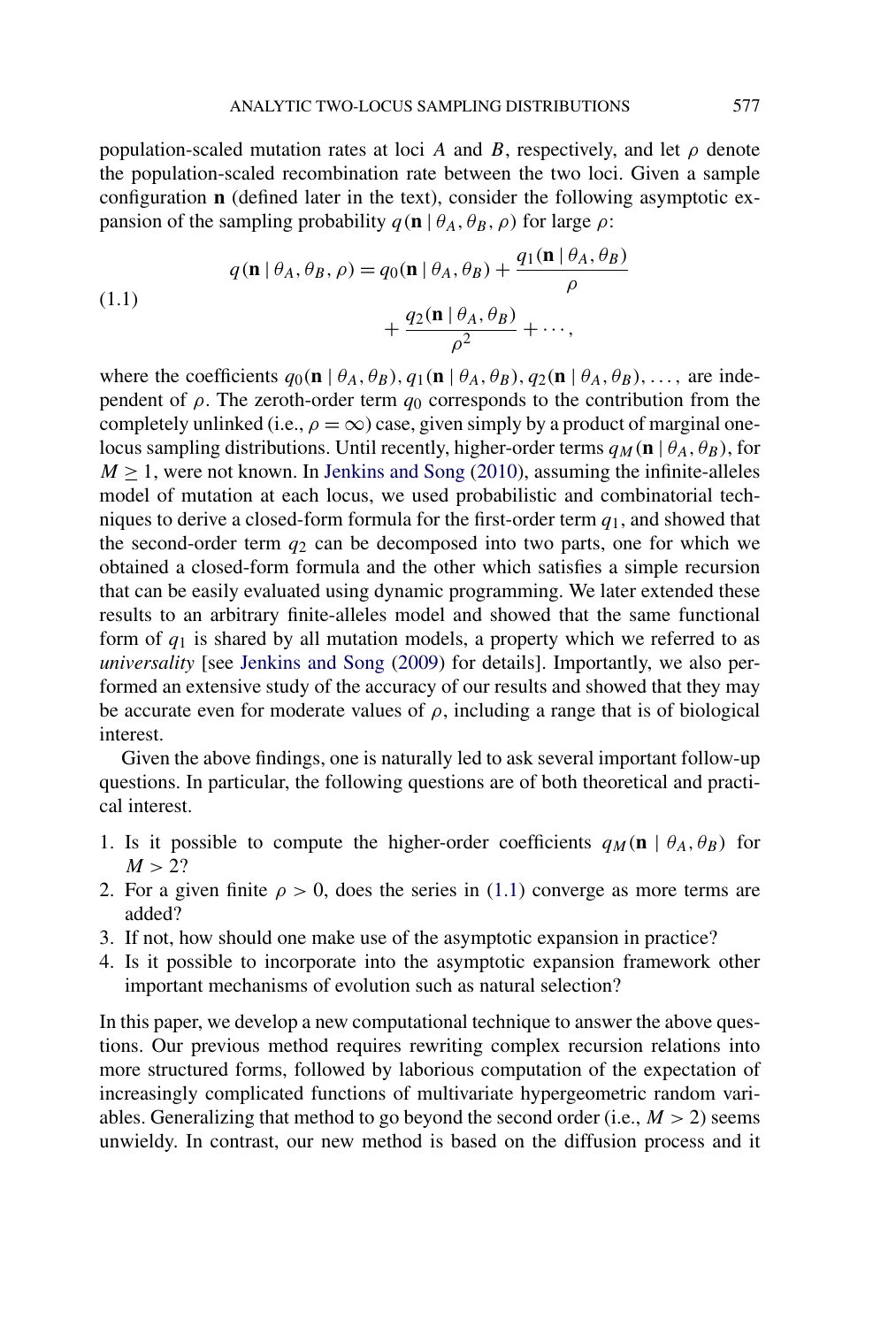utilizes the diffusion generator to organize computation in a simple, transparent fashion. Moreover, the same basic procedure, which is purely algebraic, applies to all orders and the computation can be completely automated; we have, in fact, made such an implementation.

To recapitulate, we propose here a method of computing the asymptotic expansion [\(1.1\)](#page-1-0) to an arbitrary order. That is, for any given positive integer *M*, our method can be used to compute the coefficients  $q_k(\mathbf{n} | \theta_A, \theta_B)$  for all  $k \leq M$ ; Theorem [3.1](#page-11-0) summarizes this result. As discussed in Section [6.2,](#page-19-0) however, one can find examples for which the series [\(1.1\)](#page-1-0) diverges for finite, nonzero  $\rho$ . To get around this problem, we employ the method of Padé approximants. The key idea behind Padé approximants is to approximate the function of interest by a rational function. Although [\(1.1\)](#page-1-0) may diverge, we show that the sequence of Padé approximants converges for all values of  $\rho > 0$ . In fact, for every sample configuration **n**, we show that there exists a finite positive integer  $C(n)$ , such that the Padé approximant of the asymptotic expansion up to order  $\geq C(n)$  is equal to the *exact* two-locus sampling distribution. Hence, our result implies that only a finite number of terms in the asymptotic expansion need to be computed to recover (via the Padé approximant) the exact sampling distribution as an analytic function of  $\rho$ ; this function is exact for all values of  $\rho$ , including 0. Theorem [4.1](#page-15-0) and the surrounding discussion lay out the details. Last, we also show in this paper that our new framework is flexible enough to incorporate a general model of diploid selection. This extension is detailed in Section [5.](#page-15-0)

The above-mentioned convergence result is theoretically appealing. For practical applications, however, one needs to bear in mind that the value of  $C(n)$ generally grows with sample size, thus implying that obtaining an exact, analytic sampling distribution may be impracticable for large samples. A possible remedy, which works well in practice, is to compute the asymptotic expansion only up to some reasonable order  $M < C(n)$ , and use the corresponding Padé approximant as an approximate sampling distribution. We show in Section [6](#page-18-0) that using  $M = 10$  or so produces quite accurate results.

An important advantage of our method over Monte Carlo-based methods is that, for a given mutation model, the bulk of the computation in our approach needs to be carried out only once. Specifically, the coefficients  $q_k(\mathbf{n} | \theta_A, \theta_B)$  need to be computed only once, and the same coefficients can be used to evaluate the sampling distribution at different values of the recombination rate *ρ*. We expect this aspect of our work to have important practical implications. For example, in the composite likelihood method for estimating fine-scale recombination rates [\[Hudson](#page-31-0) [\(2001\)](#page-31-0), [McVean et al.](#page-31-0) [\(2004\)](#page-31-0)], one needs to generate exhaustive lookup tables containing two-locus sampling probabilities for a wide range of discrete *ρ* values. An alternative approach would be to store the coefficients  $q_k(\mathbf{n} | \theta_A, \theta_B)$  instead of generating an exhaustive lookup table using importance sampling, which is computationally expensive.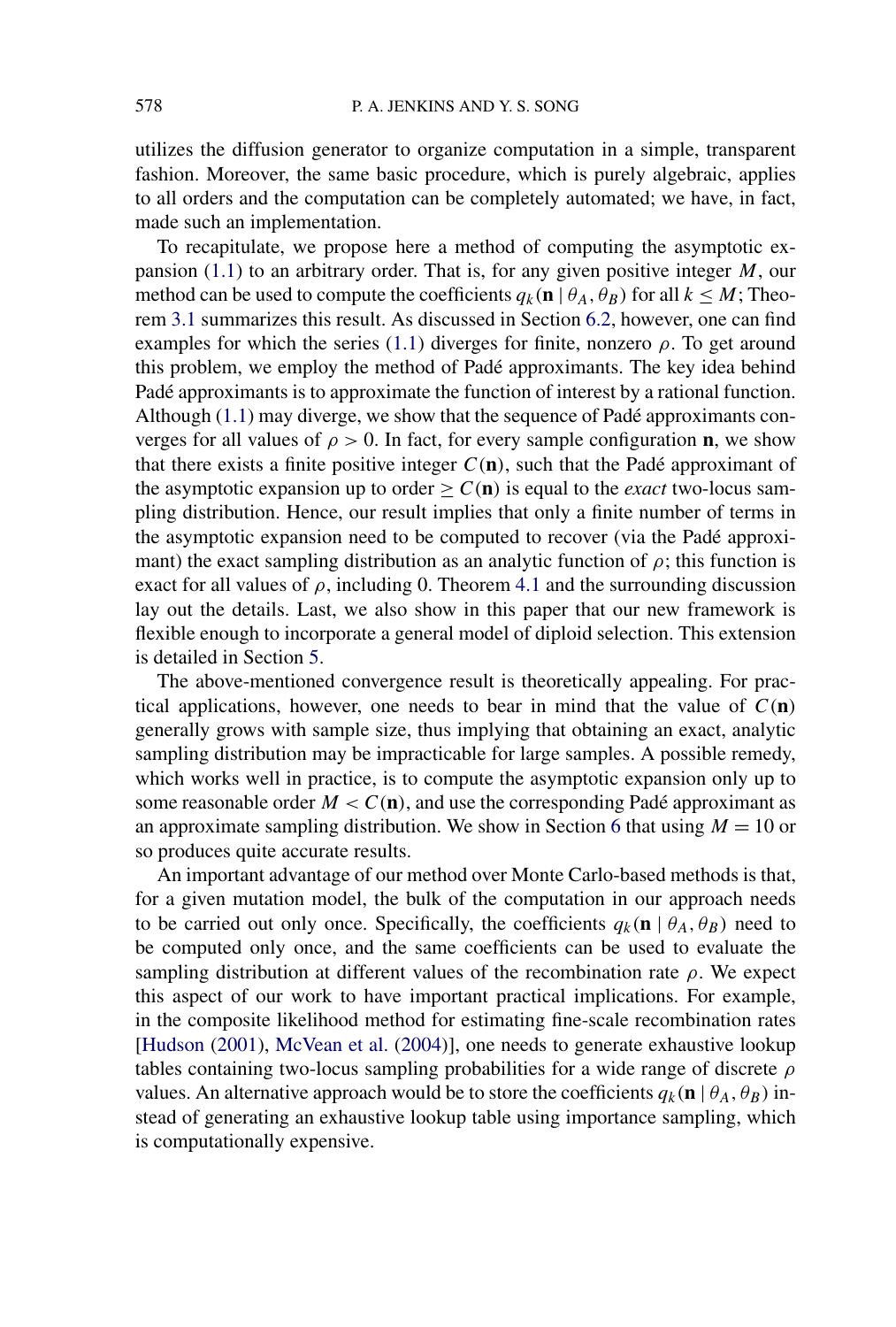The rest of this paper is organized as follows. In Section 2, we lay out the notational convention adopted throughout this paper and review our previous work on asymptotic expansion of the two-locus sampling distribution up to second order. Our new technique for obtaining an arbitrary-order asymptotic expansion is described in Section [3,](#page-7-0) where we focus on the selectively neutral case. In Section [4,](#page-13-0) we present the method of Padé approximants and describe the aforementioned result on convergence to the exact sampling distribution. In Section [5,](#page-15-0) we describe how natural selection can be incorporated into our new framework. Finally, we summarize in Section [6](#page-18-0) our empirical study of the accuracy of various approximate sampling distributions and provide in Section [7](#page-24-0) proofs of the main theoretical results presented in this paper.

**2. Notation and review of previous work.** In this section, we introduce some notation and briefly review previous results on asymptotic sampling distributions. Initial results were obtained for the infinite-alleles model of mutation [\[Jenkins and](#page-31-0) [Song](#page-31-0) [\(2010\)](#page-31-0)] and later generalized to an arbitrary finite-alleles model [\[Jenkins and](#page-31-0) [Song](#page-31-0) [\(2009\)](#page-31-0)]. In this paper we focus on the latter case.

The set of nonnegative integers is denoted by N. Given a positive integer *k*, [*k*] denotes the set  $\{1, \ldots, k\}$ . For a nonnegative real number *z* and a positive integer *n*,  $(z)_n := z(z+1)\cdots(z+n-1)$  denotes the *n*th ascending factorial of *z*. We use **0** to denote either a vector or a matrix of all zeroes; it will be clear from context which is intended. Throughout, we consider the diffusion limit of a haploid exchangeable model of random mating with constant population size 2*N*. We refer to the haploid individuals in the population as gametes. Initially we shall assume that the population is selectively neutral; we extend to the nonneutral case in Section [5.](#page-15-0)

2.1. *One-locus sampling distribution*. The sample configuration at a locus is denoted by a vector  $\mathbf{n} = (n_1, \dots, n_K)$ , where  $n_i$  denotes the number of gametes with allele *i* at the locus, and *K* denotes the number of distinct possible alleles. We use  $n = \sum_{i=1}^{K} n_i$  to denote the total sample size. Let *u* denote the probability of mutation at the locus per gamete per generation. Then, in the diffusion limit,  $N \to \infty$  and  $u \to 0$  with the population-scaled mutation rate  $\theta = 4Nu$  held fixed. Mutation events occur according to a Poisson process with rate *θ/*2, and allelic changes are described by a Markov chain with transition matrix  $P = (P_{ij})$ ; that is, when a mutation occurs to an allele *i*, it mutates to allele *j* with probability  $P_{ij}$ .

We denote by  $p(n)$  the probability of obtaining the *unordered* sample configuration **n**. When writing sampling probabilities, we suppress the dependence on parameters for ease of notation. By exchangeability, the probability of any *ordered* configuration corresponding to **n** is invariant under all permutations of the sampling order. We may, therefore, use  $q(n)$  without ambiguity to denote the probability of any *particular* ordered configuration consistent with **n**. The two probabilities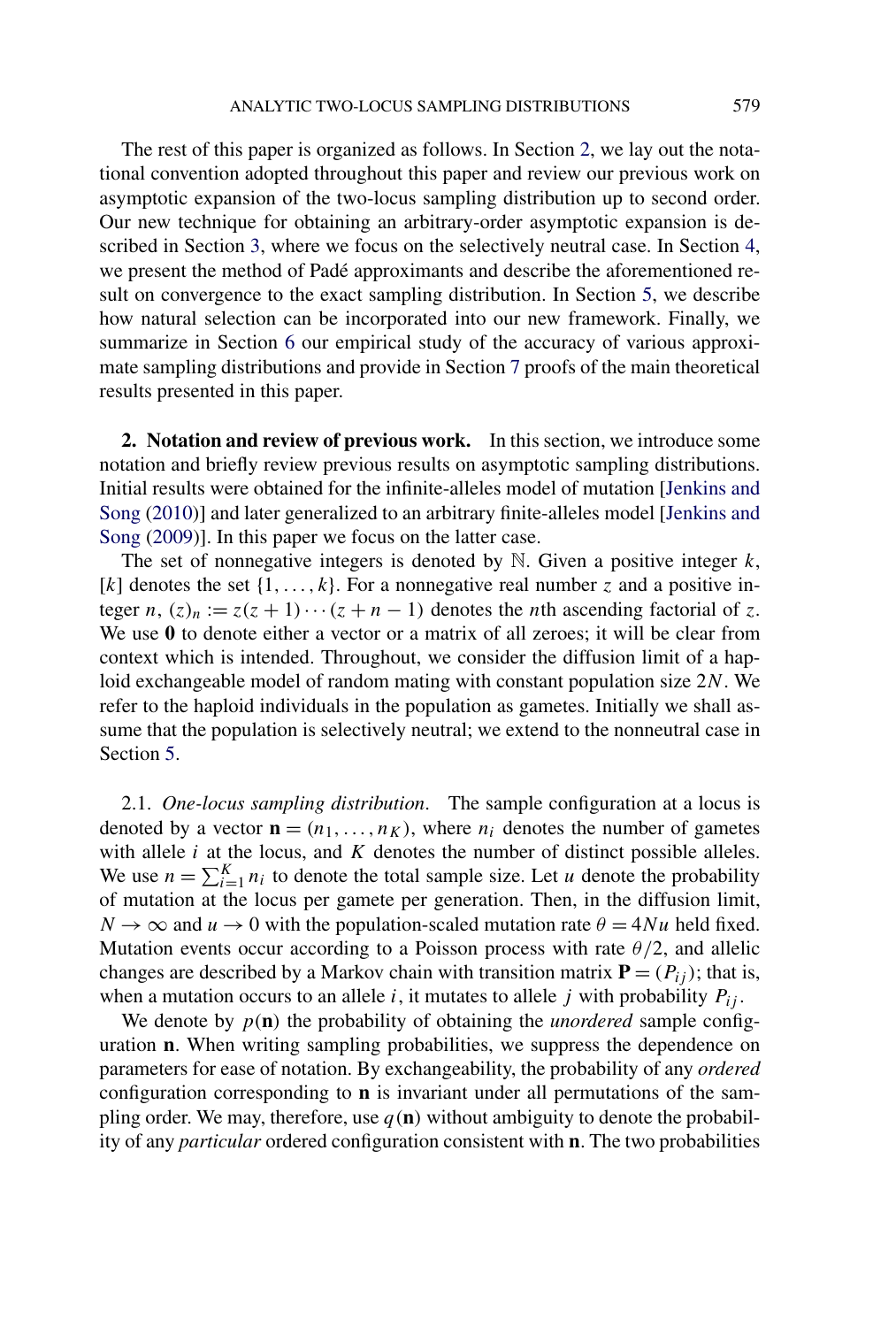are related by

$$
p(\mathbf{n}) = \frac{n!}{n_1! \cdots n_K!} q(\mathbf{n}).
$$

Throughout this paper, we express our results in terms of ordered samples for convenience.

Consider an infinite population specified by the population-wide allele frequencies  $\mathbf{x} = (x_i, \dots, x_K)$ , evolving according to a Wright–Fisher diffusion on the simplex

(2.1) 
$$
\Delta_K = \left\{ \mathbf{x} = (x_i) \in [0, 1]^K : \sum_{i=1}^K x_i = 1 \right\}.
$$

We assume that a sample is drawn from the population at stationarity. No closedform expression for  $q(n)$  is known except in the special case of parent-independent mutation (PIM), in which  $P_{ij} = P_j$  for all *i*. In the PIM model, the stationary distribution of **x** is Dirichlet with parameters  $(\theta P_1, \ldots, \theta P_K)$  [\[Wright](#page-31-0) [\(1949\)](#page-31-0)], and so  $q(\mathbf{n})$  is obtained by drawing an ordered sample from this population:

$$
(2.2) \quad q(\mathbf{n}) = \mathbb{E}\bigg[\prod_{i=1}^K X_i^{n_i}\bigg] = \Gamma(\theta) \int_{\Delta_K} \prod_{i=1}^K \frac{x_i^{n_i + \theta P_i - 1}}{\Gamma(\theta P_i)} d\mathbf{x} = \frac{1}{(\theta)_n} \prod_{i=1}^K (\theta P_i)_{n_i}.
$$

This sampling distribution can also be obtained by coalescent arguments [\[Griffiths](#page-30-0) [and Tavaré](#page-30-0) [\(1994\)](#page-30-0)].

2.2. *Two loci*. We now extend the above notation to two loci, which we refer to as *A* and *B*. Denote the probability of a recombination event between the two loci per gamete per generation by *r*. In the diffusion limit, as  $N \to \infty$  we let  $r \to 0$ such that the population-scaled recombination parameter  $\rho = 4Nr$  is held fixed. Suppose there are *K* possible alleles at locus *A* and *L* possible alleles at locus *B*, with respective population-scaled mutation parameters  $\theta_A$  and  $\theta_B$ , and respective mutation transition matrices  $P^A$  and  $P^B$ . The two-locus sample configuration is denoted by  $\mathbf{n} = (\mathbf{a}, \mathbf{b}, \mathbf{c})$ , where  $\mathbf{a} = (a_1, \dots, a_K)$  with  $a_i$  being the number of gametes with allele *i* at locus *A* and unspecified alleles at locus  $B$ ;  $\mathbf{b} = (b_1, \ldots, b_L)$ with  $b_j$  being the number of gametes with unspecified alleles at locus  $A$  and allele *j* at locus *B*;  $\mathbf{c} = (c_{ij})$  is a *K* × *L* matrix with  $c_{ij}$  being the multiplicity of gametes with allele *i* at locus *A* and allele *j* at locus *B*. We also define

$$
a = \sum_{i=1}^{K} a_i, \qquad c_i = \sum_{j=1}^{L} c_{ij}, \qquad c = \sum_{i=1}^{K} \sum_{j=1}^{L} c_{ij},
$$
  

$$
b = \sum_{j=1}^{L} b_j, \qquad c_{\cdot j} = \sum_{i=1}^{K} c_{ij}, \qquad n = a + b + c,
$$

<span id="page-4-0"></span>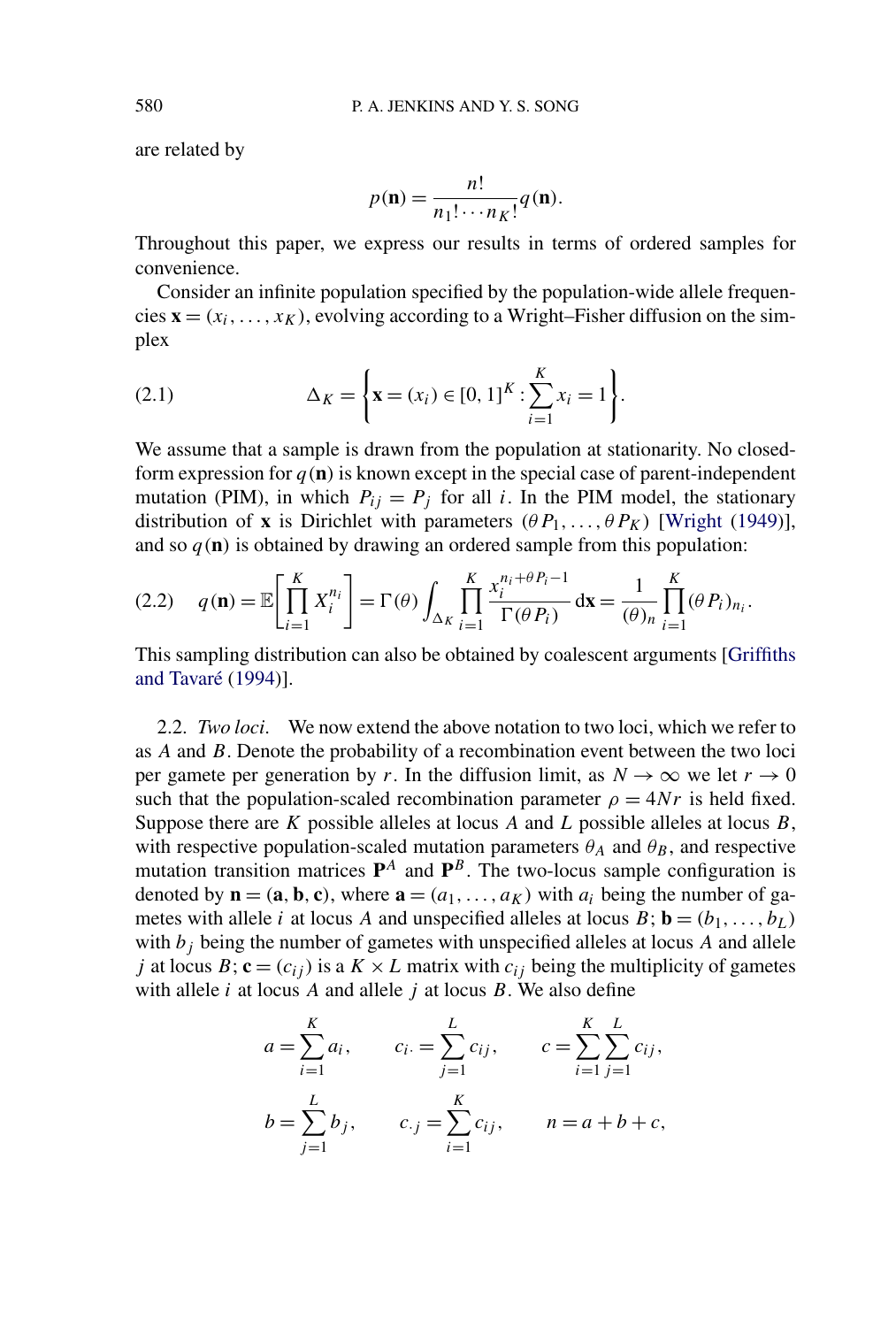<span id="page-5-0"></span>and use  $\mathbf{c}_A = (c_i)_{i \in [K]}$  and  $\mathbf{c}_B = (c_i)_{i \in [L]}$  to denote the marginal sample configurations of **c** restricted to locus *A* and locus *B*, respectively. Notice the distinction between the vectors **a** and **b**, which represent gametes with alleles specified at only one of the two loci, and the vectors  $c_A$  and  $c_B$ , which represent the one-locus marginal configurations of gametes with both alleles observed.

When we consider the ancestry of a sample backward in time, a gamete may undergo recombination between the two loci, with each of its two parents transmitting genetic material at only one of the two loci. We allow the nontransmitting locus to remain unspecified as we trace the ancestry further back in time.

Denote by  $q(\mathbf{a}, \mathbf{b}, \mathbf{c})$  the sampling probability of an ordered sample with configuration *(***a***,* **b***,* **c***)*, again suppressing the dependence on parameters for ease of notation. Sampling is now from a two-dimensional Wright–Fisher diffusion with population allele frequencies  $\mathbf{x} = (x_{ij})_{i \in [K], j \in [L]}$ , evolving on the state space

(2.3) 
$$
\Delta_{K \times L} = \left\{ \mathbf{x} = (x_{ij}) \in [0, 1]^{K \times L} : \sum_{i=1}^{K} \sum_{j=1}^{L} x_{ij} = 1 \right\}.
$$

As before,  $q(\mathbf{a}, \mathbf{b}, \mathbf{c})$  is specified by drawing an ordered sample from the population at stationarity:  $q(\mathbf{a}, \mathbf{b}, \mathbf{c}) = \mathbb{E}[F(\mathbf{X}; \mathbf{n})]$ , where

(2.4) 
$$
F(\mathbf{x}; \mathbf{n}) = \left(\prod_{i=1}^{K} x_{i}^{a_{i}}\right) \left(\prod_{j=1}^{L} x_{.j}^{b_{j}}\right) \left(\prod_{i=1}^{K} \prod_{j=1}^{L} x_{ij}^{c_{ij}}\right)
$$

with  $x_i = \sum_{j=1}^{L} x_{ij}$  and  $x_{\cdot j} = \sum_{i=1}^{K} x_{ij}$ . In the two-locus model with  $0 \le \rho < \infty$ , the stationary distribution, and hence, the sampling distribution, is not known in closed-form even when the mutation process is parent-independent. However, when  $\rho = \infty$ , the two loci become independent and  $q(\mathbf{a}, \mathbf{b}, \mathbf{c})$  is simply the product of the two marginal one-locus sampling distributions. More precisely, denoting the one-locus sampling distributions at *A* and *B* by  $q^A$  and  $q^B$ , respectively, we have

$$
\lim_{\rho \to \infty} q(\mathbf{a}, \mathbf{b}, \mathbf{c}) = q^A (\mathbf{a} + \mathbf{c}_A) q^B (\mathbf{b} + \mathbf{c}_B)
$$

for all mutation models [\[Ethier](#page-30-0) [\(1979\)](#page-30-0)]. In particular, if mutation is parentindependent, then we do have a closed-form formula for  $q(\mathbf{a}, \mathbf{b}, \mathbf{c})$  when  $\rho = \infty$ , since from [\(2.2\)](#page-4-0) we know that

(2.5) 
$$
q^A(\mathbf{a}) = \frac{1}{(\theta_A)_a} \prod_{i=1}^K (\theta_A P_i^A)_{a_i}
$$
 and  $q^B(\mathbf{b}) = \frac{1}{(\theta_B)_b} \prod_{j=1}^L (\theta_B P_j^B)_{b_j}$ .

2.3. *Asymptotic sampling formula*. As mentioned in the [Introduction,](#page-0-0) although a closed-form formula for  $q(\mathbf{a}, \mathbf{b}, \mathbf{c})$  is not known for an arbitrary  $\rho$ , previously we [Jenkins and Song [\(2009, 2010\)](#page-31-0)] were able to make progress by posing,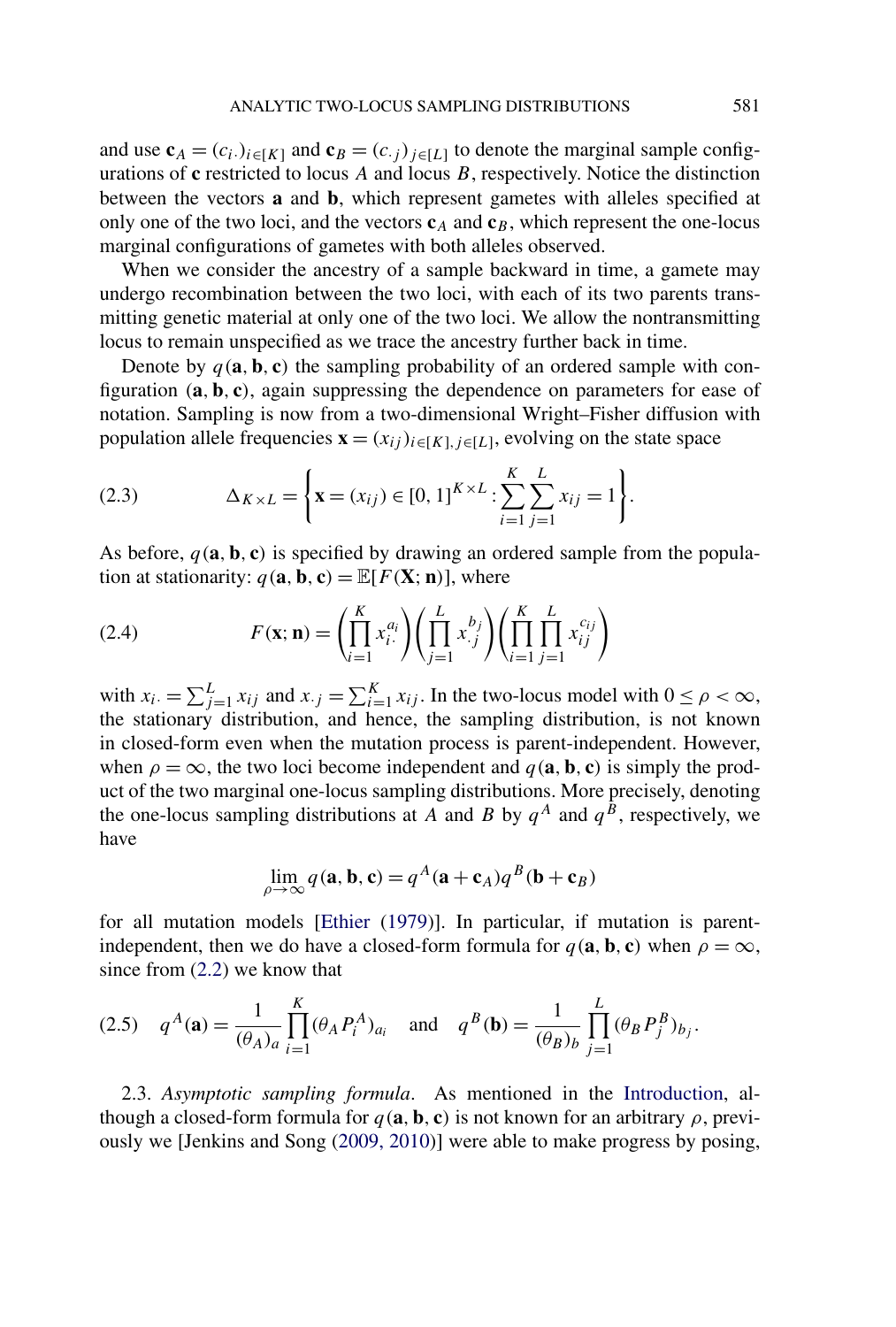for large  $\rho$ , an asymptotic expansion of the form

(2.6) 
$$
q(\mathbf{a}, \mathbf{b}, \mathbf{c}) = q_0(\mathbf{a}, \mathbf{b}, \mathbf{c}) + \frac{q_1(\mathbf{a}, \mathbf{b}, \mathbf{c})}{\rho} + \frac{q_2(\mathbf{a}, \mathbf{b}, \mathbf{c})}{\rho^2} + \cdots,
$$

where the coefficients  $q_k(\mathbf{a}, \mathbf{b}, \mathbf{c})$ , for all  $k \geq 0$ , are independent of  $\rho$ . We summarize our previous results in the following theorem, specialized to the case of finite-alleles mutation, which is our interest here.

THEOREM 2.1 [\[Jenkins and Song](#page-31-0) [\(2009\)](#page-31-0)]. *In the asymptotic expansion* (2.6) *of the neutral two-locus sampling formula*, *the* zero*th-order term is given by*

(2.7) 
$$
q_0(\mathbf{a}, \mathbf{b}, \mathbf{c}) = q^A(\mathbf{a} + \mathbf{c}_A)q^B(\mathbf{b} + \mathbf{c}_B),
$$

*and the first-order term is given by*

(2.8)  
\n
$$
q_1(\mathbf{a}, \mathbf{b}, \mathbf{c}) = {c \choose 2} q^A (\mathbf{a} + \mathbf{c}_A) q^B (\mathbf{b} + \mathbf{c}_B)
$$
\n
$$
-q^B (\mathbf{b} + \mathbf{c}_B) \sum_{i=1}^K {c_i \choose 2} q^A (\mathbf{a} + \mathbf{c}_A - \mathbf{e}_i)
$$
\n
$$
-q^A (\mathbf{a} + \mathbf{c}_A) \sum_{j=1}^L {c_j \choose 2} q^B (\mathbf{b} + \mathbf{c}_B - \mathbf{e}_j)
$$
\n
$$
+ \sum_{i=1}^K \sum_{j=1}^L {c_{ij} \choose 2} q^A (\mathbf{a} + \mathbf{c}_A - \mathbf{e}_i) q^B (\mathbf{b} + \mathbf{c}_B - \mathbf{e}_j),
$$

*where* **e***<sup>i</sup> is a unit vector with a* 1 *at the ith entry and* 0*'s elsewhere*. *Furthermore*, *the second-order term can be decomposed as*

(2.9) 
$$
q_2(\mathbf{a}, \mathbf{b}, \mathbf{c}) = \sigma(\mathbf{a}, \mathbf{b}, \mathbf{c}) + q_2(\mathbf{a} + \mathbf{c}_A, \mathbf{b} + \mathbf{c}_B, \mathbf{0}),
$$

*where*  $\sigma$  (**a**, **b**, **c**) *is known analytically and*  $q_2$ (**a**, **b**, **0**) *satisfies the recursion relation*

$$
[a(a + \theta_A - 1) + b(b + \theta_B - 1)]q_2(\mathbf{a}, \mathbf{b}, \mathbf{0})
$$
  
=  $\sum_{i=1}^{K} a_i (a_i - 1)q_2(\mathbf{a} - \mathbf{e}_i, \mathbf{b}, \mathbf{0})$   
+  $\sum_{j=1}^{L} b_j (b_j - 1)q_2(\mathbf{a}, \mathbf{b} - \mathbf{e}_j, \mathbf{0})$   

$$
(2.10) \qquad + \theta_A \sum_{i=1}^{K} a_i \sum_{t=1}^{K} P_{ti}^A q_2(\mathbf{a} - \mathbf{e}_i + \mathbf{e}_t, \mathbf{b}, \mathbf{0})
$$

<span id="page-6-0"></span>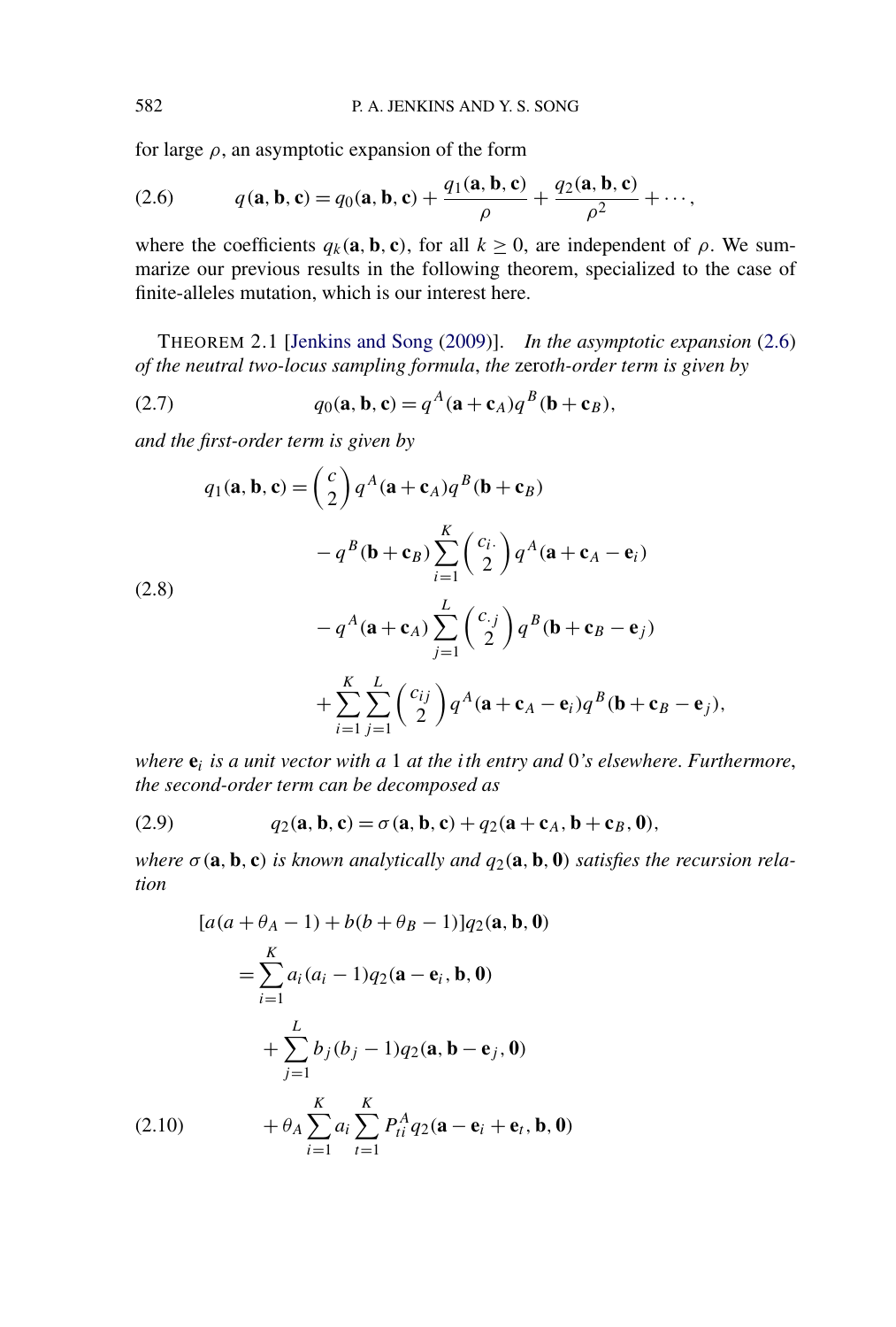<span id="page-7-0"></span>
$$
+\theta_B \sum_{j=1}^{L} b_j \sum_{t=1}^{L} P_{tj}^B q_2(\mathbf{a}, \mathbf{b} - \mathbf{e}_j + \mathbf{e}_t, \mathbf{0})
$$
  
+4
$$
\sum_{i=1}^{K} \sum_{j=1}^{L} a_i b_j [(a-1)(b-1)q^A(\mathbf{a})q^B(\mathbf{b})
$$

$$
-(b-1)(a_i - 1)q^A(\mathbf{a} - \mathbf{e}_i)q^B(\mathbf{b})
$$

$$
-(a-1)(b_j - 1)q^A(\mathbf{a})q^B(\mathbf{b} - \mathbf{e}_j)
$$

$$
+(a_i - 1)(b_j - 1)q^A(\mathbf{a} - \mathbf{e}_i)q^B(\mathbf{b} - \mathbf{e}_j)]
$$

with boundary conditions  $q_2(\mathbf{e}_i, \mathbf{0}, \mathbf{0}) = 0$ ,  $q_2(\mathbf{0}, \mathbf{e}_i, \mathbf{0}) = 0$  and  $q_2(\mathbf{e}_i, \mathbf{e}_i, \mathbf{0}) = 0$ *for all*  $i \in [K]$  *and*  $j \in [L]$ .

The expression for  $\sigma(\mathbf{a}, \mathbf{b}, \mathbf{c})$  can be found in [Jenkins and Song](#page-31-0) [\(2009\)](#page-31-0) and we do not reproduce it here. Notice that  $q_0(\mathbf{a}, \mathbf{b}, \mathbf{c})$  and  $q_1(\mathbf{a}, \mathbf{b}, \mathbf{c})$  exhibit *universality*: their dependence on the model of mutation is subsumed entirely into the one-locus sampling distributions.

The proof of Theorem [2.1](#page-6-0) used coalescent arguments. By considering the most recent event back in time in the coalescent process for the sample, it is possible to write down a recursion relation for the sampling distribution. In a two-locus, finite-alleles model, the appropriate recursion is a simple modification of the one introduced by [Golding](#page-30-0) [\(1984\)](#page-30-0) for the *infinite*-alleles model, also studied in detail by [Ethier and Griffiths](#page-30-0) [\(1990\)](#page-30-0). By substituting [\(2.6\)](#page-6-0) into this recursion, after some lengthy algebraic manipulation one can obtain the expressions given in Theorem [2.1](#page-6-0) [see Jenkins and Song [\(2009, 2010\)](#page-31-0) for details].

**3. Arbitrary-order asymptotic expansion.** The approach described in Section [2.3](#page-5-0) does not generalize easily. In what follows, we introduce a new approach based on the diffusion approximation. This new method is more transparent and more easily generalizable than the one used previously, and we illustrate this point by developing a method for computing the asymptotic expansion [\(2.6\)](#page-6-0) to an arbitrary order.

3.1. *Diffusion approximation of the two-locus model*. Our approach is based on the diffusion process that is dual to the coalescent process. The generator for the two-locus finite-alleles diffusion process is

$$
\mathcal{L} = \frac{1}{2} \sum_{i=1}^{K} \sum_{j=1}^{L} \left[ \sum_{k=1}^{K} \sum_{l=1}^{L} x_{ij} (\delta_{ik} \delta_{jl} - x_{kl}) \frac{\partial}{\partial x_{kl}} + \theta_A \sum_{k=1}^{K} x_{kj} (P_{ki}^A - \delta_{ik}) + \theta_B \sum_{l=1}^{L} x_{il} (P_{lj}^B - \delta_{jl}) + \rho (x_i.x_{\cdot j} - x_{ij}) \right] \frac{\partial}{\partial x_{ij}},
$$
\n(3.1)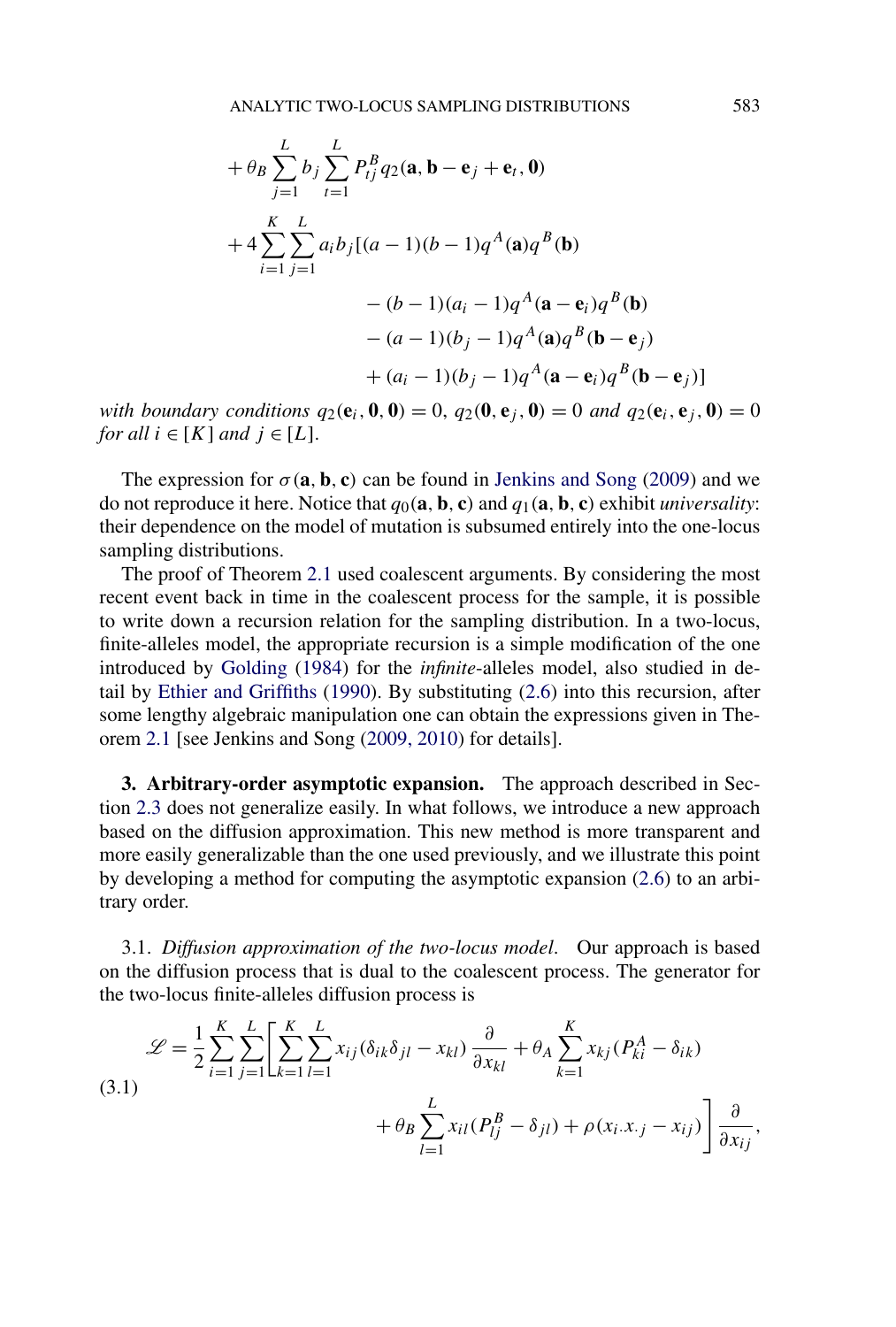<span id="page-8-0"></span>where  $\delta_{ik}$  is the Kronecker delta. For notational convenience, henceforth, where not specified otherwise, the indices *i* and *k* are assumed to take value in  $[K]$ , while the indices *j* and *l* are assumed to take value in [*L*].

In what follows, we change to a new set of variables that capture the decay of dependence between the two loci, an approach originally due to Ohta and Kimura [\(1969a, 1969b\)](#page-31-0). Specifically, the key quantity of interest is the following definition.

DEFINITION 3.1. The linkage disequilibrium (LD) between allele *i* at locus *A* and allele *j* at locus *B* is given by

$$
d_{ij} = x_{ij} - x_i.x_{\cdot j}.
$$

The collection of  $(K + 1)(L + 1) - 1$  new variables is

$$
(x_1, \ldots, x_K; x_{\cdot 1}, \ldots, x_{\cdot L}; d_{11}, \ldots, d_{KL}).
$$

The diffusion is then constrained to the  $(KL - 1)$ -dimensional simplex  $\Delta_{K \times L}$  by imposing the conditions

(3.2) 
$$
\sum_{i=1}^{K} x_{i} = 1; \qquad \sum_{j=1}^{L} x_{\cdot j} = 1; \qquad \sum_{i=1}^{K} d_{ij} = 0 \qquad \forall j;
$$

$$
\sum_{j=1}^{L} d_{ij} = 0 \qquad \forall i.
$$

3.2. *Rescaling LD*. Since we are interested in the large *ρ* limit, we expect each *d<sub>ij</sub>* to be small. We introduce the rescaling  $\tilde{d}_{ij} = \sqrt{\rho} d_{ij}$ . The reason for this choice should become clear from (3.3) below; in the resulting generator, there should be a nontrivial interaction between recombination and genetic drift, that is, they should both act on the fastest timescale. The leading-order contribution to the generator, denoted below by  $L^{(2)}$ , has contributions from both of these biological processes if and only if we use this choice for  $d_{ij}$ . See [Song and Song](#page-31-0) [\(2007\)](#page-31-0) for another example of this rescaling. By substituting for the new variables in [\(3.1\)](#page-7-0) and using (3.2) for extensive simplification, the generator can be expressed as

(3.3) 
$$
\widetilde{\mathscr{L}} = \frac{1}{2} \bigg[ \rho L^{(2)} + \sqrt{\rho} L^{(1)} + L^{(0)} + \frac{1}{\sqrt{\rho}} L^{(-1)} \bigg],
$$

where the operators in  $(3.3)$  are given by

$$
L^{(2)} = \sum_{i,j} \left\{ x_i x_j \left[ \sum_{k,l} (\delta_{ik} - x_k) (\delta_{jl} - x_l) \frac{\partial}{\partial \tilde{d}_{kl}} \right] - \tilde{d}_{ij} \right\} \frac{\partial}{\partial \tilde{d}_{ij}},
$$
  

$$
L^{(1)} = \sum_{i,j,k,l} \left[ 2\tilde{d}_{ij} (\delta_{ik} - x_k) (\delta_{jl} - x_l) - \delta_{ik} \delta_{jl} \tilde{d}_{ij} + 2\tilde{d}_{il} x_k x_{.j} \right] \frac{\partial^2}{\partial \tilde{d}_{kl} \partial \tilde{d}_{ij}},
$$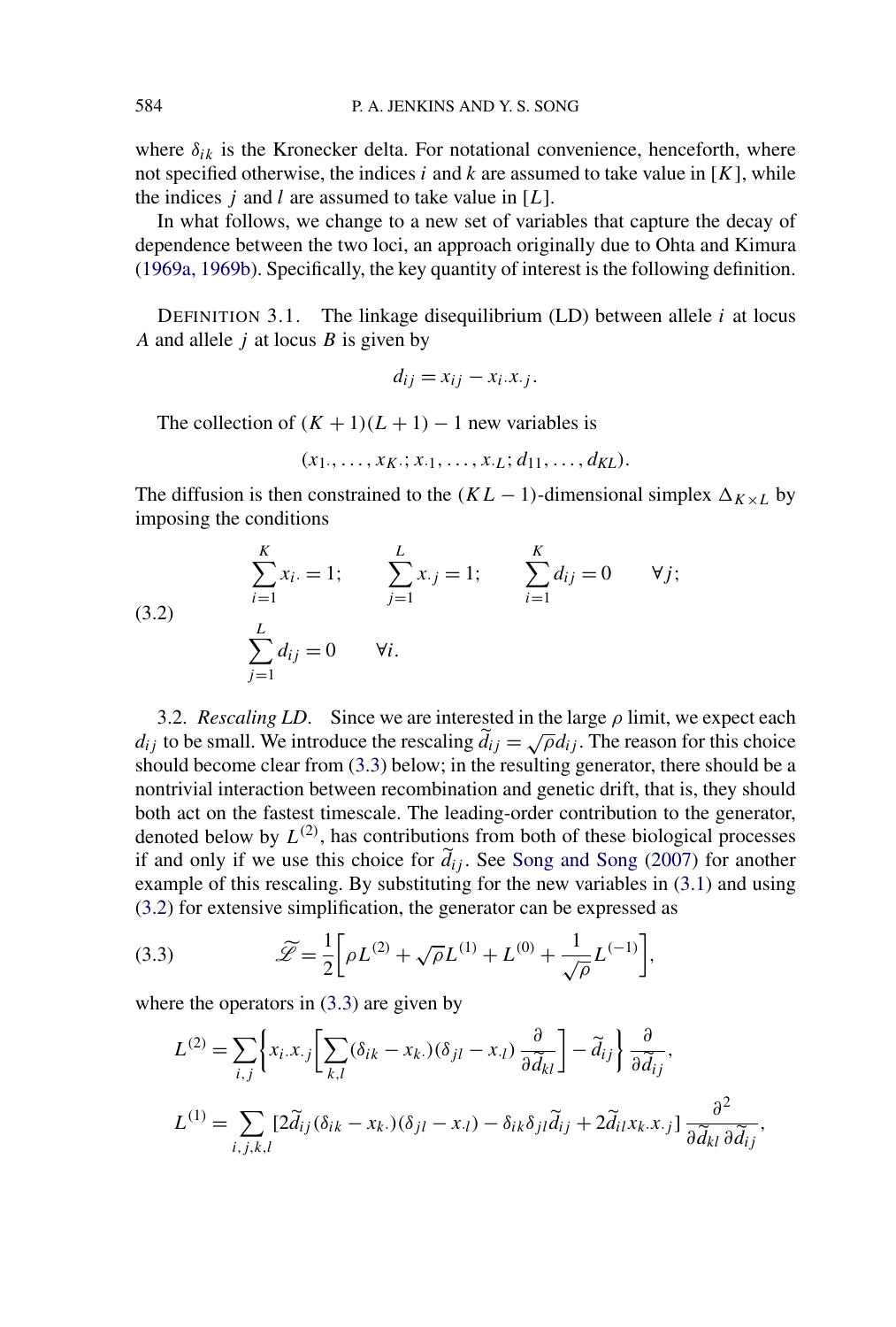<span id="page-9-0"></span>
$$
L^{(0)} = -\sum_{i,j,k,l} \widetilde{a}_{ij} \widetilde{a}_{kl} \frac{\partial^2}{\partial \widetilde{d}_{kl} \partial \widetilde{d}_{ij}} + 2 \sum_{i,k,l} [(\delta_{ik} - x_i) \widetilde{d}_{kl} - \widetilde{d}_{il} x_k] \frac{\partial^2}{\partial \widetilde{d}_{kl} \partial x_i} + 2 \sum_{j,k,l} [(\delta_{jl} - x_{.j}) \widetilde{d}_{kl} - \widetilde{d}_{kj} x_{.l}] \frac{\partial^2}{\partial \widetilde{d}_{kl} \partial x_{.j}} + \sum_{i,k} x_i (\delta_{ik} - x_k) \frac{\partial^2}{\partial x_k \partial x_i} + \sum_{j,l} x_{.j} (\delta_{jl} - x_{.l}) \frac{\partial^2}{\partial x_{.l} \partial x_{.j}} + \sum_{i,j} \left[ \theta_A \sum_k \widetilde{d}_{kj} (P_{ki}^A - \delta_{ik}) + \theta_B \sum_l \widetilde{d}_{il} (P_{lj}^B - \delta_{jl}) - 2 \widetilde{d}_{ij} \right] \frac{\partial}{\partial \widetilde{d}_{ij}} + \frac{\theta_A}{2} \sum_{i,k} x_k (P_{ki}^A - \delta_{ik}) \frac{\partial}{\partial x_i} + \frac{\theta_B}{2} \sum_{j,l} x_{.l} (P_{lj}^B - \delta_{jl}) \frac{\partial}{\partial x_{.j}},
$$
  

$$
L^{(-1)} = 2 \sum_{i,j} \widetilde{d}_{ij} \frac{\partial^2}{\partial x_i \partial x_{.j}}.
$$

This generator extends that of [Ohta and Kimura](#page-31-0) [\(1969a\)](#page-31-0) from a  $(2 \times 2)$ - to a  $(K \times L)$ -allele model. Note that ours differs from that of [Ohta and Kimura](#page-31-0) [\(1969a\)](#page-31-0) by a factor of two; one unit of time corresponds to 2*N* (rather than *N*) generations in our convention.

Recall that our interest is in calculating the expectation at stationarity of the function  $F(\mathbf{x}; \mathbf{n})$  shown in [\(2.4\)](#page-5-0), which is now viewed as a function of

$$
\widetilde{\mathbf{x}} = (x_1, \dots, x_K; x_1, \dots, x_L; \widetilde{d}_{11}, \dots, \widetilde{d}_{KL}).
$$

In the same way that the multiplicity matrix **c** represents multinomial samples from a population with frequencies  $(x_{ij})_{i \in [K], j \in [L]}$ , we introduce an analogous matrix **r** =  $(r_{ij})_{i \in [K], j \in [L]}$  associated with the variables  $(d_{ij})_{i \in [K], j \in [L]}$ . We further define the marginal vectors  $\mathbf{r}_A = (r_i)_{i \in [K]}$  and  $\mathbf{r}_B = (r_{\cdot j})_{j \in [L]}$ , where  $r_i = \sum_j r_{ij}$ and  $r_{\cdot j} = \sum_i r_{ij}$ , analogous to  $c_A$  and  $c_B$ . In this notation, the function  $F(\mathbf{x}; \mathbf{n})$ becomes

(3.4)  

$$
F(\widetilde{\mathbf{x}}; \mathbf{n}) = \left( \prod_{i=1}^{K} x_i^{a_i} \right) \left( \prod_{j=1}^{L} x_j^{b_j} \right) \left( \prod_{i=1}^{K} \prod_{j=1}^{L} \left[ \frac{\widetilde{d}_{ij}}{\sqrt{\rho}} + x_i \cdot x_{\cdot j} \right]^{c_{ij}} \right)
$$

$$
= \sum_{m=0}^{c} \frac{1}{\rho^{m/2}} \sum_{\mathbf{r} \in \mathcal{P}_m} \left[ \prod_{i,j} {c_{ij} \choose r_{ij}} \right] G^{(m)}(\widetilde{\mathbf{x}}; \mathbf{a} + \mathbf{c}_A - \mathbf{r}_A, \mathbf{b} + \mathbf{c}_B - \mathbf{r}_B, \mathbf{r}),
$$

where

(3.5) 
$$
G^{(m)}(\widetilde{\mathbf{x}}; \mathbf{a}, \mathbf{b}, \mathbf{r}) = \left(\prod_{i=1}^K x_i^{a_i}\right) \left(\prod_{j=1}^L x_j^{b_j}\right) \left(\prod_{i=1}^K \prod_{j=1}^L \widetilde{d}_{ij}^{r_{ij}}\right),
$$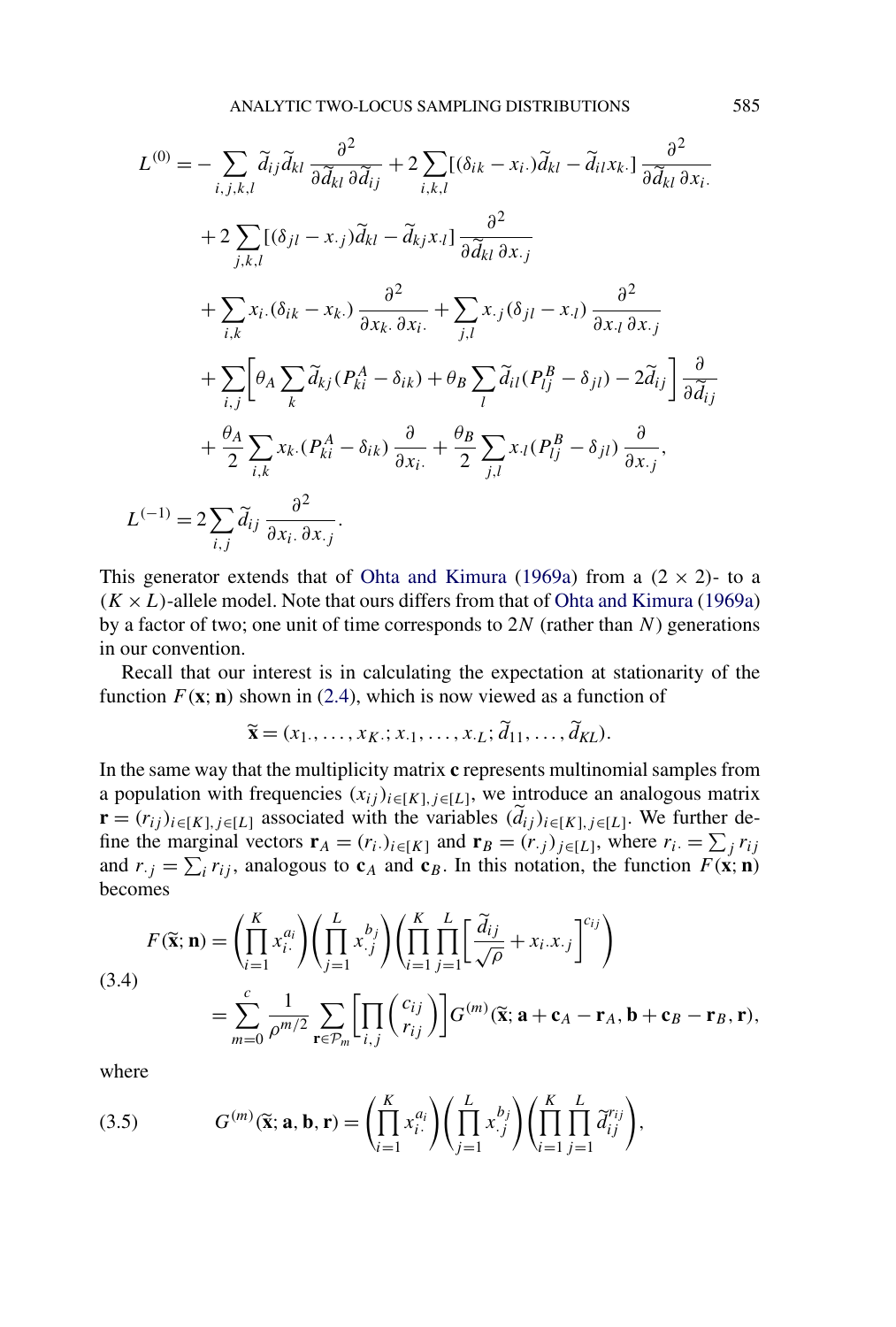and the inner summation in [\(3.4\)](#page-9-0) is over all  $K \times L$  matrices **r** of nonnegative integers whose entries sum to *m*:

$$
\mathcal{P}_m = \left\{ \mathbf{r} \in \mathbb{N}^{K \times L} : \sum_{i=1}^K \sum_{j=1}^L r_{ij} = m \right\}.
$$

Note that only those matrices which form "subsamples" of **c** have nonzero coeffi-cient in [\(3.4\)](#page-9-0); that is,  $0 \le r_{ij} \le c_{ij}$  for all *i* and *j*.

3.3. *The key algorithm*. We now pose an asymptotic expansion for the expectation  $\mathbb{E}[G^{(m)}(\tilde{\mathbf{X}}; \mathbf{a}, \mathbf{b}, \mathbf{r})]$ :

(3.6)  
\n
$$
\mathbb{E}[G^{(m)}(\tilde{\mathbf{X}}; \mathbf{a}, \mathbf{b}, \mathbf{r})] = g_0^{(m)}(\mathbf{a}, \mathbf{b}, \mathbf{r}) + \frac{g_1^{(m)}(\mathbf{a}, \mathbf{b}, \mathbf{r})}{\sqrt{\rho}} + \frac{g_2^{(m)}(\mathbf{a}, \mathbf{b}, \mathbf{r})}{\rho} + \cdots,
$$

so that, using [\(3.4\)](#page-9-0), the quantity of interest is given by

(3.7)  
\n
$$
q(\mathbf{a}, \mathbf{b}, \mathbf{c}) = \mathbb{E}[F(\widetilde{\mathbf{X}}; \mathbf{n})]
$$
\n
$$
= \sum_{m=0}^{c} \sum_{\mathbf{r} \in \mathcal{P}_m} \left[ \prod_{i=1}^{K} \prod_{j=1}^{L} {c_{ij} \choose r_{ij}} \right]
$$
\n
$$
\times \sum_{u=0}^{\infty} \frac{g_u^{(m)}(\mathbf{a} + \mathbf{c}_A - \mathbf{r}_A, \mathbf{b} + \mathbf{c}_B - \mathbf{r}_B, \mathbf{r})}{\rho^{(m+u)/2}}.
$$

We also have the boundary conditions

(3.8) 
$$
q(\mathbf{e}_i, \mathbf{0}, \mathbf{0}) = \pi_i^A
$$
,  $q(\mathbf{0}, \mathbf{e}_j, \mathbf{0}) = \pi_j^B$ ,  $q(\mathbf{e}_i, \mathbf{e}_j, \mathbf{0}) = \pi_i^A \pi_j^B$ ,

where  $\pi^A = (\pi^A_i)_{i \in [K]}$  and  $\pi^B = (\pi^B_j)_{j \in [L]}$  are the stationary distributions of  $\mathbf{P}^A$ and  $P^B$ , respectively.

Using  $(3.7)$  and  $(3.8)$ , we can also assign boundary conditions for each  $g_u^{(0)}$  (**a***,* **b***,* **0**):

(3.9) 
$$
g_0^{(0)}(\mathbf{e}_i, \mathbf{0}, \mathbf{0}) = \pi_i^A, \qquad g_u^{(0)}(\mathbf{e}_i, \mathbf{0}, \mathbf{0}) = 0 \qquad \forall u \ge 1,
$$

$$
g_0^{(0)}(\mathbf{0}, \mathbf{e}_j, \mathbf{0}) = \pi_j^B, \qquad g_u^{(0)}(\mathbf{0}, \mathbf{e}_j, \mathbf{0}) = 0 \qquad \forall u \ge 1,
$$

$$
g_0^{(0)}(\mathbf{e}_i, \mathbf{e}_j, \mathbf{0}) = \pi_i^A \pi_j^B, \qquad g_u^{(0)}(\mathbf{e}_i, \mathbf{e}_j, \mathbf{0}) = 0 \qquad \forall u \ge 1.
$$

We have reduced the problem of computing an asymptotic expansion for  $q(\mathbf{a}, \mathbf{b}, \mathbf{c})$  to one of computing  $g_u^{(m)}(\mathbf{a}, \mathbf{b}, \mathbf{r})$  for each *m* and *u*. Consider arranging these quantities in a  $c \times N$  array, as illustrated in Figure [1.](#page-11-0) Refer to entries on

<span id="page-10-0"></span>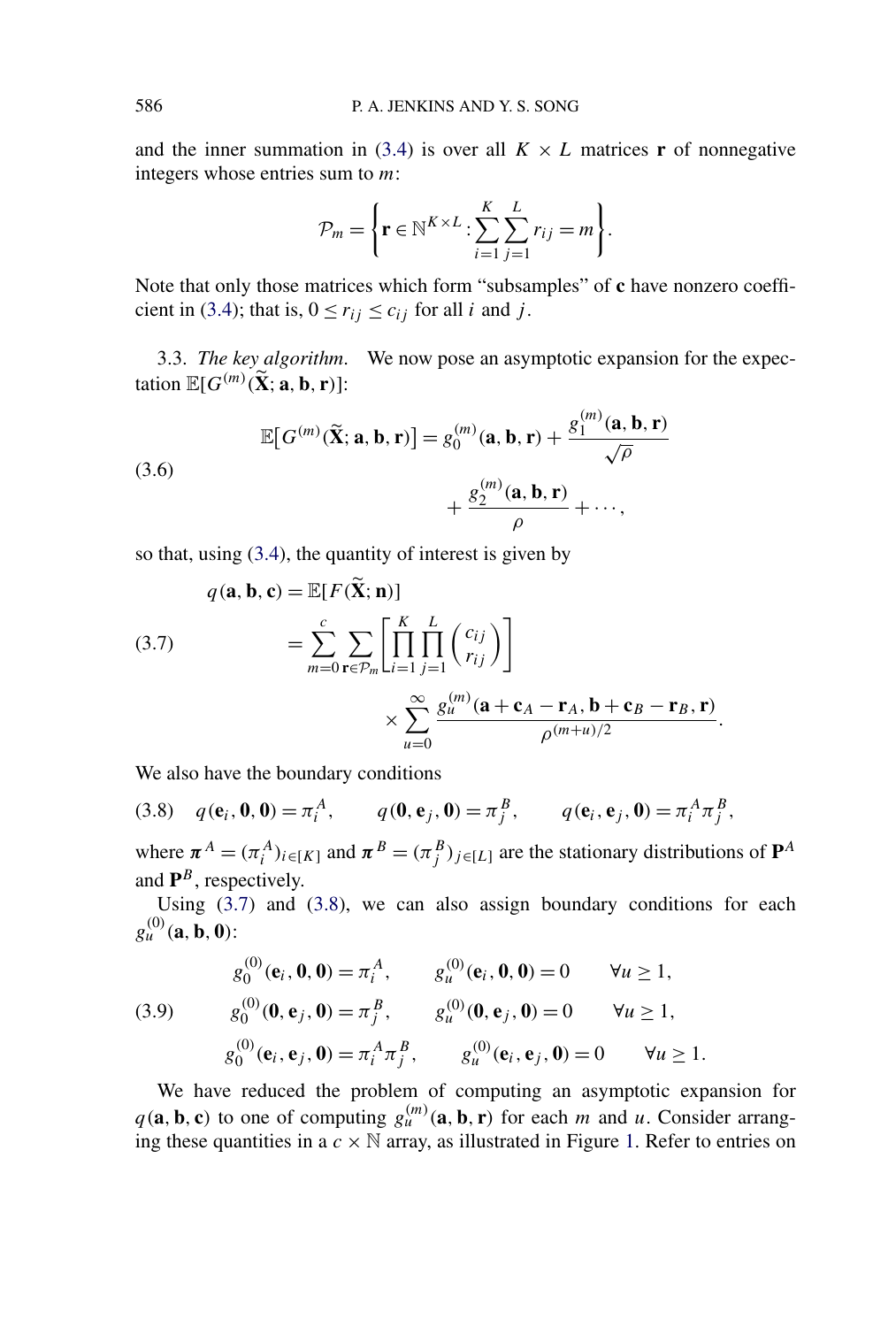<span id="page-11-0"></span>

FIG. 1. *Computation of*  $g_u^{(m)}$  *for each*  $m = 0, \ldots, c$  *and*  $u = 0, 1, \ldots$  *When*  $m > 0$ *, the term*  $g_u^{(m)}$ *residing on level*  $\ell = m + u$  *is determined by up to four entries on level*  $\ell - 2$ . *This is illustrated for the example*  $g_3^{(2)}$ .

the  $\ell$ th anti-diagonal, such that  $m + u = \ell$ , as residing on the  $\ell$ th *level*. As is clear from [\(3.7\)](#page-10-0), the contribution in the expansion for  $q(\mathbf{a}, \mathbf{b}, \mathbf{c})$  of order  $\rho^{-\ell/2}$  is comprised of entries on level  $\ell$ . For convenience, we define  $g_{\mu}^{(m)}(\mathbf{a}, \mathbf{b}, \mathbf{r}) = 0$  if  $u < 0$ , or  $m < 0$ , or if any entry  $a_i, b_j, r_{ij} < 0$ . Then the following theorem, proved in Section [7.1,](#page-25-0) enables the level-wise computation of each  $g_u^{(m)}$ .

THEOREM 3.1. *The term*  $g_u^{(m)}(a, b, r)$  *in the right-hand side of* [\(3.6\)](#page-10-0) *is determined as follows*.

(i) For  $m = 0$  and  $u = 0$ ,  $g_0^{(0)}(\mathbf{a}, \mathbf{b}, \mathbf{0}) = q^A(\mathbf{a})q^B(\mathbf{b})$ . [Recall that  $q^A(\mathbf{a})$  and *qB(***b***) are the respective one-locus sampling distributions at locus A and locus B*.]

(ii) *For*  $m > 0$  *and*  $u \ge 0$ ,  $g_u^{(m)}(a, b, r)$  *on level*  $\ell$  *is determined by at most four* entries on level  $\ell$  – 2; these are  $g_u^{(m-2)}$ ,  $g_{u-1}^{(m-1)}$ ,  $g_{u-2}^{(m)}$  and  $g_{u-3}^{(m+1)}$ . This relationship *is given explicitly* [*equation* [\(7.2\)](#page-26-0)] *in Section* [7.](#page-24-0)

(iii) For  $m = 0$  and  $u \ge 1$ ,  $g_u^{(0)}(\mathbf{a}, \mathbf{b}, \mathbf{0})$  on level  $\ell$  is determined by  $g_{u-1}^{(1)}$ , also on level  $\ell$ , and other similar terms  $g_u^{(0)}(\mathbf{a}', \mathbf{b}', \mathbf{0})$ , where  $a' \le a, b' \le b$ . This rela*tionship is given explicitly* [*equation* [\(7.3\)](#page-27-0)] *in Section* [7.](#page-24-0)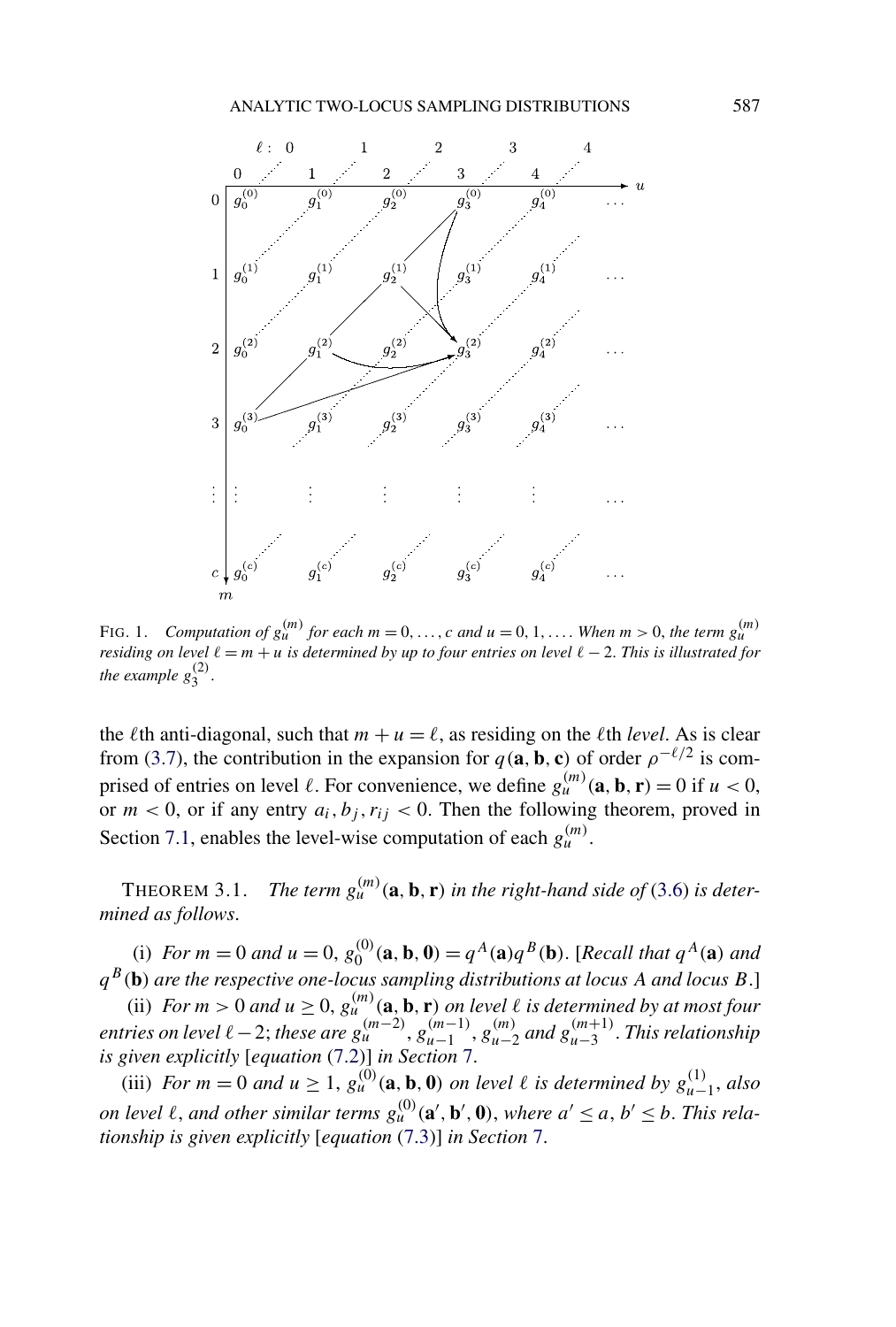<span id="page-12-0"></span>For odd levels (i.e.,  $\ell = 1, 3, 5, \ldots$ ), the above theorem implies the following vanishing result, which we prove in Section [7.2.](#page-28-0)

COROLLARY 3.1. *If*  $m + u = \ell$  *is odd, then*  $g_u^{(m)}(\mathbf{a}, \mathbf{b}, \mathbf{r}) = 0$ *, for all configurations (***a***,* **b***,* **r***)*.

Incidentally, Corollary 3.1 implies that only integral powers of *ρ* have nonzero coefficients in [\(3.7\)](#page-10-0).

Given the entries on level  $\ell - 2$ , Theorem [3.1](#page-11-0) provides a method for computing each of the entries on level . They can be computed in any order, apart from the slight complication of [\(iii\),](#page-11-0) which requires knowledge of  $g_{u-1}^{(1)}$  as a prerequisite to  $g_u^{(0)}$ . The expression for  $g_u^{(0)}$  (a, b, 0) is only known recursively in a and b, and we do not have a closed-form solution for this recursion for  $u \ge 4$  and even. Equation [\(2.10\)](#page-6-0) provides one example, which turns out to be the recursion for  $g_4^{(0)}$  (a, b, 0). If the marginal one-locus sampling distributions are known, the complexity of computing  $g_u^{(m)}(a, b, r)$  for  $m > 0$  does not depend on the sample configuration  $(\mathbf{a}, \mathbf{b}, \mathbf{r})$ . In contrast, the complexity of computing  $g_{\mu}^{(0)}(\mathbf{a}, \mathbf{b}, \mathbf{0})$  depends on **a** and **b**, and the running time generally grows with sample size. However, in Section [6](#page-18-0) we show that ignoring  $g_{\mu}^{(0)}(\mathbf{a}, \mathbf{b}, \mathbf{0})$  generally leads to little loss of accuracy in practice.

To illustrate the method, entries on the first two even levels are summarized in Table 1. These recapitulate part of the results given in Theorem [2.1.](#page-6-0) The last column of Table 1 gives the "contribution" to [\(2.6\)](#page-6-0) from  $g_u^{(m)}(a, b, r)$  (for fixed *u* and *m* and summing over the relevant **r**). According to  $(3.7)$ , this quantity is

(3.10) 
$$
\sum_{\mathbf{r}\in\mathcal{P}_m}\left[\prod_{i=1}^K\prod_{j=1}^L\binom{c_{ij}}{r_{ij}}\right]g_u^{(m)}(\mathbf{a}+\mathbf{c}_A-\mathbf{r}_A,\mathbf{b}+\mathbf{c}_B-\mathbf{r}_B,\mathbf{r}).
$$

We have also checked that the total contribution from entries on level  $\ell = 4$  is equal to  $q_2(\mathbf{a}, \mathbf{b}, \mathbf{c})$ , as given in Theorem [2.1.](#page-6-0) We note in passing that Theorem [3.1](#page-11-0) makes

| $\ell$   | $\boldsymbol{u}$                                                     | m                        | $g_u^{(m)}(a, b, r)$                                                                                                                                                            | Contribution to $(2.6)$                   |
|----------|----------------------------------------------------------------------|--------------------------|---------------------------------------------------------------------------------------------------------------------------------------------------------------------------------|-------------------------------------------|
| $\Omega$ |                                                                      | $\Omega$                 | $\mathbb{E}[\prod_i X_i^{a_i} \prod_j X_{\cdot i}^{b_j}]$                                                                                                                       | $q_0(\mathbf{a}, \mathbf{b}, \mathbf{c})$ |
| 2        | $\overline{0}$                                                       | $\overline{\phantom{a}}$ | $\mathbb{E}[X_i,X_{\cdot j}(\delta_{ik}-X_{k\cdot})(\delta_{jl}-X_{\cdot l})\prod_u X^{a_u}_u\prod_v X^{b_v}_\cdot],$<br>where $\mathbf{r} = \mathbf{e}_{ij} + \mathbf{e}_{kl}$ | $q_1(\mathbf{a}, \mathbf{b}, \mathbf{c})$ |
|          |                                                                      |                          |                                                                                                                                                                                 | 0                                         |
|          | $\begin{array}{ccc} 2 & & 1 \\ 2 & & 2 \end{array}$<br>$\mathcal{D}$ | $\Omega$                 | $\Omega$                                                                                                                                                                        | $\theta$                                  |

TABLE 1 *Entries on levels*  $\ell = 0, 2$  *of the array*  $(g_u^{(m)})$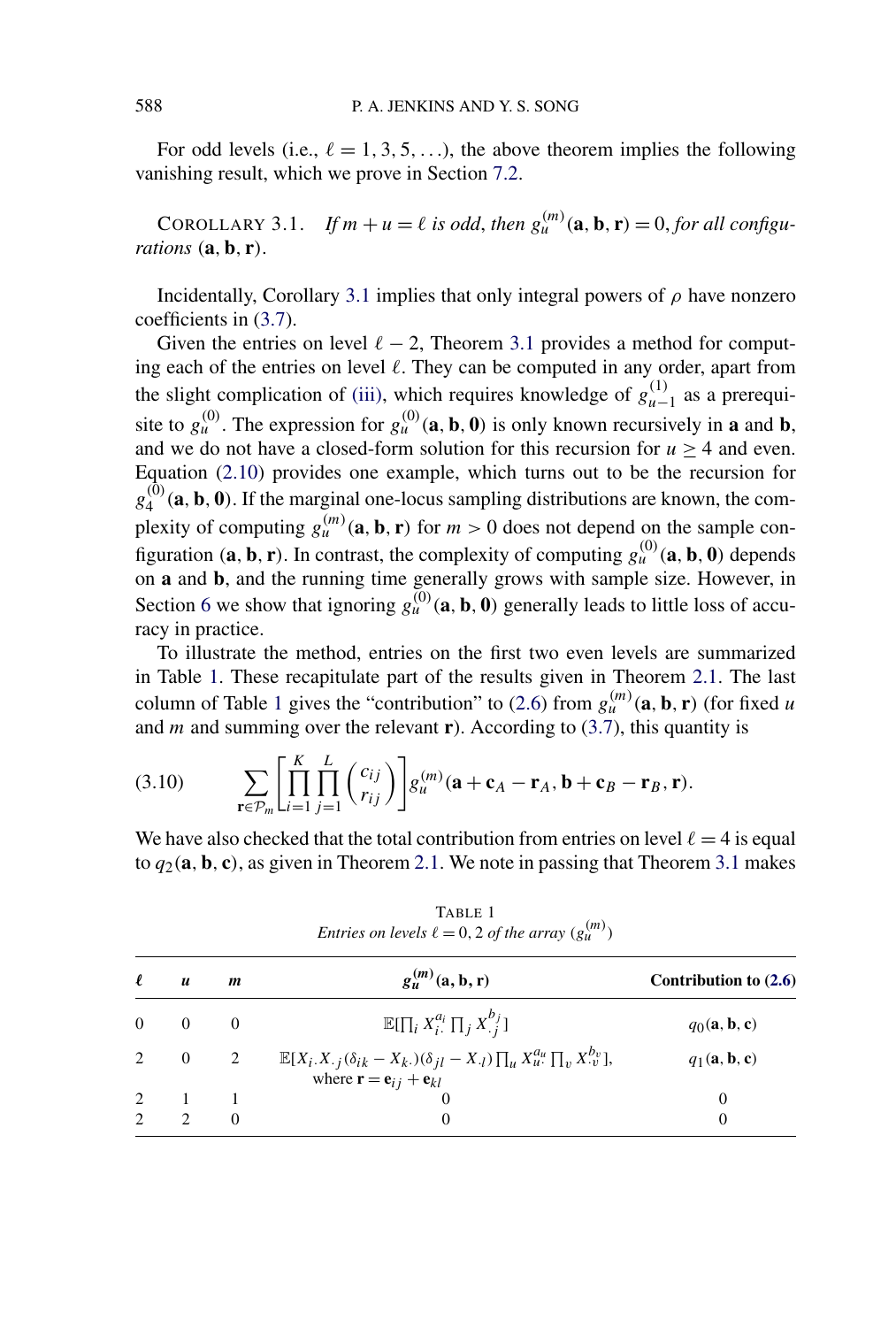<span id="page-13-0"></span>it transparent why  $q_2(\mathbf{a}, \mathbf{b}, \mathbf{c})$  is *not* universal in the sense described in Section [2.3:](#page-5-0) expressions on level  $\ell = 4$  depend directly on  $L^{(0)}$ , which in turn depends upon the model of mutation. By contrast, the nonzero contribution to  $q_1(\mathbf{a}, \mathbf{b}, \mathbf{c})$ , for example, is determined by  $L^{(2)}$ , which does not depend on the model of mutation.

It is important to emphasize that  $g_u^{(m)}(a, b, r)$  is a function of the vectors  $a, b$ , the matrix **r** and (implicitly) the parameters  $\theta_A$  and  $\theta_B$ . The relationships given in Theorem [3.1](#page-11-0) are thus *functional*, and only need to be computed once. In other words, all of these arguments of  $g_u^{(m)}$  can remain arbitrary. It is not necessary to redo any of the algebraic computations for each particular choice of sample configuration, for example. Moreover, the solutions to each  $g_u^{(m)}(a, b, r)$  are expressed concisely in terms of the marginal one-locus sampling distributions  $q^A$  and  $q^B$ ; this fact follows inductively from the solution for  $g_0^{(0)}(a, b, 0)$ . Unlike the method of Jenkins and Song [\(2009, 2010\)](#page-31-0), the iterative procedure here is essentially the same at every step.

**4. Partial sums, optimal truncation and Padé approximants.** In principle, the procedure described in the previous section provides a method of computing an arbitrary number of terms in the asymptotic expansion [\(2.6\)](#page-6-0), for any sample configuration. Suppose the computation has been carried out up to level  $\ell = 2M$ and consider the partial sum

(4.1) 
$$
q_{\text{PS}}^{(M)}(\mathbf{a}, \mathbf{b}, \mathbf{c}) = q_0(\mathbf{a}, \mathbf{b}, \mathbf{c}) + \frac{q_1(\mathbf{a}, \mathbf{b}, \mathbf{c})}{\rho} + \cdots + \frac{q_M(\mathbf{a}, \mathbf{b}, \mathbf{c})}{\rho^M}.
$$

Since we do not know its radius of convergence, we should be prepared for this sum to diverge eventually as *M* increases. An important question that we address in this section is: How many terms should we use to maximize the accuracy of the approximation?

4.1. *Optimal truncation*. As mentioned above, simply adding more and more terms to the asymptotic expansion may decrease the accuracy beyond a certain point. Optimal truncation is a rule of thumb for truncating the partial sum at a point that is expected to maximize its accuracy. More precisely, it is defined as follows.

DEFINITION 4.1 (Optimal truncation rule). Given the first  $M + 1$  terms  $q_0(\mathbf{a}, \mathbf{b}, \mathbf{c}), q_1(\mathbf{a}, \mathbf{b}, \mathbf{c}), \ldots, q_M(\mathbf{a}, \mathbf{b}, \mathbf{c}),$  in the asymptotic expansion, let M' be the index such that  $|q_{M'}(\mathbf{a}, \mathbf{b}, \mathbf{c})/\rho^{M'}| < |q_{M''}(\mathbf{a}, \mathbf{b}, \mathbf{c})/\rho^{M''}|$ , for all  $M'' \neq M'$ , where  $M'$ ,  $M'' \leq M$ . Then, the optimal truncation rule (OTR) suggests truncating the sum at order *M*':

$$
q_{\text{OTR}}^{(M)}(\mathbf{a},\mathbf{b},\mathbf{c})=q_0(\mathbf{a},\mathbf{b},\mathbf{c})+\frac{q_1(\mathbf{a},\mathbf{b},\mathbf{c})}{\rho}+\cdots+\frac{q_{M'}(\mathbf{a},\mathbf{b},\mathbf{c})}{\rho^{M'}}.
$$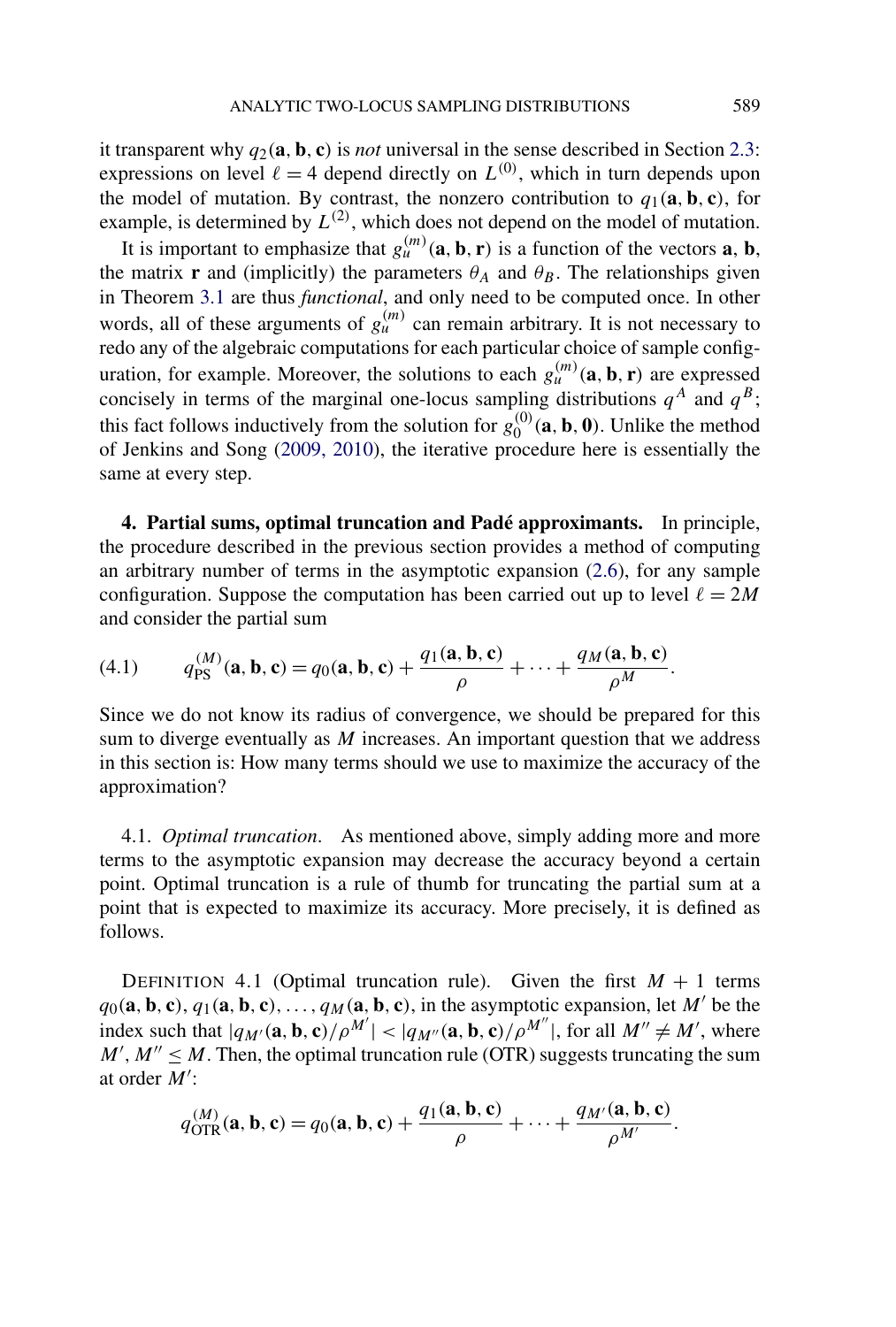<span id="page-14-0"></span>The motivation for this rule is that the magnitude of the *i*th term in the expansion is an estimate of the magnitude of the remainder. More sophisticated versions of the OTR are available [e.g., [Dingle](#page-30-0) [\(1973\)](#page-30-0), Chapter XXI], but for simplicity we focus on the definition given above.

There are two issues with the OTR. First, it minimizes the error only approximately, and so, despite its name, it is not guaranteed to be optimal. For example, the magnitude of the first few terms in the series can behave very irregularly before a pattern emerges. Second, it may use only the first few terms in the expansion and discard the rest. As we discuss later, for some sample configurations and parameter values of interest, the OTR might truncate very early, even as early as  $M' = 2$ . This is unrelated to the first issue, since the series may indeed begin to diverge very early. Below, we discuss a better approximation scheme with a provable convergence property.

4.2. *Padé approximants*. The key idea behind Padé approximants is to approximate the function of interest by a rational function. In contrast to the OTR, Padé approximants make use of *all* of the computed terms in the expansion, even when the expansion diverges rapidly. More precisely, the [*U/V* ] Padé approximant of a function is defined as follows.

DEFINITION 4.2 ( $[U/V]$  Padé approximant). Given a function  $f$  and two nonnegative integers  $U$  and  $V$ , the  $[U/V]$  Padé approximant of  $f$  is a rational function of the form

$$
[U/V]_f(x) = \frac{A_0 + A_1x + \dots + A_Ux^U}{B_0 + B_1x + \dots + B_Vx^V},
$$

such that  $B_0 = 1$  and

$$
f(x) - [U/V]_f(x) = O(x^{U+V+1}).
$$

That is, the first  $U + V + 1$  terms in a Maclaurin series of the Padé approximant  $[U/V]_f(x)$  matches the first  $U + V + 1$  terms in a Maclaurin series of f.

Our goal is to approximate the sampling distribution  $q(\mathbf{a}, \mathbf{b}, \mathbf{c})$  by the Padé approximant

(4.2) 
$$
q_{\text{Pad\acute{e}}}^{[U/V]}(\mathbf{a}, \mathbf{b}, \mathbf{c}) = [U/V]_{q(\mathbf{a}, \mathbf{b}, \mathbf{c})} \left(\frac{1}{\rho}\right),
$$

such that the first  $U + V + 1$  terms in a Maclaurin series of  $[U/V]_{q(\mathbf{a},\mathbf{b},\mathbf{c})}(\frac{1}{\rho})$  agrees with [\(4.1\)](#page-13-0), where  $M = U + V$ . [In this notation,  $[U/V]_{q(\mathbf{a}, \mathbf{b}, \mathbf{c})}(\frac{1}{\rho})$  is an implicit function of the mutation parameters.] As more terms in [\(4.1\)](#page-13-0) are computed (i.e., as *M* increases), a sequence of Padé approximants can be constructed. This sequence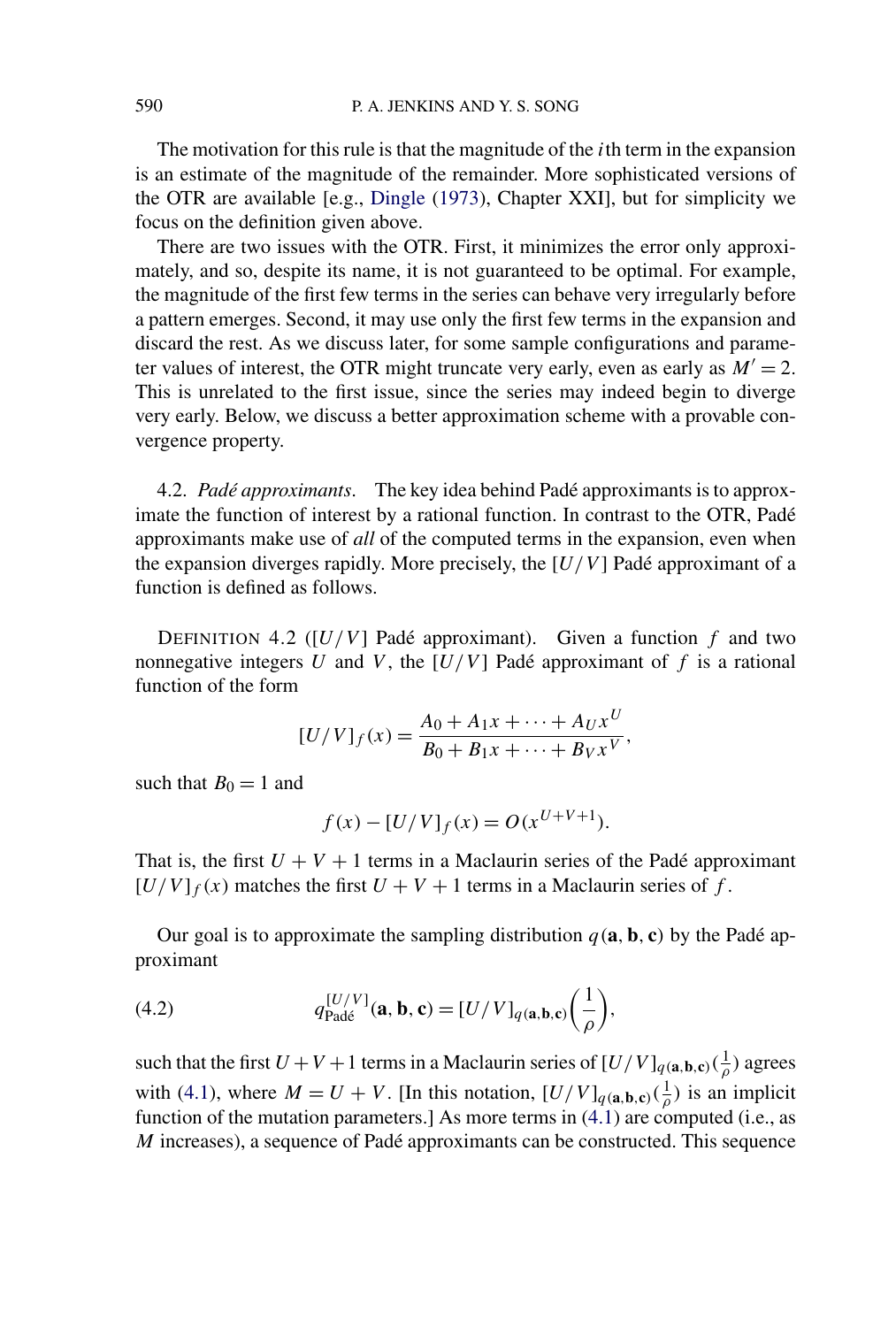<span id="page-15-0"></span>often has much better convergence properties than [\(4.1\)](#page-13-0) itself [\[Baker and Graves-](#page-30-0)[Morris](#page-30-0) [\(1996\)](#page-30-0)].

For a given *M*, there is still some freedom over the choice of *U* and *V* . As *M* increases, we construct the following "staircase" sequence of Padé approximants: [0*/*0]*,*[0*/*1]*,*[1*/*1]*,*[1*/*2]*,*[2*/*2]*,....* This scheme is motivated by the following lemma, proved in Section [7.3.](#page-28-0)

LEMMA 4.1. *Under a neutral*, *finite-alleles model*, *the sampling distribution q(***a***,* **b***,* **c***) is a rational function of* 1*/ρ*, *and the degree of the numerator is equal to the degree of the denominator*.

This simple yet powerful observation immediately leads to a convergence result for the Padé approximants in the following manner.

THEOREM 4.1. *Consider a neutral*, *finite-alleles model*. *For every given twolocus sample configuration (***a***,* **b***,* **c***)*, *there exists a finite nonnegative integer U*<sup>0</sup> *such that for all*  $U \ge U_0$  *and*  $V \ge U_0$ *, the Padé approximant*  $q_{\text{Padé}}^{[U/V]}(\mathbf{a}, \mathbf{b}, \mathbf{c})$  *is exactly equal to*  $q(\mathbf{a}, \mathbf{b}, \mathbf{c})$  *for all*  $\rho \geq 0$ .

A proof of this theorem is provided in Section [7.4.](#page-29-0) Note that the staircase sequence is the "quickest" to reach the true sampling distribution  $q(\mathbf{a}, \mathbf{b}, \mathbf{c})$ . Although Theorem 4.1 provides very strong information about the convergence of the Padé approximants, in practice *U* and *V* will have to be intractably large for such convergence to take place. The real value of Padé summation derives from the empirical observation that the approximants exhibit high accuracy even *before* they hit the true sampling distribution. The staircase sequence also has the advantage that it exhibits a continued fraction representation, which enables their construction to be made computationally more efficient [\[Baker and Graves-Morris](#page-30-0) [\(1996\)](#page-30-0), Chapter 4].

**5. Incorporating selection.** We now incorporate a model of diploid selection into the results of Section [3.](#page-7-0) Suppose that a diploid individual is composed of two haplotypes  $(i, j)$ ,  $(k, l) \in [K] \times [L]$ , and that, without loss of generality, selective differences exist at locus *A*. We denote the fitness of this individual by  $1 + s<sub>ik</sub><sup>A</sup>$ , and consider the diffusion limit in which  $\sigma_{ik}^A = 4Ns_{ik}^A$  is held fixed for each  $i, k \in [K]$ as  $N \rightarrow \infty$ .

In what follows, we use a subscript "s" to denote selectively nonneutral versions of the quantities defined above. Results will be given in terms of the nonneutral one-locus sampling distribution  $q_s^A$  at locus *A* and the neutral one-locus sampling distribution  $q^{B}$  at locus *B*.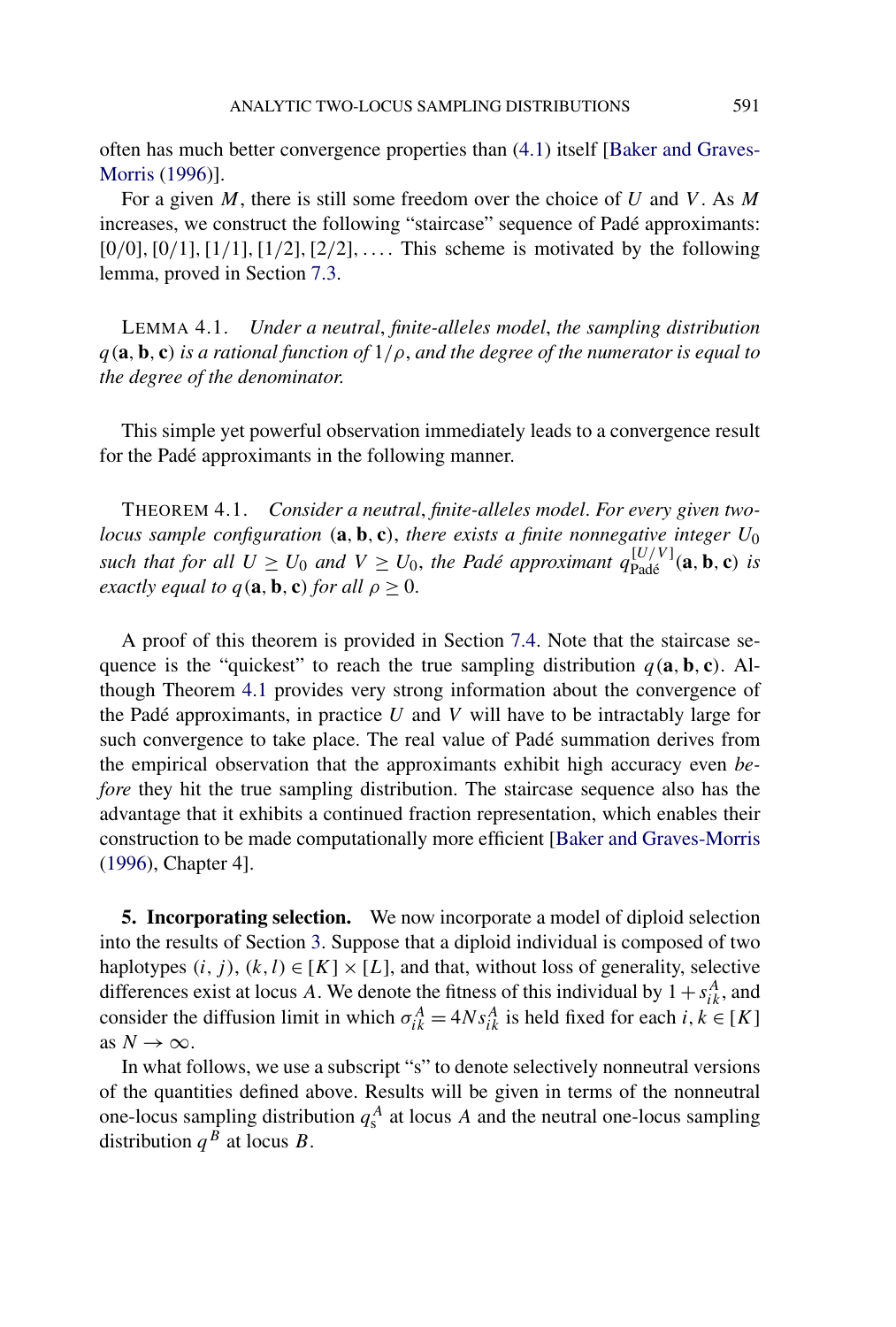5.1. *One-locus sampling distribution under selection*. For the infinite-alleles model, one-locus sampling distributions under symmetric selection have been studied by [Grote and Speed](#page-30-0) [\(2002\)](#page-30-0), [Handa](#page-30-0) [\(2005\)](#page-30-0) and [Huillet](#page-31-0) [\(2007\)](#page-31-0). In the case of a parent-independent finite-alleles model, the stationary distribution of the onelocus selection model is known to be a *weighted* Dirichlet distribution [\[Wright](#page-31-0) [\(1949\)](#page-31-0)],

$$
\pi_s^A(\mathbf{x}) = D\left(\prod_{i=1}^K x_i^{\theta_A P_i^A - 1}\right) \exp\left(\frac{1}{2} \sum_{i=1}^K \sum_{k=1}^K \sigma_{ik}^A x_i x_k\right),
$$

where  $\mathbf{x} \in \Delta_K$  [see [\(2.1\)](#page-4-0)] and *D* is a normalizing constant. The one-locus sampling distribution at stationarity is then obtained by drawing a multinomial sample from this distribution:

(5.1) 
$$
q_s^A(\mathbf{a}) = \mathbb{E}_s \left[ \prod_{i=1}^K X_i^{a_i} \right].
$$

Thus, under a diploid selection model with parent-independent mutation, we are able to express the one-locus sampling distribution at least in integral form. There are two integrals that need to be evaluated: one for the expectation and the other for the normalizing constant. In practice, these integrals must be evaluated using numerical methods [\[Buzbas, Joyce and Abdo](#page-30-0) [\(2009\)](#page-30-0)].

5.2. *Two-locus sampling distribution with one locus under selection*. To incorporate selection into our framework, we first introduce some further notation.

DEFINITION 5.1. Given two-locus population-wide allele frequencies  $\mathbf{x} \in \mathbb{R}$  $\Delta_{K \times L}$  [see [\(2.3\)](#page-5-0)], the mean fitness of the population at locus *A* is

$$
\bar{\sigma}^A(\mathbf{x}_A) = \sum_{i,k} \sigma^A_{ik} x_i . x_k .
$$

Selection has an additive effect on the generator of the process, which is now given by

$$
\mathcal{L}_{\rm s} = \mathcal{L} + \frac{1}{2} \sum_{i,j} x_{ij} \left[ \sum_{k} \sigma_{ik}^{A} x_{k} \cdot - \bar{\sigma}^{A}(\mathbf{x}_{A}) \right] \frac{\partial}{\partial x_{ij}},
$$

where  $\mathscr L$  is the generator [\(3.1\)](#page-7-0) of the neutral diffusion process [see, e.g., [Ethier and](#page-30-0) [Nagylaki](#page-30-0) [\(1989\)](#page-30-0)]. Rewriting  $\mathcal{L}_s$  in terms of the LD variables and then rescaling *dij* as before, we obtain

$$
\widetilde{\mathcal{L}_s} = \widetilde{\mathcal{L}} + \frac{1}{2} \bigg[ \rho L_s^{(2)} + \sqrt{\rho} L_s^{(1)} + L_s^{(0)} + \frac{1}{\sqrt{\rho}} L_s^{(-1)} \bigg],
$$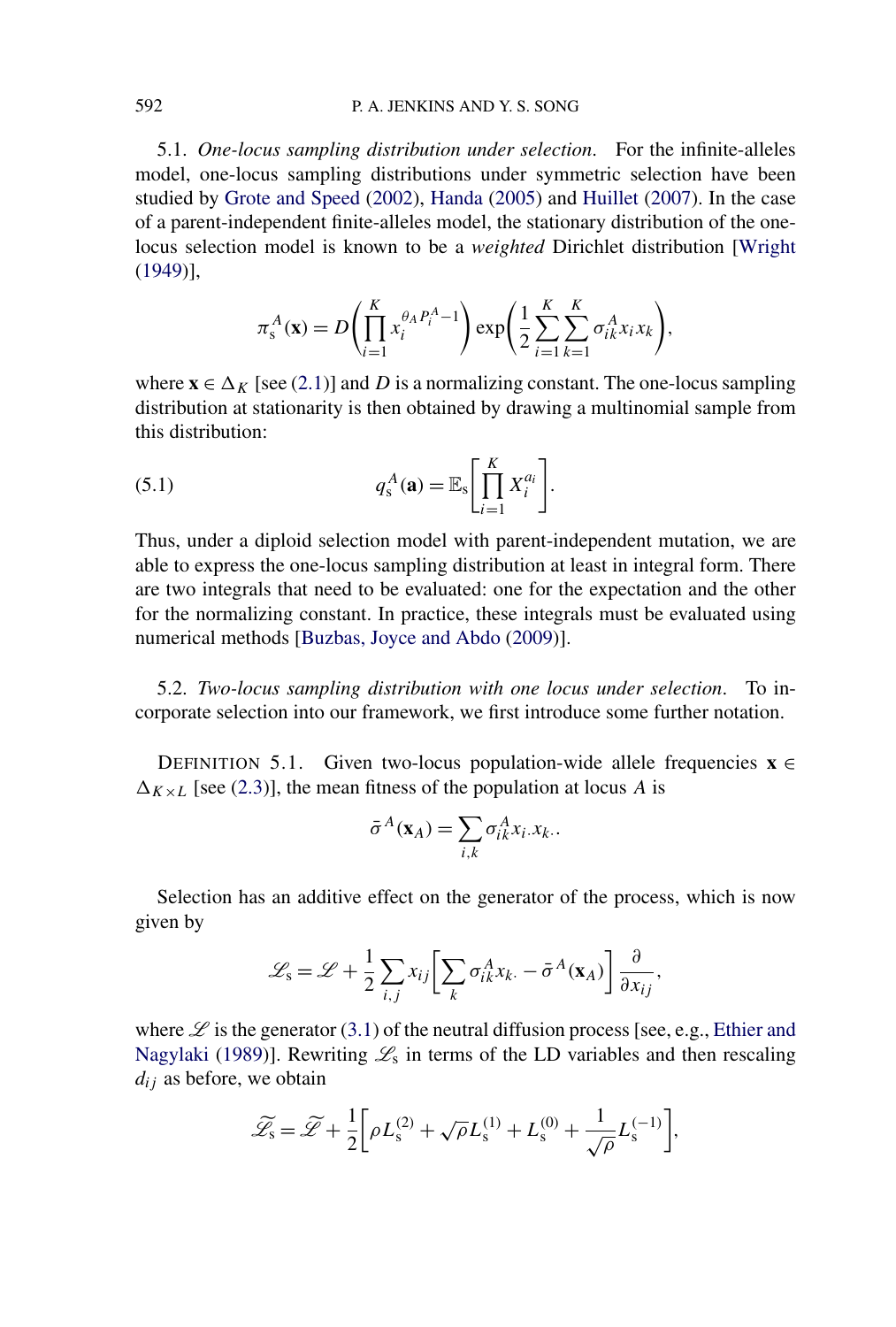<span id="page-17-0"></span>where  $\widetilde{\mathscr{L}}$  is as in [\(3.3\)](#page-8-0), and the new contributions are

$$
L_{\rm s}^{(2)} = 0,
$$
  
\n
$$
L_{\rm s}^{(1)} = 0,
$$
  
\n
$$
L_{\rm s}^{(0)} = \sum_{i,j} \left[ d_{ij} \left( \sum_{k} \sigma_{ik}^{A} x_{k.} - \bar{\sigma}^{A} (\mathbf{x}_{A}) \right) - \sum_{k,k'} d_{kj} \sigma_{kk'}^{A} x_{i.} x_{k'} \right] \frac{\partial}{\partial d_{ij}}
$$
  
\n
$$
+ \sum_{i} x_{i} \left( \sum_{k} \sigma_{ik}^{A} x_{k.} - \bar{\sigma}^{A} (\mathbf{x}_{A}) \right) \frac{\partial}{\partial x_{i}},
$$
  
\n
$$
L_{\rm s}^{(-1)} = \sum_{i,j,k} \tilde{d}_{ij} \sigma_{ik}^{A} x_{k.} \frac{\partial}{\partial x_{.j}}.
$$

In addition, we replace the asymptotic expansion [\(3.6\)](#page-10-0) with

*h(*0*)*

$$
\mathbb{E}_{\mathbf{s}}[G^{(m)}(\widetilde{\mathbf{X}}; \mathbf{a}, \mathbf{b}, \mathbf{r})] = h_0^{(m)}(\mathbf{a}, \mathbf{b}, \mathbf{r}) + \frac{h_1^{(m)}(\mathbf{a}, \mathbf{b}, \mathbf{r})}{\sqrt{\rho}} + \frac{h_2^{(m)}(\mathbf{a}, \mathbf{b}, \mathbf{r})}{\rho} + \cdots,
$$

the corresponding expansion for the expectation of  $G^{(m)}(\tilde{\mathbf{X}}; \mathbf{a}, \mathbf{b}, \mathbf{r})$  with respect to the stationary distribution *under selection* at locus *A*. Finally, the boundary conditions [\(3.9\)](#page-10-0) become the following [\[Fearnhead](#page-30-0) [\(2003\)](#page-30-0)]:

(5.2) 
$$
h_0^{(0)}(\mathbf{e}_i, \mathbf{0}, \mathbf{0}) = \phi_i^A, \qquad h_u^{(0)}(\mathbf{e}_i, \mathbf{0}, \mathbf{0}) = 0 \qquad \forall u \ge 1,
$$
  
\n
$$
h_0^{(0)}(\mathbf{0}, \mathbf{e}_j, \mathbf{0}) = \pi_j^B, \qquad h_u^{(0)}(\mathbf{0}, \mathbf{e}_j, \mathbf{0}) = 0 \qquad \forall u \ge 1,
$$
  
\n
$$
h_0^{(0)}(\mathbf{e}_i, \mathbf{e}_j, \mathbf{0}) = \phi_i^A \pi_j^B, \qquad h_u^{(0)}(\mathbf{e}_i, \mathbf{e}_j, \mathbf{0}) = 0 \qquad \forall u \ge 1,
$$

where  $\phi^A = (\phi_i^A)_{i \in [K]}$  is the stationary distribution for drawing a sample of size one from a single selected locus.

With only minor modifications to the arguments of Section [3,](#page-7-0) each term in the array for  $h_u^{(m)}$  can be computed in a manner similar to Theorem [3.1.](#page-11-0) In particular, entries on odd levels are still zero. Furthermore, as proved in Section [7.5,](#page-29-0) we can update Theorem [2.1](#page-6-0) as follows.

THEOREM 5.1. *Suppose locus A is under selection*, *while locus B is selectively neutral*. *Then*, *in the asymptotic expansion* [\(2.6\)](#page-6-0) *of the two-locus sampling distribution*, *the* zero*th- and first-order terms are given by* [\(2.7\)](#page-6-0) *and* [\(2.8\)](#page-6-0), *respec* $tively, with$   $q^A_s(\mathbf{a})$  *in place of*  $q^A(\mathbf{a})$ *. Furthermore, the second-order term* [\(2.9\)](#page-6-0) *may now be decomposed into two parts*:

(5.3) 
$$
q_{2,s}(\mathbf{a},\mathbf{b},\mathbf{c})=q_{2,s}(\mathbf{a}+\mathbf{c}_A,\mathbf{b}+\mathbf{c}_B,\mathbf{0})+\sigma_s(\mathbf{a},\mathbf{b},\mathbf{c}),
$$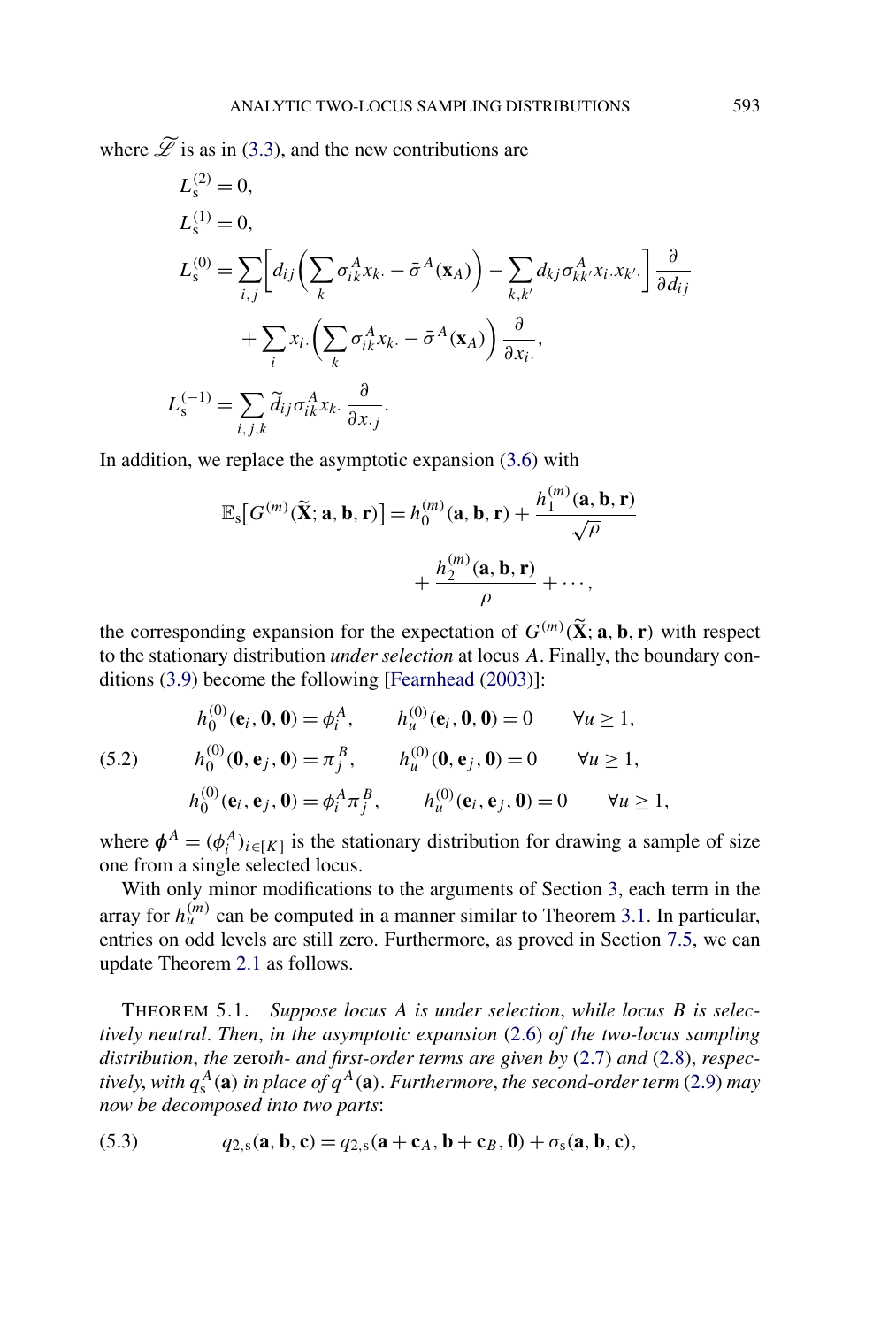<span id="page-18-0"></span>where  $\sigma_s(\mathbf{a}, \mathbf{b}, \mathbf{c})$  is given by a known analytic expression and  $q_{2,s}(\mathbf{a}, \mathbf{b}, \mathbf{0})$  satisfies *a slightly modified version of the recursion relation* [\(2.10\)](#page-6-0) *for q*2*(***a***,* **b***,* **0***)*. (*These expressions are omitted for brevity*.)

We remark that the above arguments can be modified to allow for locus *B* also to be under selection, provided the selection is independent, with no epistatic interactions, and provided one can substitute  $\phi_j^B$  for  $\pi_j^B$  in [\(5.2\)](#page-17-0). Then, one could also simply substitute  $q_s^B(\mathbf{b})$  for  $q^B(\mathbf{b})$  in the expressions for  $q_0(\mathbf{a}, \mathbf{b}, \mathbf{c})$  and  $q_1(\mathbf{a}, \mathbf{b}, \mathbf{c})$ . However, for the boundary conditions [\(5.2\)](#page-17-0) to be modified in this way we would need to extend the result of [Fearnhead](#page-30-0) [\(2003\)](#page-30-0) to deal with *two* nonneutral loci, and we are unaware of such a result in the literature.

**6. Empirical study of accuracy.** In this section, we study empirically the accuracy of the approximate sampling distributions discussed in Section [4.](#page-13-0)

6.1. *Computational details*. As discussed earlier, a major advantage of our technique is that, given the first *M* terms in the asymptotic expansion [\(2.6\)](#page-6-0), the  $(M + 1)$ th term can be found and has to be computed only once. There are two complications to this statement: first, as mentioned in the discussion following Theorem [3.1,](#page-11-0) the *M*th-order term  $q_M$  for  $M \ge 2$  has a contribution [namely,  $g_{2M}^{(0)}$  (a, b, 0)] that is *not* known in closed form, and is only given recursively. [Recall that the  $M = 1$  case is an exception, with  $g_2^{(0)}(a, b, 0) = 0$  for all  $(a, b, 0)$ .] In [Jenkins and Song](#page-31-0) [\(2009\)](#page-31-0) it was observed that the contribution of  $g_4^{(0)}(a, b, 0)$ to  $q_2(\mathbf{a}, \mathbf{b}, \mathbf{c})$  is generally very small, but that its burden in computational time increases with sample size. Extrapolating this observation to higher-order terms, we consider making the following approximation.

APPROXIMATION 6.1. For all  $M \ge 2$ , assume  $g_{2M}^{(0)}(\mathbf{a}, \mathbf{b}, \mathbf{0}) \approx 0$ 

for all configurations *(***a***,* **b***,* **0***)*.

As we show presently, adopting this approximation has little effect on the accuracy of asymptotic sampling distributions. In what follows, we use the symbol "<sup>°</sup>" to indicate when the above approximation is employed. For example, the partial sum  $q_{PS}^{(M)}(a, b, c)$  in [\(4.1\)](#page-13-0) becomes  $\overset{\circ}{q}_{PS}^{(M)}(a, b, c)$  under Approximation 6.1.

Upon making the above approximation, it is then possible to construct a closedform expression for each subsequent term  $\overset{\circ}{q}_M(\mathbf{a}, \mathbf{b}, \mathbf{c})$ . However, there is a second issue: Given the effort required to reach the complicated expression for  $\hat{q}_2(\mathbf{a}, \mathbf{b}, \mathbf{c})$ [\[Jenkins and Song](#page-31-0)  $(2009)$ ], performing the computation by hand for  $M > 2$  does not seem tractable. Symbolic computation using computer software such as *Mathematica* is a feasible option, but we defer this for future work. Here, we are inter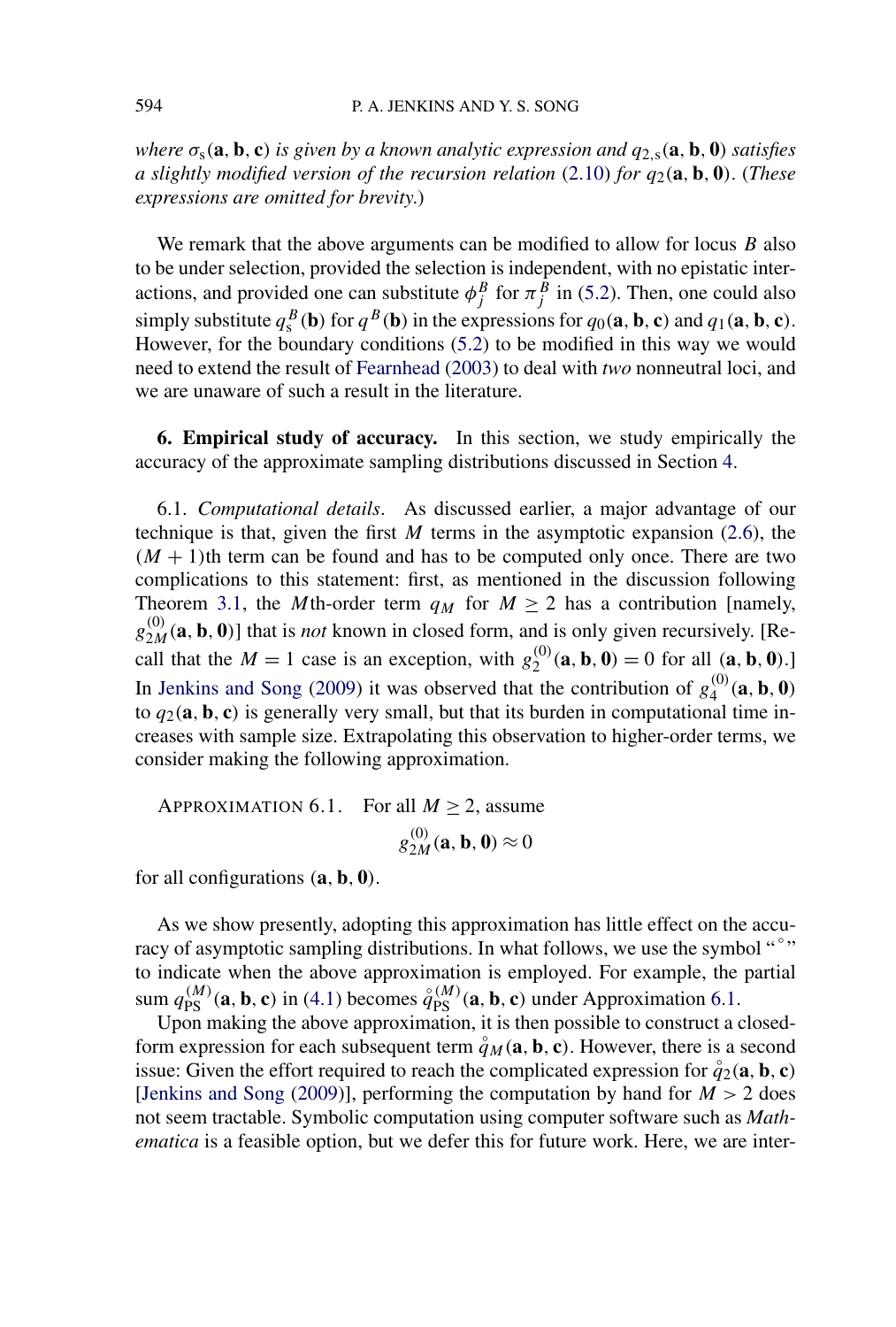<span id="page-19-0"></span>ested in comparing the accuracy of asymptotic sampling distributions with the true likelihood. Therefore, we have implemented an automated *numerical* computation of each subsequent term in the asymptotic expansion, for a given fixed sample configuration and fixed mutation parameters. For the samples investigated below, this did not impose undue computational burden, even when repeating this procedure across *all* samples of a given size. Exact numerical computation of the true likelihood is possible for only small sample sizes (say, up to thirty), so we restrict our study to those cases.

For simplicity, we assume in our empirical study that all alleles are selectively neutral. Furthermore, we assume a symmetric, PIM model so that  $P^A$  =  ${\bf P}^{B} = \begin{pmatrix} 1/2 \\ 1/2 \end{pmatrix}$ 1*/*2 1*/*2 1*/*2 ) and take  $\theta_A = \theta_B = 0.01$ . This is a reasonable approximation for modeling neutral single nucleotide polymorphism (SNP) data in humans [e.g., [McVean, Awadalla and Fearnhead](#page-31-0) [\(2002\)](#page-31-0)]. For the PIM model, recall that the marginal one-locus sampling distributions are available in closed-form, as shown in [\(2.5\)](#page-5-0).

6.2. *Rate of convergence*: *An example*. To compare the convergence of the sequence of partial sums [\(4.1\)](#page-13-0) with that of the sequence of Padé approximants [\(4.2\)](#page-14-0), we re-examine in detail an example studied previously. The sample configuration for this example is  $\mathbf{a} = \mathbf{b} = \mathbf{0}$ ,  $\mathbf{c} = \begin{pmatrix} 10 \\ 2 \end{pmatrix}$ 2 7 1 . In [Jenkins and Song](#page-31-0) [\(2009\)](#page-31-0), we were able to compute the first three terms in the asymptotic expansion, obtaining the partial sum  $q_{PS}^{(2)}$  (a, b, c). Applying the new method described in this paper, we computed  $q_{\text{PS}}^{(M)}(\mathbf{a}, \mathbf{b}, \mathbf{c})$  for  $M \le 11$  [including the recursive terms  $g_{\mu}^{(0)}(\mathbf{a}, \mathbf{b}, \mathbf{0})$  discussed above], and also the corresponding staircase Padé approximants  $q_{\text{Padé}}^{[U/V]}(a, b, c)$ . Results are illustrated in Figure [2,](#page-20-0) in which we compare various approximations of the likelihood curve for  $\rho$  with the true likelihood curve. Here, the likelihood of a sample is defined simply as its sampling distribution  $q$ (**a**, **b**, **c**) treated as a function of  $\rho$ , with  $\theta_A$  and  $\theta_B$  fixed at 0.01.

Figure [2\(](#page-20-0)a) exhibits a number of features which we also observed more generally for many other samples. For fixed  $\rho$  in the range illustrated, the sequence  $(q_{\text{PS}}^{(0)}, q_{\text{PS}}^{(1)}, q_{\text{PS}}^{(2)}, \ldots)$  of partial sums diverges eventually, and, for many realistic choices of  $\rho$ , this divergence can be surprisingly early. Arguably the best overall fit in the figure is  $q_{PS}^{(2)}$ , though for  $\rho \ge 70$  good accuracy is maintained by  $q_{PS}^{(M)}$ for all  $1 \leq M \leq 10$ . Divergence is extremely rapid if we add any further terms; witness the curve for  $q_{\text{PS}}^{(11)}$ . Of course, in real applications the true likelihood will be unavailable and we might rely on the aforementioned optimal truncation rule to guide the truncation point. Here, it performs reasonably well, correctly picking the most accurate index across most of the range [compare the bottom two rows of indices in Figure [2\(](#page-20-0)a)].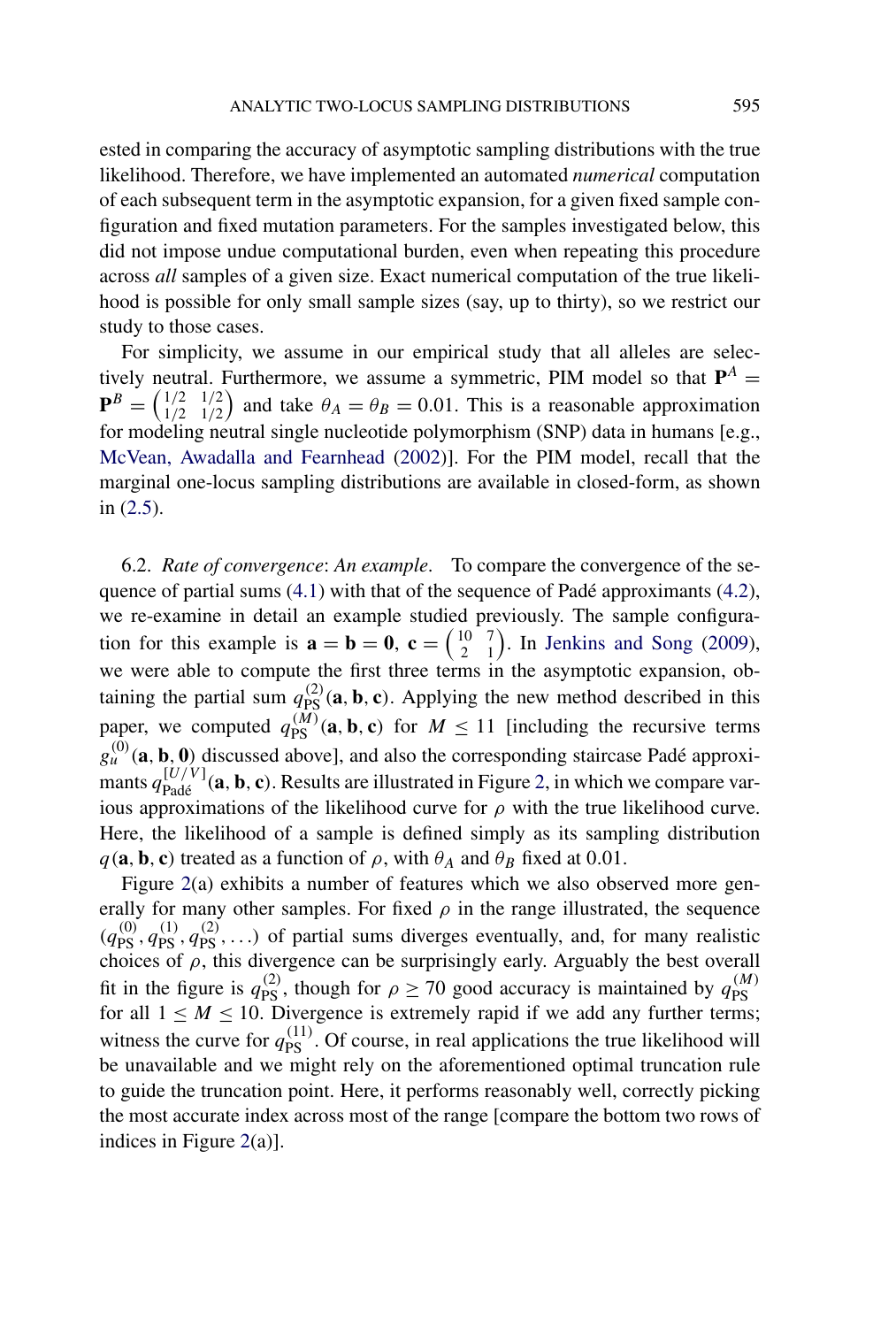<span id="page-20-0"></span>

FIG. 2. *Likelihood curves for*  $\rho$ , *comparing different levels of truncation*, *for the sample*  $\mathbf{a} = \mathbf{b} = \mathbf{0}$ , **c** =  $\binom{10}{2}$  $\binom{7}{1}$ . A symmetric PIM model with  $\theta_A = \theta_B = 0.01$  is assumed. The true likelihood is shown *as a thick black line*. *Approximate likelihood curves for various levels of truncation*, *M* = 0*,* 1*,...,* 11 *are shown as thinner gray lines.* (a) *Partial sums*  $q_{\text{PS}}^{(M)}$ , *labeled by M. The bottom row of indices records*  $M'$ , *the level of truncation in*  $q_{\text{OTR}}^{(11)}$  (**a**, **b**, **c**) *recommended by the OTR. The row above records the actual level of truncation that minimizes the unsigned relative error*. (b) *Staircase Padé approximants*  $q_{\text{Pad}\xi}^{[U/V]}$ , *some labeled by* [*U/V*]. *To the naked eye*,  $q_{\text{Pad}\xi}^{[U/V]}$  *for most* [*U/V*] *are indistinguishable from the true likelihood curve*.

In contrast, Figure 2(b) shows that there is much less risk in using "too many" terms in constructing the Padé approximants. They approximate the true likelihood very accurately and very quickly; to the naked eye, Padé approximants  $q_{\text{Padé}}^{[U/V]}$ for most  $[U/V]$  are indistinguishable from the true likelihood curve. Indeed, this example suggests that there is very little gain in accuracy beyond  $q_{\text{Padé}}^{[0/1]}$ , but that there is no significant loss beyond it either. (It should be pointed out, however, that achievement of such high accuracy so early in the sequence of approximants does not seem to be a common occurrence across samples. Usually, several more terms are required; see next section for further details.)

There is one further important observation to be made regarding Padé approximants. There is nothing to prevent the polynomial in the denominator from having positive real roots, thus creating singularities. This is indeed observed once in Figure 2(b);  $q_{\text{Padé}}^{[2/3]}$  exhibits a singularity at  $\rho = 0.9$ . To examine this behavior further, in Table [2](#page-21-0) we tabulate the nonnegative real roots of the numerator and denominator of each approximant in the staircase sequence up to [10*/*10]. We see some interesting patterns: (i) The total number of nonnegative real roots does not seem to grow with *M*. (ii) Roots in the denominator are almost invariably accompanied by a nearby root in the numerator, and their proximity is usually extremely close, with agreement to several decimal places. (iii) Pairs of roots appear transiently; the roots of one approximant in the sequence provide almost no information regarding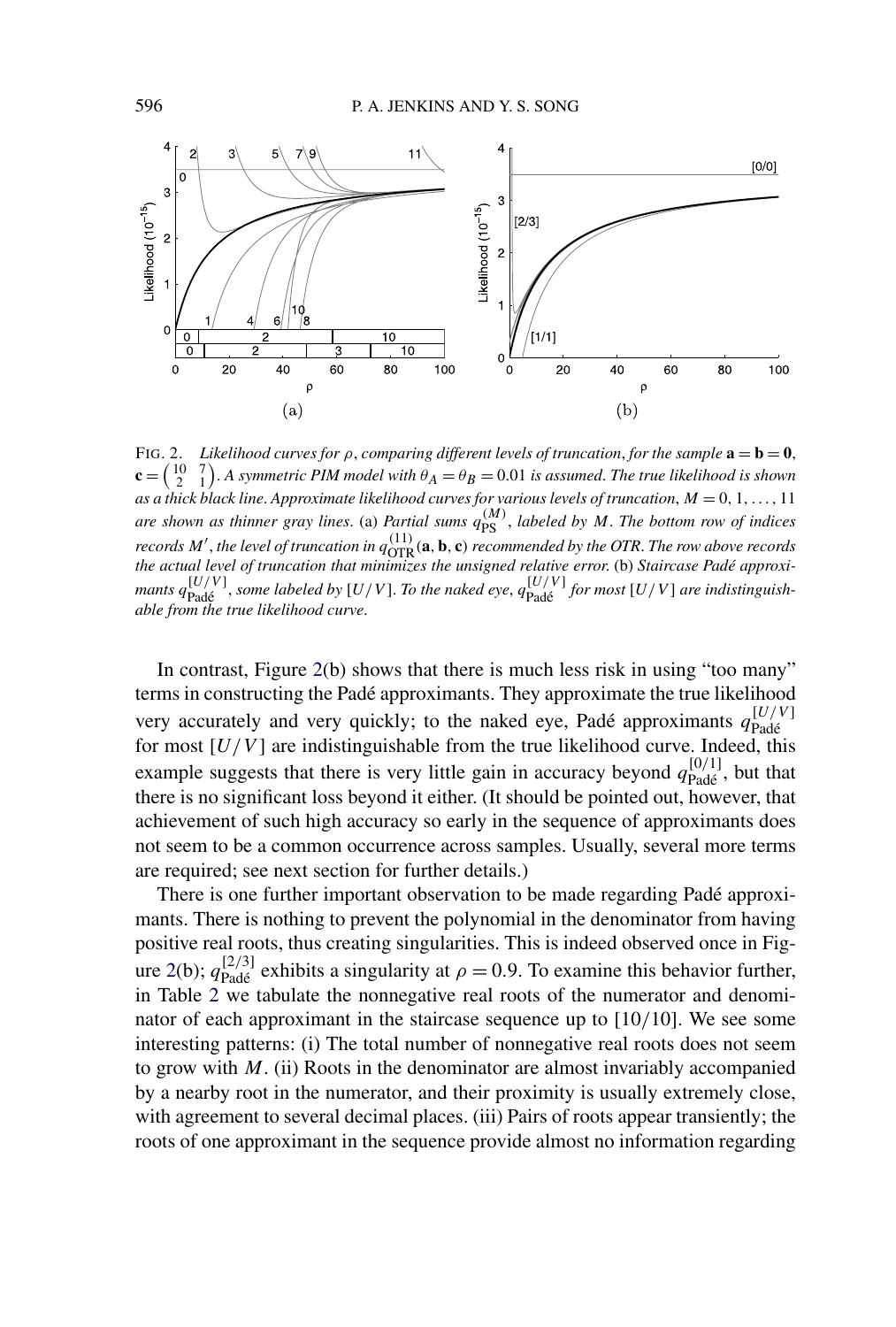#### ANALYTIC TWO-LOCUS SAMPLING DISTRIBUTIONS 597

| n |  |
|---|--|
|---|--|

<span id="page-21-0"></span>*Nonnegative*, *real roots in the numerator and denominator of the* [*U/V* ] *Padé approximants for the sample*  $\mathbf{a} = \mathbf{b} = \mathbf{0}$ ,  $\mathbf{c} = \begin{pmatrix} 10 & 7 \\ 2 & 1 \end{pmatrix}$ 

| [U/V]   |        | Roots of numerator | Roots of denominator |           |  |
|---------|--------|--------------------|----------------------|-----------|--|
| [0/0]   |        |                    |                      |           |  |
| [0/1]   | 0.000  |                    |                      |           |  |
| [1/1]   | 4.871  |                    |                      |           |  |
| [1/2]   | 0.000  |                    |                      |           |  |
| [2/2]   |        |                    |                      |           |  |
| [2/3]   | 0.000  |                    | 0.912                |           |  |
| [3/3]   |        |                    |                      |           |  |
| [3/4]   | 0.000  |                    |                      |           |  |
| [4/4]   |        |                    |                      |           |  |
| [4/5]   | 0.000  |                    |                      |           |  |
| [5/5]   |        |                    |                      |           |  |
| [5/6]   | 0.000  | 8,474,538.140      | 8,474,538.140        |           |  |
| [6/6]   |        |                    |                      |           |  |
| [6/7]   | 0.000  | 306.846            | 306.846              |           |  |
| [7/7]   |        |                    |                      |           |  |
| [7/8]   | 0.000  |                    |                      |           |  |
| [8/8]   | 82.033 |                    | 82.032               |           |  |
| [8/9]   | 0.000  | 77.366             | 0.284                | 77.364    |  |
| [9/9]   | 82.121 | 4,412.751          | 82.120               | 4,412.751 |  |
| [9/10]  | 0.000  |                    |                      |           |  |
| [10/10] | 5.543  |                    | 4.252                |           |  |

the next. Such pairs of roots are known as *defects*, and are an inevitable feature of Padé approximants [\[Baker and Graves-Morris](#page-30-0) [\(1996\)](#page-30-0), page 48]. Provided we anticipate them, defects need not act as a serious obstacle. Because of the proximity of the two roots in a pair, they almost behave like removable singularities. In particular, Padé approximants are still well behaved outside a reasonably narrow interval around the defect, and can still approximate the likelihood accurately. In light of these observations, henceforth we use the following simple heuristic for dealing with defects.

DEFINITION 6.1 (Defect heuristic). Suppose we are interested in approximating the likelihood curve at a particular value  $\rho_0$  and have the resources to compute up to *M* in the partial sum [\(4.1\)](#page-13-0). Then proceed as follows.

(1) Initialize with  $M'' = M$ .

(2) Construct the  $[U/V]$  Padé approximant in the staircase sequence, where  $U + V = M''$ .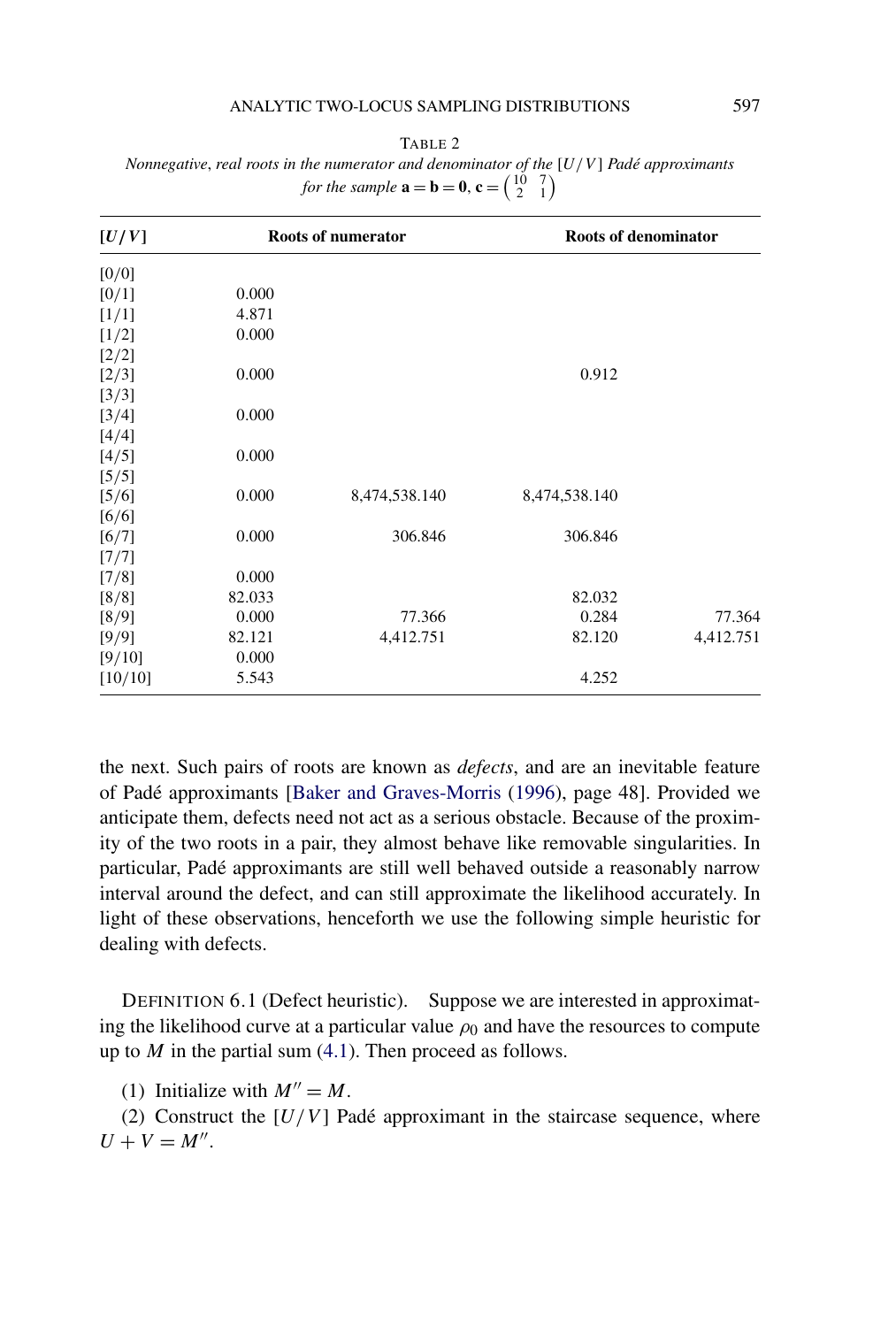(3) If it exhibits a root in the interval  $(\rho_0 - \varepsilon, \rho_0 + \varepsilon) \cap [0, \infty)$ , either in its numerator or denominator, then decrement  $M''$  by one and go to step [\(2\),](#page-21-0) otherwise use this approximant.

Choice of threshold *ε* involves a trade-off between the disruption caused by the nearby defect and the loss incurred by reverting to the previous Padé approximant. Throughout the following section, we employ this heuristic with  $\varepsilon = 25$ , which seemed to work well.

6.3. *Rate of convergence*: *Empirical study*. To investigate to what extent the observations of Section [6.2](#page-19-0) hold across all samples, we performed the following empirical study. Following [Jenkins and Song](#page-31-0) [\(2009\)](#page-31-0), we focused on samples of the form *(***0***,* **0***,* **c***)* for which all alleles are observed at both loci, and measured the accuracy of the partial sum [\(4.1\)](#page-13-0) by the *unsigned relative error*

$$
e_{\rm PS}^{(M)}(\mathbf{0},\mathbf{0},\mathbf{c}) = \left| \frac{q_{\rm PS}^{(M)}(\mathbf{0},\mathbf{0},\mathbf{c}) - q(\mathbf{0},\mathbf{0},\mathbf{c})}{q(\mathbf{0},\mathbf{0},\mathbf{c})} \right| \times 100\%.
$$

An analogous definition can be made for  $e_{\text{Padé}}^{(M)}$ , the unsigned relative error of the staircase Padé approximants  $q_{\text{Padé}}^{[U/V]}$ , where  $U = [M/2]$  and  $V = [M/2]$ . When Approximation [6.1](#page-18-0) is additionally used, the respective unsigned errors are denoted  $\hat{e}_{PS}^{(M)}$  and  $\hat{e}_{Pad\hat{e}}^{(M)}$ . These quantities are implicit functions of the parameters and of the sample configuration. In our study, we focused on sufficiently small sample sizes so that the true sampling distribution  $q(\mathbf{a}, \mathbf{b}, \mathbf{c})$  could be computed. Specifically, we computed  $q(0, 0, c)$  for *all* samples of a given size *c* using the method described in [Jenkins and Song](#page-31-0) [\(2009\)](#page-31-0). By weighting samples according to their sampling probability, we may compute the distributions of  $e_{PS}^{(M)}$  and  $e_{Pad\acute{e}}^{(M)}$ , and similarly the distributions of  $\hat{e}_{\text{PS}}^{(M)}$  and  $\hat{e}_{\text{Pad}\hat{e}}^{(M)}$ . Table [3](#page-23-0) summarizes the cumulative distributions of  $\hat{e}_{\text{RM}}^{(M)}$  $\hat{e}_{PS}^{(M)}$  and  $\hat{e}_{Pad\acute{e}}^{(M)}$  for  $\rho = 50$ , across all samples of size  $c = 20$  that are dimorphic at both loci. The corresponding table for  $e_{\text{PS}}^{(M)}$  and  $e_{\text{Pad\'e}}^{(M)}$  was essentially identical (not shown), with agreement usually to two decimal places. This confirms that utilizing Approximation [6.1](#page-18-0) is justified.

Table [3](#page-23-0) illustrates that the observations of Section [6.2](#page-19-0) hold much more generally, as described below.

(1) The error  $\hat{e}_{PS}^{(M)}$  for partial sums is not a monotonically decreasing function of *M*; that is, the accuracy of  $\hat{q}_{PS}^{(M)}$  improves as one adds more terms up to a certain point, before quickly becoming very inaccurate.

(2) Empirically, the actual optimal truncation point for the parameter settings we considered is at  $M' = 2$  or  $M' = 3$ , which perform comparably. Moreover, both provide consistently higher accuracy than employing the OTR, which is a serious issue when we wish to use this rule without external information about which truncation point really is the most accurate.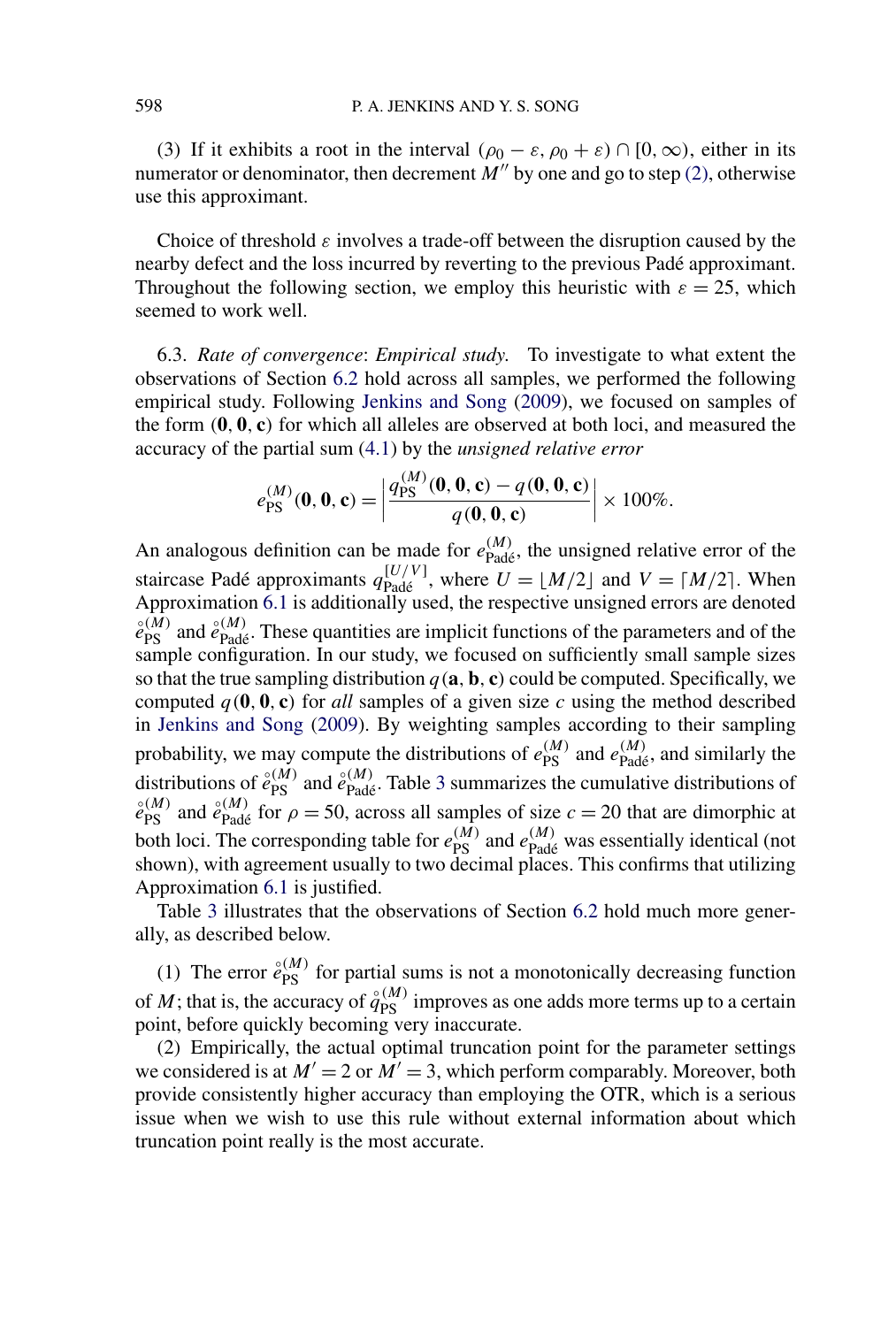TABLE 3

<span id="page-23-0"></span>Cumulative distribution  $\Phi(x) = \mathbb{P}(\hat{e}^{(M)} \lt x\%)$  (where  $\hat{e}^{(M)}$  denotes either  $\hat{e}_{PS}^{(M)}$  or  $\hat{e}_{Pad\hat{e}}^{(M)}$ ) of the  $u$ *unsigned relative error of the partial sum*  $q_{\rm PS}^{(M)}$  *and the corresponding Padé approximants, for all samples of size* 20 *dimorphic at both loci*. *Here*, *ρ* = 50, *and Approximation* [6.1](#page-18-0) *is used*

| M              | Type of sum | $\Phi(1)$        | $\Phi(5)$        | $\Phi(10)$ | $\Phi(25)$ | $\Phi(50)$ | $\Phi(100)$ |
|----------------|-------------|------------------|------------------|------------|------------|------------|-------------|
| $\theta$       | <b>PS</b>   | $0.49^{\dagger}$ | $0.56^{\dagger}$ | 0.63       | 0.81       | 0.98       | 1.00        |
|                | Padé        | 0.49             | 0.56             | 0.63       | 0.81       | 0.98       | 1.00        |
| $\mathbf{1}$   | <b>PS</b>   | 0.51             | 0.74             | 0.87       | 0.99       | 1.00       | 1.00        |
|                | Padé        | 0.59             | 0.77             | 0.84       | 0.91       | 0.98       | 0.99        |
| $\overline{2}$ | <b>PS</b>   | 0.59             | 0.87             | 0.92       | 1.00       | 1.00       | 1.00        |
|                | Padé        | 0.77             | 0.97             | 0.98       | 0.99       | 1.00       | 1.00        |
| 3              | <b>PS</b>   | 0.57             | 0.86             | 0.97       | 1.00       | 1.00       | 1.00        |
|                | Padé        | 0.91             | 0.96             | 0.98       | 0.99       | 1.00       | 1.00        |
| 4              | <b>PS</b>   | 0.45             | 0.62             | 0.87       | 0.98       | 0.98       | 1.00        |
|                | Padé        | 0.95             | 0.99             | 1.00       | 1.00       | 1.00       | 1.00        |
| 5              | <b>PS</b>   | 0.30             | 0.50             | 0.61       | 0.76       | 0.79       | 0.97        |
|                | Padé        | 0.98             | 1.00             | 1.00       | 1.00       | 1.00       | 1.00        |
| 10             | <b>PS</b>   | 0.00             | 0.02             | 0.03       | 0.07       | 0.08       | 0.11        |
|                | Padé        | 1.00             | 1.00             | 1.00       | 1.00       | 1.00       | 1.00        |
|                | <b>OTR</b>  | 0.25             | 0.36             | 0.65       | 0.89       | 0.90       | 1.00        |

†These two values were misquoted in the text of Jenkins and Song [[\(2009\)](#page-31-0), page 1093]; this table corrects them.

(3) Overall, using Padé approximants is much more reliable. Note that the accuracy of Padé approximants continues to improve as we incorporate more terms. For a sample drawn at random, the probability that its Padé approximant is within 1% of the true sampling distribution is 1*.*00, compared to 0*.*59 or 0*.*57 for truncating the partial sums, respectively, at  $M' = 2$  or  $M' = 3$ , and only 0.25 for using the OTR.

For the remainder of this section, we focus on the accuracy of the staircase Padé approximants. It was shown in [Jenkins and Song](#page-31-0) [\(2009\)](#page-31-0) that the accuracy of the partial sum  $q_{PS}^{(2)}$  increases with  $\rho$ , but (perhaps surprisingly) decreases with increasing sample size. In Tables [4](#page-24-0) and [5,](#page-25-0) we address the same issue for the Padé approximant. Table [4](#page-24-0) confirms that accuracy increases with *ρ*, as one might expect. Furthermore, it is also the case that substantial accuracy is achievable even for moderate values of  $\rho$  (say,  $\rho = 25$ ), provided that sufficiently many terms are utilized in the construction of the Padé approximant. For example, when  $M = 5$ the probability that the Padé approximant of a sample drawn at random is within 5% of the truth is 0*.*94. Also very encouraging is the pattern shown in Table [5.](#page-25-0)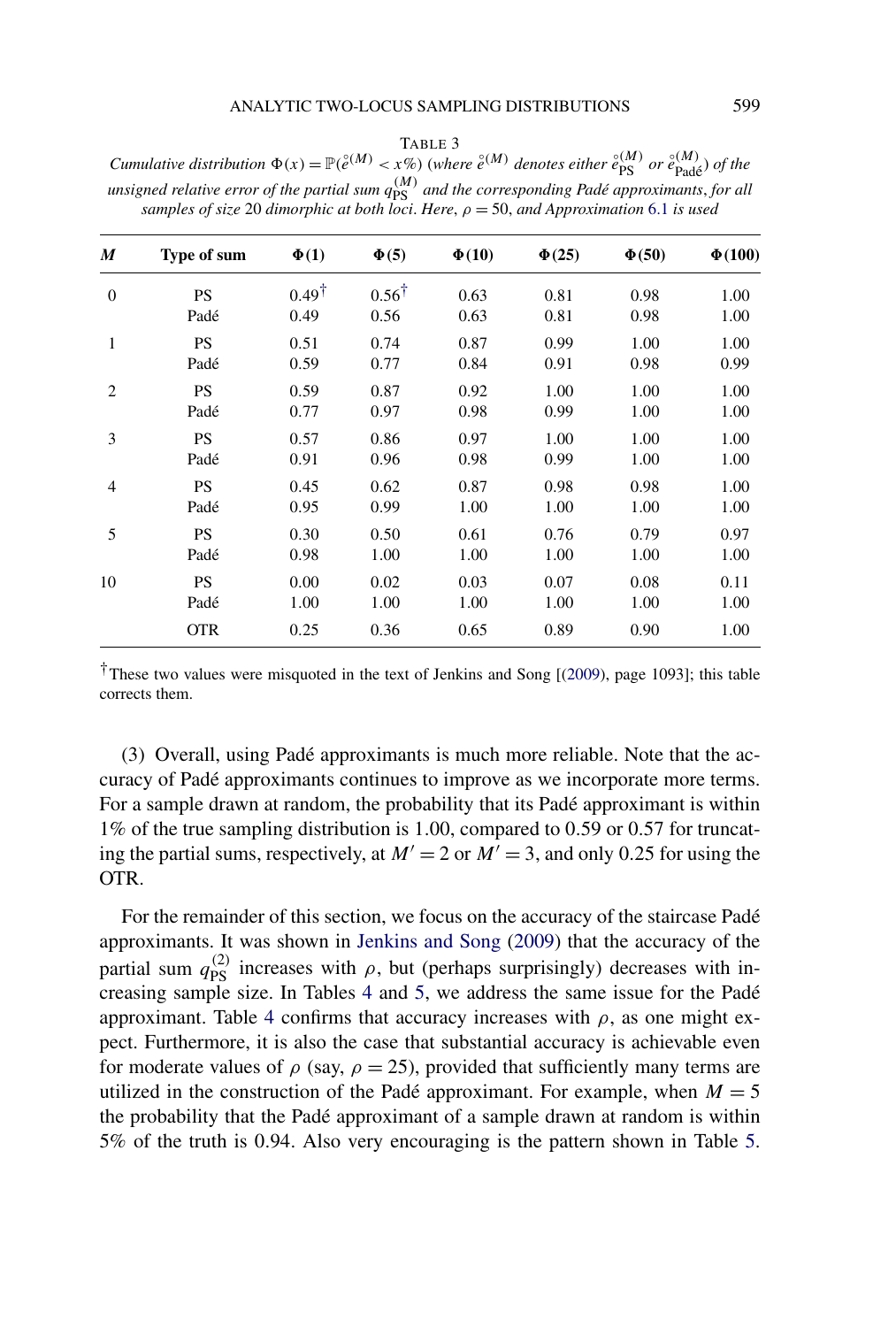| $\boldsymbol{M}$ | $\rho$ | $\Phi(1)$ | $\Phi(5)$ | $\Phi(10)$ | $\Phi(25)$ | $\Phi(50)$ | $\Phi(100)$ |
|------------------|--------|-----------|-----------|------------|------------|------------|-------------|
| $\boldsymbol{0}$ | 25     | 0.39      | 0.52      | 0.58       | 0.69       | 0.84       | 1.00        |
|                  | 50     | 0.49      | 0.56      | 0.63       | 0.81       | 0.98       | 1.00        |
|                  | 100    | 0.50      | 0.61      | 0.72       | 0.97       | 1.00       | 1.00        |
|                  | 200    | 0.54      | 0.72      | 0.95       | 0.99       | 1.00       | 1.00        |
| $\,1\,$          | 25     | 0.51      | 0.62      | 0.75       | 0.85       | 0.94       | 0.96        |
|                  | 50     | 0.59      | 0.77      | 0.84       | 0.91       | 0.98       | 0.99        |
|                  | 100    | 0.74      | 0.91      | 0.95       | 0.98       | 0.99       | 1.00        |
|                  | 200    | 0.90      | 0.98      | 0.99       | 1.00       | 1.00       | 1.00        |
| $\overline{c}$   | 25     | 0.59      | 0.82      | 0.91       | 0.94       | 0.95       | 0.97        |
|                  | 50     | 0.77      | 0.97      | 0.98       | 0.99       | 1.00       | 1.00        |
|                  | 100    | 0.95      | 1.00      | 1.00       | 1.00       | 1.00       | 1.00        |
|                  | 200    | 1.00      | 1.00      | 1.00       | 1.00       | 1.00       | 1.00        |
| 3                | 25     | 0.64      | 0.91      | 0.95       | 0.96       | 0.98       | 1.00        |
|                  | 50     | 0.91      | 0.96      | 0.98       | 0.99       | 1.00       | 1.00        |
|                  | 100    | 0.99      | 1.00      | 1.00       | 1.00       | 1.00       | 1.00        |
|                  | 200    | 1.00      | 1.00      | 1.00       | 1.00       | 1.00       | 1.00        |
| $\overline{4}$   | 25     | 0.83      | 0.96      | 0.99       | 0.99       | 1.00       | 1.00        |
|                  | 50     | 0.95      | 0.99      | 1.00       | 1.00       | 1.00       | 1.00        |
|                  | 100    | 1.00      | 1.00      | 1.00       | 1.00       | 1.00       | 1.00        |
|                  | 200    | $1.00\,$  | 1.00      | 1.00       | 1.00       | 1.00       | 1.00        |
| 5                | 25     | 0.82      | 0.94      | 0.98       | 0.99       | 1.00       | 1.00        |
|                  | 50     | 0.98      | 1.00      | 1.00       | 1.00       | 1.00       | 1.00        |
|                  | 100    | 1.00      | 1.00      | 1.00       | 1.00       | 1.00       | 1.00        |
|                  | 200    | 1.00      | 1.00      | 1.00       | 1.00       | 1.00       | 1.00        |
| 10               | 25     | 0.97      | 0.99      | 0.99       | 1.00       | 1.00       | 1.00        |
|                  | 50     | 1.00      | 1.00      | 1.00       | 1.00       | 1.00       | 1.00        |
|                  | 100    | $1.00\,$  | 1.00      | 1.00       | 1.00       | 1.00       | 1.00        |
|                  | 200    | 1.00      | 1.00      | 1.00       | 1.00       | 1.00       | 1.00        |

<span id="page-24-0"></span>TABLE 4 *Effect of*  $\rho$  *on the cumulative distribution*  $\Phi(x) = \mathbb{P}(\mathcal{E}_{\text{Pad} \epsilon}^{(M)} < x\%)$  *of the unsigned relative error of the Padé approximants*, *for all samples of size* 20 *dimorphic at both loci*

Provided that sufficiently many terms are used, the accuracy of the Padé approximant is only slightly affected by looking at larger sample sizes. For example, when  $M = 5$  the probability that the Padé approximant of a randomly drawn sample of size 30 is within 5% of the truth is 0*.*99, compared with 1*.*00 for a sample of size 20. This loss in accuracy is much less severe than the corresponding loss in accuracy of the partial sums; for  $q_{PS}^{(M)}$ , the highest accuracy is achieved for  $M = 2$ , in which case which the corresponding loss in accuracy is from  $0.87$  when  $c = 20$ , to 0.70 when  $c = 30$ .

**7. Proofs.** In this section, we provide proofs of the results presented earlier.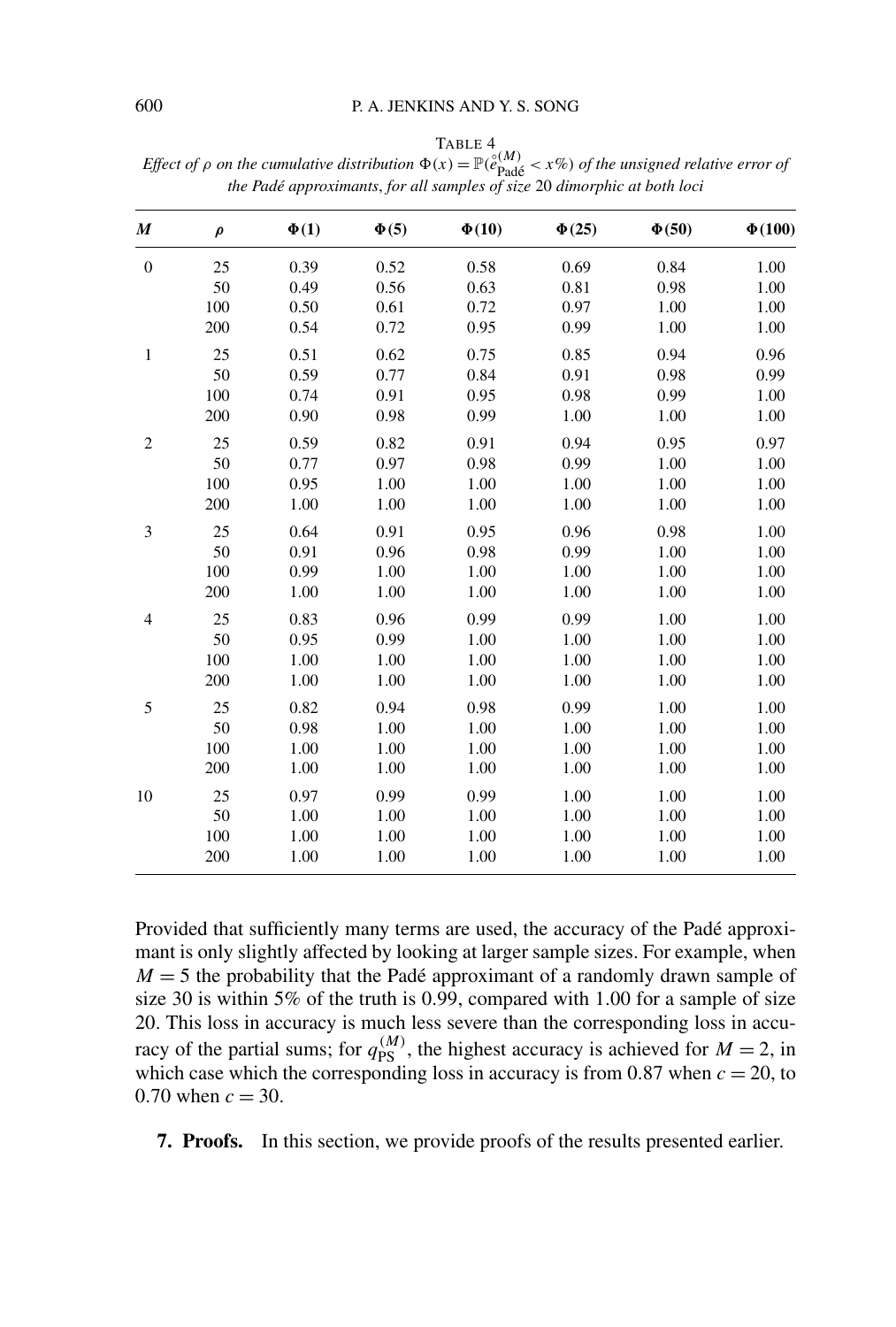TABLE 5

| M              | $\pmb{c}$ | $\Phi(1)$ | $\Phi(5)$ | $\Phi(10)$ | $\Phi(25)$ | $\Phi(50)$ | $\Phi(100)$ |
|----------------|-----------|-----------|-----------|------------|------------|------------|-------------|
| $\overline{0}$ | 10        | 0.58      | 0.67      | 0.72       | 0.96       | 1.00       | 1.00        |
|                | 20        | 0.49      | 0.56      | 0.63       | 0.81       | 0.98       | 1.00        |
|                | 30        | 0.44      | 0.50      | 0.58       | 0.72       | 0.91       | 1.00        |
| 1              | 10        | 0.72      | 0.90      | 0.94       | 0.97       | 1.00       | 1.00        |
|                | 20        | 0.59      | 0.77      | 0.84       | 0.91       | 0.98       | 0.99        |
|                | 30        | 0.53      | 0.69      | 0.76       | 0.85       | 0.95       | 0.97        |
| $\overline{2}$ | 10        | 0.94      | 1.00      | 1.00       | 1.00       | 1.00       | 1.00        |
|                | 20        | 0.77      | 0.97      | 0.98       | 0.99       | 1.00       | 1.00        |
|                | 30        | 0.62      | 0.89      | 0.95       | 0.98       | 0.99       | 0.99        |
| 3              | 10        | 0.98      | 1.00      | 1.00       | 1.00       | 1.00       | 1.00        |
|                | 20        | 0.91      | 0.96      | 0.98       | 0.99       | 1.00       | 1.00        |
|                | 30        | 0.81      | 0.92      | 0.94       | 0.98       | 0.99       | 1.00        |
| $\overline{4}$ | 10        | 1.00      | 1.00      | 1.00       | 1.00       | 1.00       | 1.00        |
|                | 20        | 0.95      | 0.99      | 1.00       | 1.00       | 1.00       | 1.00        |
|                | 30        | 0.90      | 0.99      | 0.99       | 1.00       | 1.00       | 1.00        |
| 5              | 10        | 1.00      | 1.00      | 1.00       | 1.00       | 1.00       | 1.00        |
|                | 20        | 0.98      | 1.00      | 1.00       | 1.00       | 1.00       | 1.00        |
|                | 30        | 0.86      | 0.99      | 0.99       | 1.00       | 1.00       | 1.00        |
| 10             | 10        | 1.00      | 1.00      | 1.00       | 1.00       | 1.00       | 1.00        |
|                | 20        | 1.00      | 1.00      | 1.00       | 1.00       | 1.00       | 1.00        |
|                | 30        | 0.99      | 1.00      | 1.00       | 1.00       | 1.00       | 1.00        |

<span id="page-25-0"></span>*Effect of sample size c on the cumulative distribution*  $\Phi(x) = \mathbb{P}(\hat{e}_{\text{Pad\acute{e}}}^{(M)} < x\%)$  *of the unsigned relative error of the Padé approximants, for all samples of size c dimorphic at both loci. Here*  $\rho = 50$ 

7.1. *Proof of Theorem* [3.1.](#page-11-0) For an infinitesimal generator  $\mathscr A$  of a diffusion process on the state space  $\Omega$  and a twice continuously differentiable function  $h: \Omega \to \mathbb{R}$  with compact support, it is well known that

$$
\mathbb{E}[\mathscr{A}h(\mathbf{X})] = 0,
$$

where expectation is with respect to the stationary distribution of **X**. Apply this result to the generator  $\widetilde{\mathscr{L}}$  shown in [\(3.3\)](#page-8-0) and monomial  $G^{(m)}(\widetilde{\mathbf{x}}; \mathbf{a}, \mathbf{b}, \mathbf{r})$  shown in [\(3.5\)](#page-9-0). This provides a linear equation relating the expectations  $\mathbb{E}[G^{(m+1)}(\tilde{\mathbf{X}}; \mathbf{a}',$  $[\mathbf{b}', \mathbf{r}')]$ ,  $\mathbb{E}[G^{(m)}(\widetilde{\mathbf{X}}; \mathbf{a}', \mathbf{b}', \mathbf{r}')]$ ,  $\mathbb{E}[G^{(m-1)}(\widetilde{\mathbf{X}}; \mathbf{a}', \mathbf{b}', \mathbf{r}')]$  and  $\mathbb{E}[G^{(m-2)}(\widetilde{\mathbf{X}}; \mathbf{a}', \mathbf{b}', \mathbf{b}')]$ **r**<sup>'</sup>)], each appearing with various different arguments  $(\mathbf{a}', \mathbf{b}', \mathbf{r}')$  depending on *(***a***,* **b***,* **r***)*; we omit the simple but algebraically lengthy details. Now, for these four choices of *m* we substitute the proposed expansion [\(3.6\)](#page-10-0). If  $m > 0$ , then compare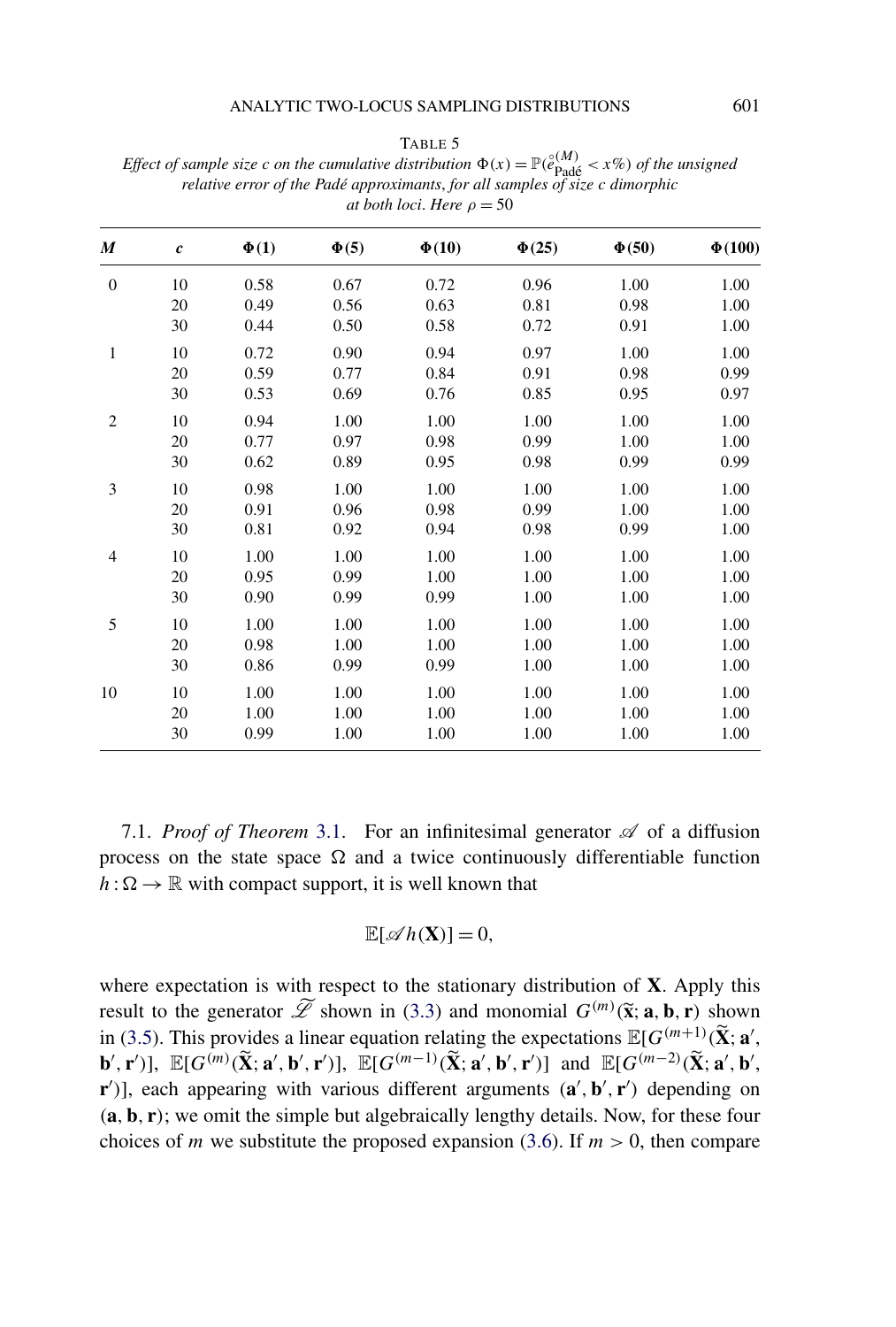<span id="page-26-0"></span>the coefficients of  $\rho^{1-u/2}$  in the resulting expression; if  $m = 0$ , then compare the coefficients of  $\rho^{-u/2}$ . We then obtain the following:

(i) If 
$$
m = 0
$$
 and  $u = 0$ , then the resulting expression is  
\n
$$
[a(a - 1 + \theta_A) + b(b - 1 + \theta_B)]g_0^{(0)}(\mathbf{a}, \mathbf{b}, \mathbf{0})
$$
\n
$$
= \sum_i a_i (a_i - 1)g_0^{(0)}(\mathbf{a} - \mathbf{e}_i, \mathbf{b}, \mathbf{0}) + \sum_j b_j (b_j - 1)g_0^{(0)}(\mathbf{a}, \mathbf{b} - \mathbf{e}_j, \mathbf{0})
$$
\n(7.1)\n
$$
+ \theta_A \sum_{i,k} a_i P_{ki}^A g_0^{(0)}(\mathbf{a} - \mathbf{e}_i + \mathbf{e}_k, \mathbf{b}, \mathbf{0})
$$
\n
$$
+ \theta_B \sum_{j,l} b_j P_{lj}^B g_0^{(0)}(\mathbf{a}, \mathbf{b} - \mathbf{e}_j + \mathbf{e}_l, \mathbf{0})
$$

with boundary conditions given by [\(3.9\)](#page-10-0). This is the sum of two copies of a familiar recursion [\[Griffiths and Tavaré](#page-30-0) [\(1994\)](#page-30-0)] for the sampling distribution of a single locus, one for locus *A* and one for locus *B*. In our notation the solution is, therefore,

$$
g_0^{(0)}(\mathbf{a}, \mathbf{b}, 0) = q^A(\mathbf{a})q^B(\mathbf{b}).
$$

(ii) If  $m > 0$ , then the resulting expression is  $mg_u^{(m)}(a,b,r)$ 

$$
= \sum_{i,j} \left\{ r_{ij} (r_{ij} - 1) g_{u}^{(m-2)} (\mathbf{a} + \mathbf{e}_i, \mathbf{b} + \mathbf{e}_j, \mathbf{r} - 2\mathbf{e}_{ij})
$$
  
\n
$$
- \sum_{i} r_{ij} (r_{il} - \delta_{jl}) g_{u}^{(m-2)} (\mathbf{a} + \mathbf{e}_i, \mathbf{b} + \mathbf{e}_j + \mathbf{e}_l, \mathbf{r} - \mathbf{e}_{ij} - \mathbf{e}_{il})
$$
  
\n
$$
- \sum_{k} r_{ij} (r_{kj} - \delta_{ik}) g_{u}^{(m-2)} (\mathbf{a} + \mathbf{e}_i + \mathbf{e}_k, \mathbf{b} + \mathbf{e}_j, \mathbf{r} - \mathbf{e}_{ij} - \mathbf{e}_{kj})
$$
  
\n
$$
+ \sum_{k,l} r_{ij} (r_{kl} - \delta_{ik} \delta_{jl}) g_{u}^{(m-2)} (\mathbf{a} + \mathbf{e}_i + \mathbf{e}_k, \mathbf{b} + \mathbf{e}_j + \mathbf{e}_l, \mathbf{r} - \mathbf{e}_{ij} - \mathbf{e}_{kl})
$$
  
\n
$$
+ r_{ij} (r_{ij} - 1) g_{u-1}^{(m-1)} (\mathbf{a}, \mathbf{b}, \mathbf{r} - \mathbf{e}_{ij})
$$
  
\n
$$
- 2r_{ij} (r_i - 1) g_{u-1}^{(m-1)} (\mathbf{a} + \mathbf{e}_i, \mathbf{b}, \mathbf{r} - \mathbf{e}_{ij})
$$
  
\n
$$
- 2r_{ij} (r_j - 1) g_{u-1}^{(m-1)} (\mathbf{a} + \mathbf{e}_i, \mathbf{b}, \mathbf{r} - \mathbf{e}_{ij})
$$
  
\n
$$
+ 2 \sum_{k,l} r_{kj} (r_{il} - \delta_{ik} \delta_{jl}) g_{u-1}^{(m-1)} (\mathbf{a} + \mathbf{e}_k, \mathbf{b} + \mathbf{e}_l, \mathbf{r} - \mathbf{e}_{kl} - \mathbf{e}_{il} + \mathbf{e}_{ij})
$$
  
\n
$$
+ 2(m - 1)
$$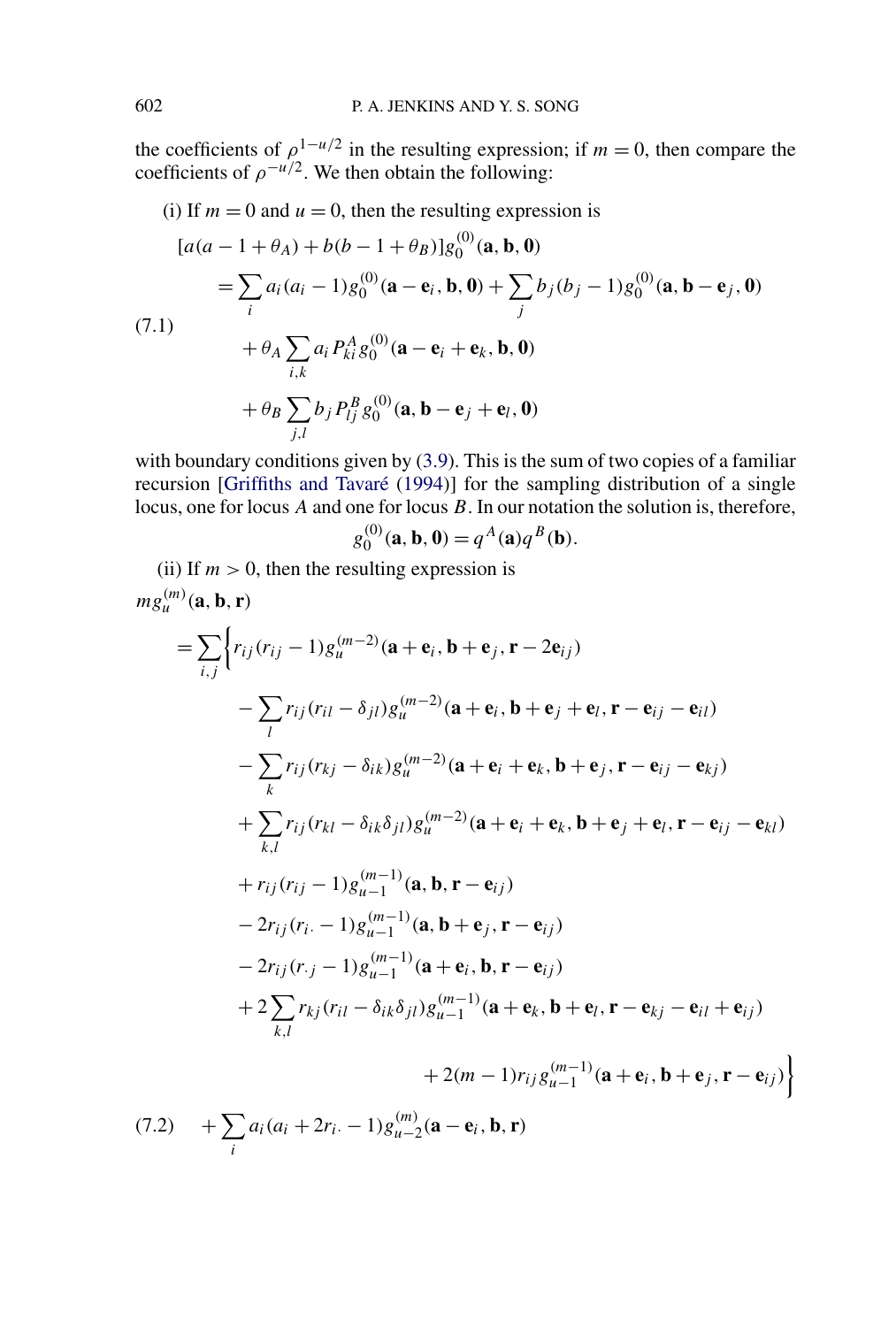<span id="page-27-0"></span>+ 
$$
\sum_{j} b_{j} (b_{j} + 2r_{\cdot j} - 1) g_{u-2}^{(m)}(\mathbf{a}, \mathbf{b} - \mathbf{e}_{j}, \mathbf{r})
$$
  
\n-  $2 \sum_{i,j} \sum_{k} a_{i} r_{kj} g_{u-2}^{(m)}(\mathbf{a} - \mathbf{e}_{i} + \mathbf{e}_{k}, \mathbf{b}, \mathbf{r} - \mathbf{e}_{kj} + \mathbf{e}_{ij})$   
\n-  $2 \sum_{i,j} \sum_{l} b_{j} r_{il} g_{u-2}^{(m)}(\mathbf{a}, \mathbf{b} - \mathbf{e}_{j} + \mathbf{e}_{l}, \mathbf{r} - \mathbf{e}_{il} + \mathbf{e}_{ij})$   
\n+  $\theta_{A} \sum_{i,k} P_{ki}^{A} \Big[ a_{i} g_{u-2}^{(m)}(\mathbf{a} - \mathbf{e}_{i} + \mathbf{e}_{k}, \mathbf{b}, \mathbf{r})$   
\n+  $\sum_{j} r_{ij} g_{u-2}^{(m)}(\mathbf{a}, \mathbf{b}, \mathbf{r} - \mathbf{e}_{ij} + \mathbf{e}_{kj}) \Big]$   
\n+  $\theta_{B} \sum_{j,l} P_{lj}^{B} \Big[ b_{j} g_{u-2}^{(m)}(\mathbf{a}, \mathbf{b} - \mathbf{e}_{j} + \mathbf{e}_{l}, \mathbf{r})$   
\n+  $\sum_{i} r_{ij} g_{u-2}^{(m)}(\mathbf{a}, \mathbf{b}, \mathbf{r} - \mathbf{e}_{ij} + \mathbf{e}_{il}) \Big]$   
\n-  $[(a + m)(a + m + \theta_{A} - 1)$   
\n+  $(b + m)(b + m + \theta_{B} - 1) - m(m - 3)] g_{u-2}^{(m)}(\mathbf{a}, \mathbf{b}, \mathbf{r})$   
\n+  $2 \sum_{i,j} a_{i} b_{j} g_{u-3}^{(m+1)}(\mathbf{a} - \mathbf{e}_{i}, \mathbf{b} - \mathbf{e}_{j}, \mathbf{r} + \mathbf{e}_{ij}).$ 

Equation [\(7.2\)](#page-26-0) relates  $g_u^{(m)}(\mathbf{a}, \mathbf{b}, \mathbf{r})$  to the known expressions  $g_u^{(m-2)}$ ,  $g_{u-1}^{(m-1)}$ ,  $g_{u-2}^{(m)}$ and  $g_{u-3}^{(m+1)}$ , as claimed.

(iii) If  $m = 0$  and  $u \ge 1$ , then the resulting expression is

$$
[a(a + \theta_{A} - 1) + b(b + \theta_{A} - 1)]g_{u}^{(0)}(\mathbf{a}, \mathbf{b}, \mathbf{0})
$$
  
\n
$$
= \sum_{i} a_{i}(a_{i} - 1)g_{u}^{(0)}(\mathbf{a} - \mathbf{e}_{i}, \mathbf{b}, \mathbf{0}) + \sum_{j} b_{j}(b_{j} - 1)g_{u}^{(0)}(\mathbf{a}, \mathbf{b} - \mathbf{e}_{j}, \mathbf{0})
$$
  
\n(7.3) 
$$
+ \theta_{A} \sum_{i,k} a_{i} P_{ki}^{A} g_{u}^{(0)}(\mathbf{a} - \mathbf{e}_{i} + \mathbf{e}_{k}, \mathbf{b}, \mathbf{0})
$$
  
\n
$$
+ \theta_{B} \sum_{j,l} b_{j} P_{lj}^{B} g_{u}^{(0)}(\mathbf{a}, \mathbf{b} - \mathbf{e}_{j} + \mathbf{e}_{l}, \mathbf{0})
$$
  
\n
$$
+ 2 \sum_{i,j} a_{i} b_{j} g_{u-1}^{(1)}(\mathbf{a} - \mathbf{e}_{i}, \mathbf{b} - \mathbf{e}_{j}, \mathbf{e}_{ij})
$$

with boundary conditions [\(3.9\)](#page-10-0). Hence, this provides a recursion relation for  $g_u^{(0)}(\mathbf{a}, \mathbf{b}, \mathbf{0})$  when  $g_{u-1}^{(1)}$  is known.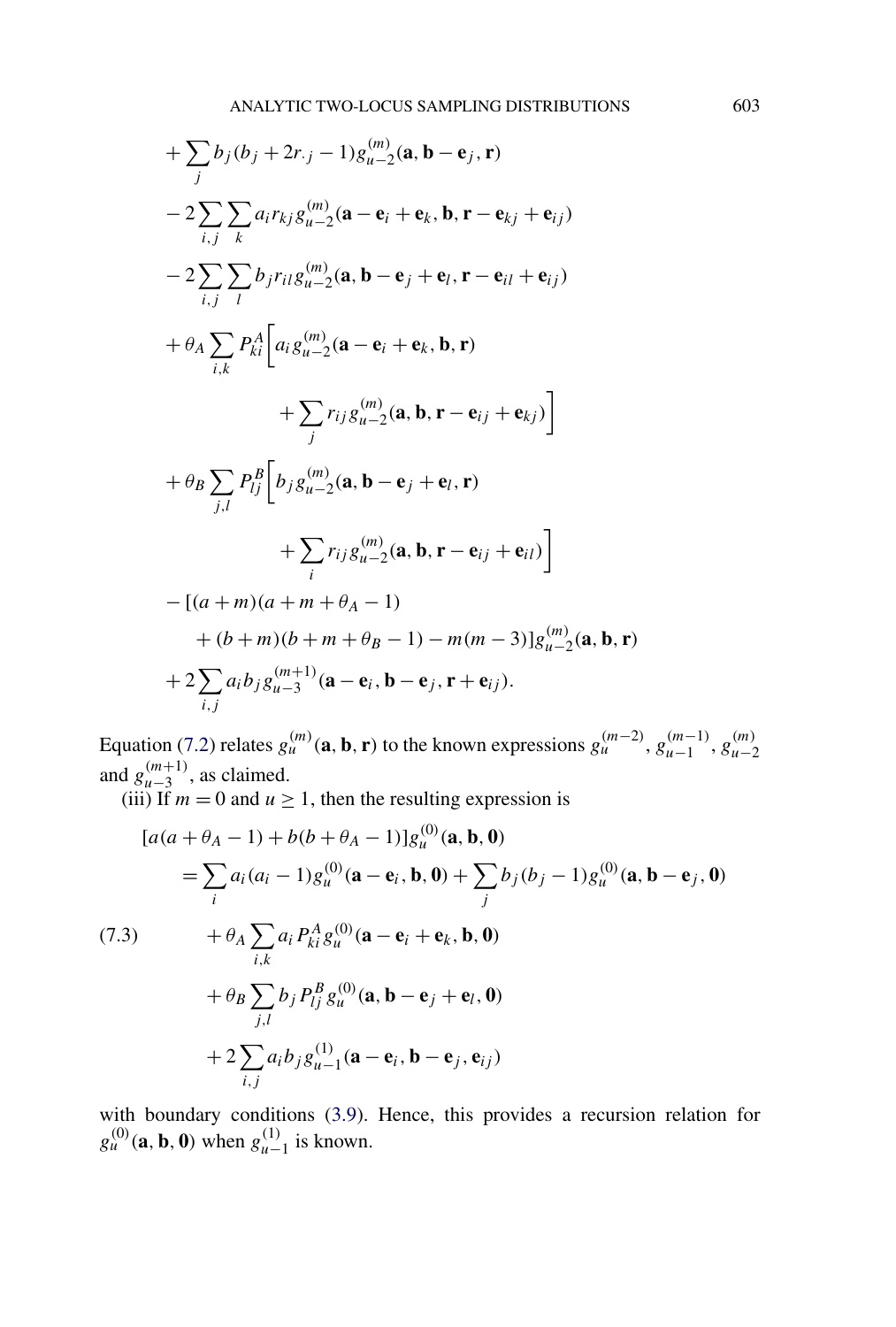7.2. *Proof of Corollary* [3.1.](#page-12-0) For the base case  $\ell = 1$ , note that if  $m = 1$  and  $u = 0$  then [\(7.2\)](#page-26-0) simplifies to

$$
g_0^{(1)}(\mathbf{a}, \mathbf{b}, \mathbf{r}) = 0,
$$

and hence, if  $m = 0$  and  $u = 1$  then [\(7.3\)](#page-27-0) simplifies to

$$
[a(a + \theta_A - 1) + b(b + \theta_A - 1)]g_1^{(0)}(\mathbf{a}, \mathbf{b}, \mathbf{0})
$$
  
=  $\sum_i a_i (a_i - 1)g_1^{(0)}(\mathbf{a} - \mathbf{e}_i, \mathbf{b}, \mathbf{0}) + \sum_j b_j (b_j - 1)g_1^{(0)}(\mathbf{a}, \mathbf{b} - \mathbf{e}_j, \mathbf{0})$   
(7.4)  

$$
+ \theta_A \sum_{i,k} a_i P_{ki}^A g_1^{(0)}(\mathbf{a} - \mathbf{e}_i + \mathbf{e}_k, \mathbf{b}, \mathbf{0})
$$
  

$$
+ \theta_B \sum_{j,l} b_j P_{lj}^B g_1^{(0)}(\mathbf{a}, \mathbf{b} - \mathbf{e}_j + \mathbf{e}_l, \mathbf{0})
$$

with boundary conditions  $(3.9)$ . This has solution

$$
g_1^{(0)}(\mathbf{a}, \mathbf{b}, 0) = 0,
$$

which is unique [since  $q(\mathbf{a}, \mathbf{b}, \mathbf{c})$  is unique]. This completes  $\ell = 1$ . Now suppose inductively that  $g_u^{(m)}(\mathbf{a}, \mathbf{b}, \mathbf{r}) = 0$  for every *m*, *u* such that  $m + u = \ell - 2$  where  $\ell$ is a fixed odd number greater than 1. Then for *m*, *u* such that  $m + u = \ell$ , [\(7.2\)](#page-26-0) becomes

$$
g_u^{(m)}(\mathbf{a}, \mathbf{b}, \mathbf{r}) = 0
$$

as required.

7.3. *Proof of Lemma* [4.1.](#page-15-0) In what follows, define the *length* of a sample configuration  $(**a**, **b**, **c**)$  to be  $a + b + 2c$ . Under a neutral, finite-alleles model, the probability of a sample with length  $\delta$  satisfies a closed system of equations [e.g., see equation (5) of [Jenkins and Song](#page-31-0) [\(2009\)](#page-31-0)] which can be expressed in matrix form:

$$
Mq=v,
$$

where **q** is a vector composed of the probabilities of samples of length less than or equal to *δ*, **v** is a constant vector of the same dimension as **q** and **M** is an invertible matrix (since the solution to this equation is unique). The entries of **M** and **v** are rational functions of  $\rho$ , and hence,  $\mathbf{q} = \mathbf{M}^{-1}\mathbf{v}$  is a vector each of whose entries is a rational function of *ρ*.

Let  $U_0$  denote the degree of the numerator, and  $V_0$  the degree of the denominator. If  $U_0 > V_0$ , then  $q(\mathbf{a}, \mathbf{b}, \mathbf{c})$  becomes unbounded as  $\rho \to \infty$ , while if  $V_0 > U_0$ then  $q(\mathbf{a}, \mathbf{b}, \mathbf{c}) \rightarrow 0$  as  $\rho \rightarrow \infty$ . But we know that  $q(\mathbf{a}, \mathbf{b}, \mathbf{c})$  is a probability, and hence, bounded. Moreover, it has support over all samples of a fixed size, since we assume that  $P^A$  and  $P^B$  are irreducible. Thus, to ensure  $\lim_{\rho \to \infty} q(\mathbf{a}, \mathbf{b}, \mathbf{c}) \in (0, 1)$ 

<span id="page-28-0"></span>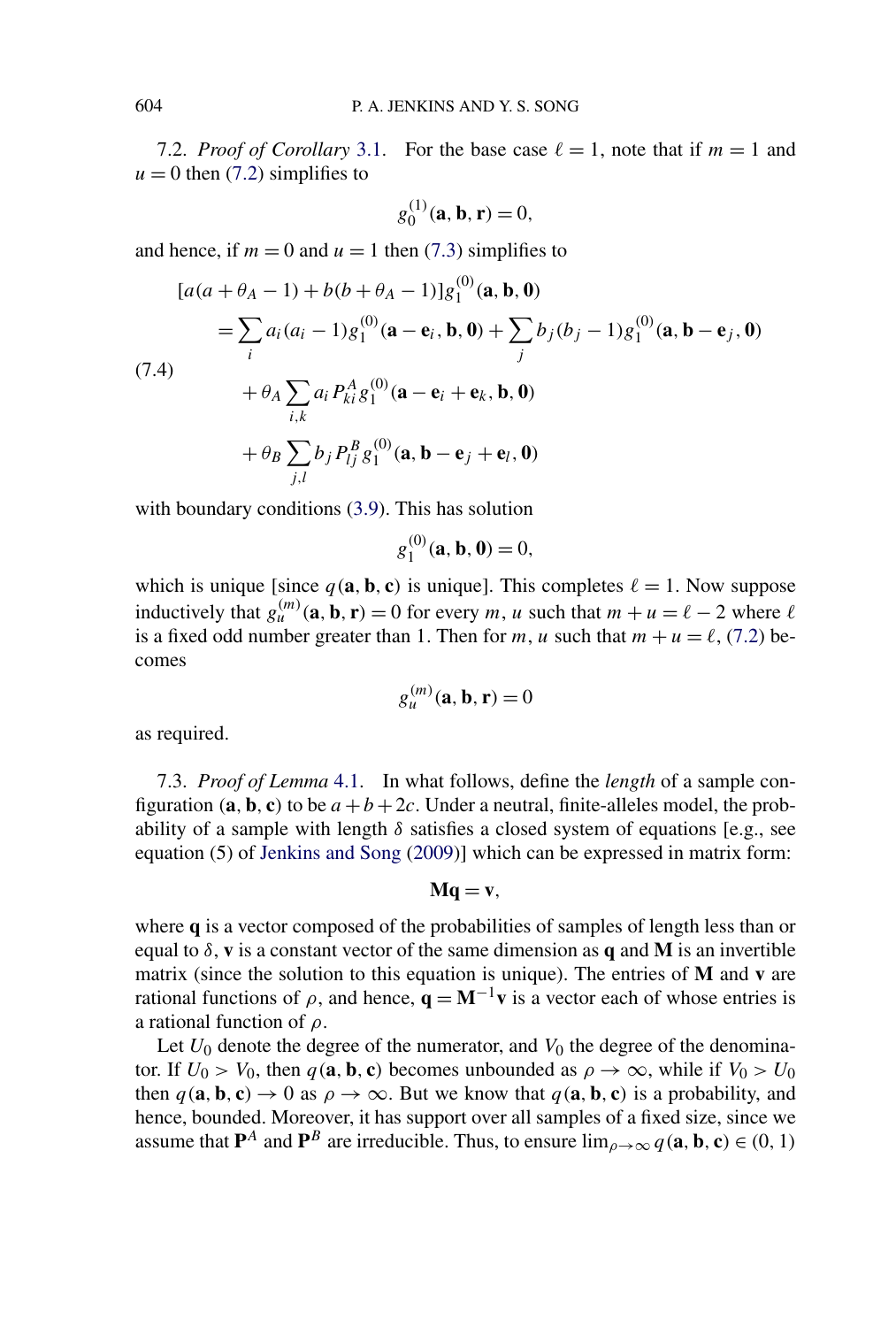<span id="page-29-0"></span>we must have  $U_0 = V_0$ . By a similar argument as  $\rho \to 0$ , we must have that the coefficients of  $\rho^0$  are nonzero both in the numerator and in the denominator. We can, therefore, divide the numerator and denominator by  $\rho^{U_0}$  to obtain a rational function of  $1/\rho$  whose degree in the numerator and denominator are both  $U_0$  $(=V_0)$ .

7.4. *Proof of Theorem* [4.1.](#page-15-0) This is an application of Theorem 1.4.4 of [Baker](#page-30-0) [and Graves-Morris](#page-30-0) [\(1996\)](#page-30-0), which we spell out for completeness. By Lemma [4.1,](#page-15-0)  $q(\mathbf{a}, \mathbf{b}, \mathbf{c})$  is a rational function of  $1/\rho$  and is analytic at  $\rho = \infty$  with Taylor series  $(2.6)$ . Denote the degree of its numerator and denominator by  $U_0$ . Then,  $q(\mathbf{a}, \mathbf{b}, \mathbf{c})$  has  $U_0 + U_0 + 1$  independent coefficients determined by the first  $U_0 + U_0 + 1$  terms of its Taylor series expansion. Thus, provided  $U \ge U_0$ and  $V \ge U_0$ , by the definition of the  $[U/V]$  Padé approximant, it must coincide uniquely with  $q$  (**a***,* **b***,* **c**).

7.5. *Proof of Theorem* [5.1.](#page-17-0) This is simply an application of Theorem [3.1](#page-11-0) applied to the generator for the diffusion under selection,  $\widetilde{\mathscr{L}}_s$ , rather than  $\widetilde{\mathscr{L}}$ , and so we just summarize the procedure.

The change in generator results in slight modifications to the relationships between the  $g_u^{(m)}(a, b, r)$  in order to obtain the relationships between the  $h_u^{(m)}(a, b, r)$ for each *m* and *u*:

(1)  $h_0^{(0)}(a, b, 0)$  satisfies [\(7.1\)](#page-26-0) (replacing each  $g_0^{(0)}$  with  $h_0^{(0)}$ ), but with extra terms

$$
+\sum_{i,k} a_i \bigg[\sigma_{ik}h_0^{(0)}(\mathbf{a}+\mathbf{e}_k,\mathbf{b},\mathbf{0})-\sum_{k'}\sigma_{kk'}^A h_0^{(0)}(\mathbf{a}+\mathbf{e}_k+\mathbf{e}_{k'},\mathbf{b},\mathbf{0})\bigg]
$$

on the right-hand side. The solution is

$$
h_0^{(0)}(\mathbf{a}, \mathbf{b}, 0) = q_s^A(\mathbf{a}) q^B(\mathbf{b}).
$$

(2) For  $m > 0$ ,  $h_0^{(0)}(a, b, 0)$  satisfies [\(7.2\)](#page-26-0) but with extra terms

$$
+ \sum_{i,k} (a_i + r_i.) \sigma_{ik}^A h_{u-2}^{(m)}(\mathbf{a} + \mathbf{e}_k, \mathbf{b}, \mathbf{r})
$$
  
(7.5)
$$
- (a + m) \sum_{k,k'} \sigma_{kk'}^A h_{u-2}^{(m)}(\mathbf{a} + \mathbf{e}_k + \mathbf{e}_{k'}, \mathbf{b}, \mathbf{r})
$$

$$
- \sum_{i,j,k,k'} r_{ij} \sigma_{kk'}^A h_{u-2}^{(m)}(\mathbf{a} + \mathbf{e}_i + \mathbf{e}_k, \mathbf{b}, \mathbf{r} - \mathbf{e}_{ij} + \mathbf{e}_{k'j})
$$

on the right-hand side.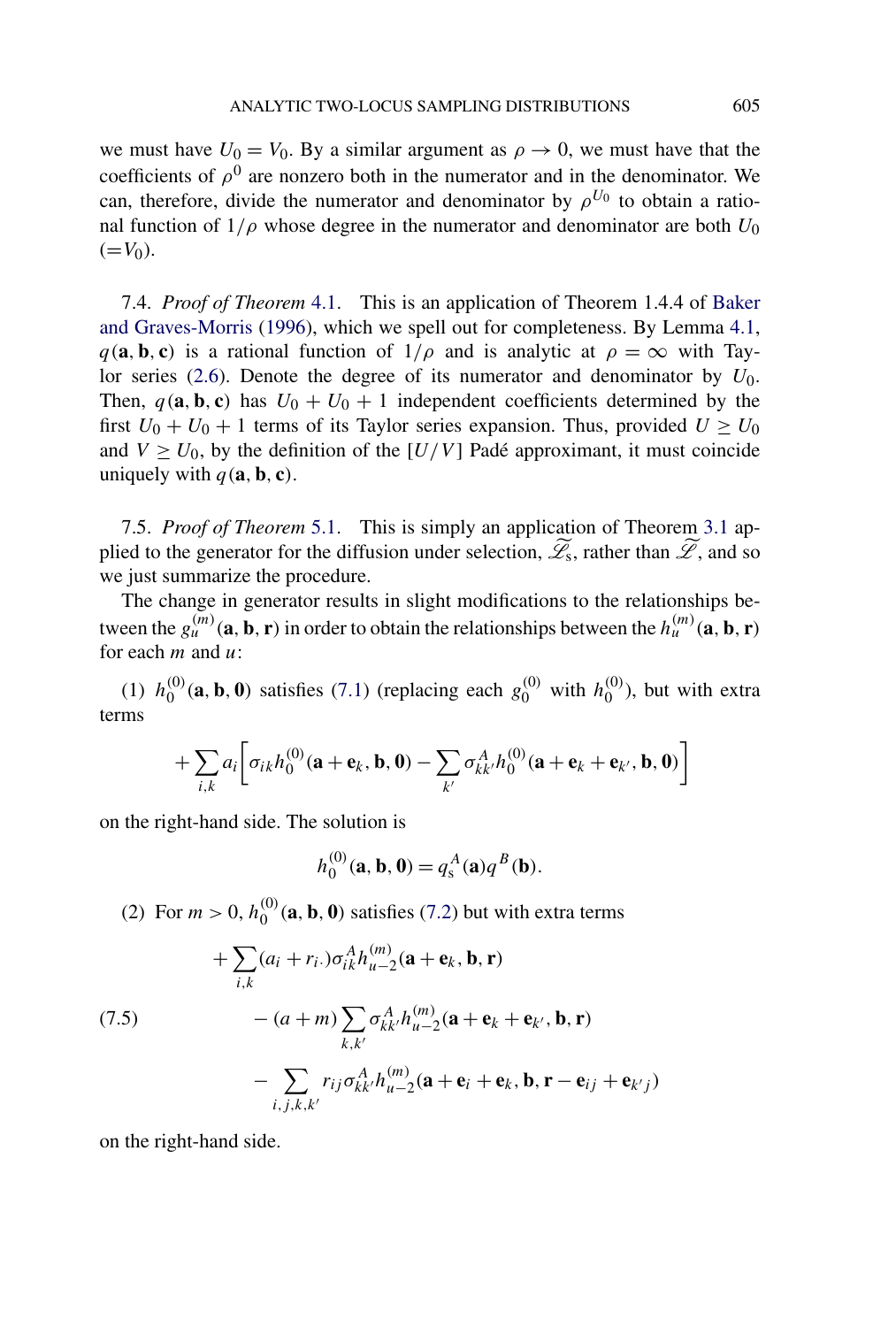(3) For  $m = 0$  and  $u \ge 1$ ,  $h_0^{(0)}(a, b, 0)$  satisfies [\(7.2\)](#page-26-0) but with extra terms

+
$$
\sum_{i,k} [a_i \sigma_{ik}^A h_u^{(0)}(\mathbf{a} + \mathbf{e}_k, \mathbf{b}, \mathbf{0}) - a \sigma_{ik}^A h_u^{(0)}(\mathbf{a} + \mathbf{e}_i + \mathbf{e}_k, \mathbf{b}, \mathbf{0})]
$$
  
+
$$
\sum_{i,j,k} b_j \sigma_{ik}^A h_{u-1}^{(1)}(\mathbf{a} + \mathbf{e}_k, \mathbf{b} - \mathbf{e}_j, \mathbf{e}_{ij})
$$

on the right-hand side.

Using these equations to evaluate  $h_u^{(m)}(a, b, r)$  on levels  $\ell = 0, 1, \ldots, 4$  provides expressions for the nonneutral versions of  $q_0(\mathbf{a}, \mathbf{b}, \mathbf{c})$ ,  $q_1(\mathbf{a}, \mathbf{b}, \mathbf{c})$  and  $q_2(\mathbf{a}, \mathbf{b}, \mathbf{c})$ . Those for  $q_0(\mathbf{a}, \mathbf{b}, \mathbf{c})$  and  $q_1(\mathbf{a}, \mathbf{b}, \mathbf{c})$  in terms of the relevant one-locus sampling distributions are unchanged, while the new generator makes some minor modifications to the expression for  $q_2(\mathbf{a}, \mathbf{b}, \mathbf{c})$ . The analytic part of this term,  $\sigma_s(\mathbf{a}, \mathbf{b}, \mathbf{c})$ , is easily calculated from  $h_0^{(4)}$ ,  $h_{1}^{(3)}$ ,  $h_2^{(2)}$  and  $h_3^{(1)}$ , while the recursive part,  $q_{2,s}(\mathbf{a} + \mathbf{c}_A, \mathbf{b} + \mathbf{c}_B, \mathbf{0})$ , follows from  $h_4^{(0)}$ .

**Acknowledgments.** We gratefully acknowledge Anand Bhaskar for implementing the algorithm stated in Theorem [3.1](#page-11-0) and for checking some of our formulas. We also thank Matthias Steinrücken and Paul Fearnhead for useful discussion.

### REFERENCES

- BAKER, G. A. and GRAVES-MORRIS, P. (1996). *Padé Approximants*, 2nd ed. *Encyclopedia of Mathematics and its Applications* **59**. Cambridge Univ. Press, Cambridge. [MR1383091](http://www.ams.org/mathscinet-getitem?mr=1383091)
- BUZBAS, E. O., JOYCE, P. and ABDO, Z. (2009). Estimation of selection intensity under overdominance by Bayesian methods. *Stat*. *Appl*. *Genet*. *Mol*. *Biol*. **8** Art. 32, 24. [MR2533640](http://www.ams.org/mathscinet-getitem?mr=2533640)
- DINGLE, R. B. (1973). *Asymptotic Expansions*: *Their Derivation and Interpretation*. Academic Press, New York. [MR0499926](http://www.ams.org/mathscinet-getitem?mr=0499926)
- ETHIER, S. N. (1979). A limit theorem for two-locus diffusion models in population genetics. *J*. *Appl*. *Probab*. **16** 402–408. [MR0531773](http://www.ams.org/mathscinet-getitem?mr=0531773)
- ETHIER, S. N. and GRIFFITHS, R. C. (1990). On the two-locus sampling distribution. *J*. *Math*. *Biol*. **29** 131–159. [MR1116000](http://www.ams.org/mathscinet-getitem?mr=1116000)
- ETHIER, S. N. and NAGYLAKI, T. (1989). Diffusion approximations of the two-locus Wright–Fisher model. *J*. *Math*. *Biol*. **27** 17–28. [MR0984223](http://www.ams.org/mathscinet-getitem?mr=0984223)
- EWENS, W. J. (1972). The sampling theory of selectively neutral alleles. *Theoretical Population Biology* **3** 87–112. Erratum, ibid. 3 (1972) 240; erratum, ibid. 3 (1972) 376. [MR0325177](http://www.ams.org/mathscinet-getitem?mr=0325177)
- FEARNHEAD, P. (2003). Haplotypes: The joint distribution of alleles at linked loci. *J*. *Appl*. *Probab*. **40** 505–512. [MR1978106](http://www.ams.org/mathscinet-getitem?mr=1978106)
- GOLDING, G. B. (1984). The sampling distribution of linkage disequilibrium. *Genetics* **108** 257– 274.
- GRIFFITHS, R. C. and TAVARÉ, S. (1994). Simulating probability distributions in the coalescent. *Theoretical Population Biology* **46** 131–159.
- GROTE, M. N. and SPEED, T. P. (2002). Approximate Ewens formulae for symmetric overdominance selection. *Ann*. *Appl*. *Probab*. **12** 637–663. [MR1910643](http://www.ams.org/mathscinet-getitem?mr=1910643)
- HANDA, K. (2005). Sampling formulae for symmetric selection. *Electron*. *Commun*. *Probab*. **10** 223–234. [MR2182606](http://www.ams.org/mathscinet-getitem?mr=2182606)

<span id="page-30-0"></span>